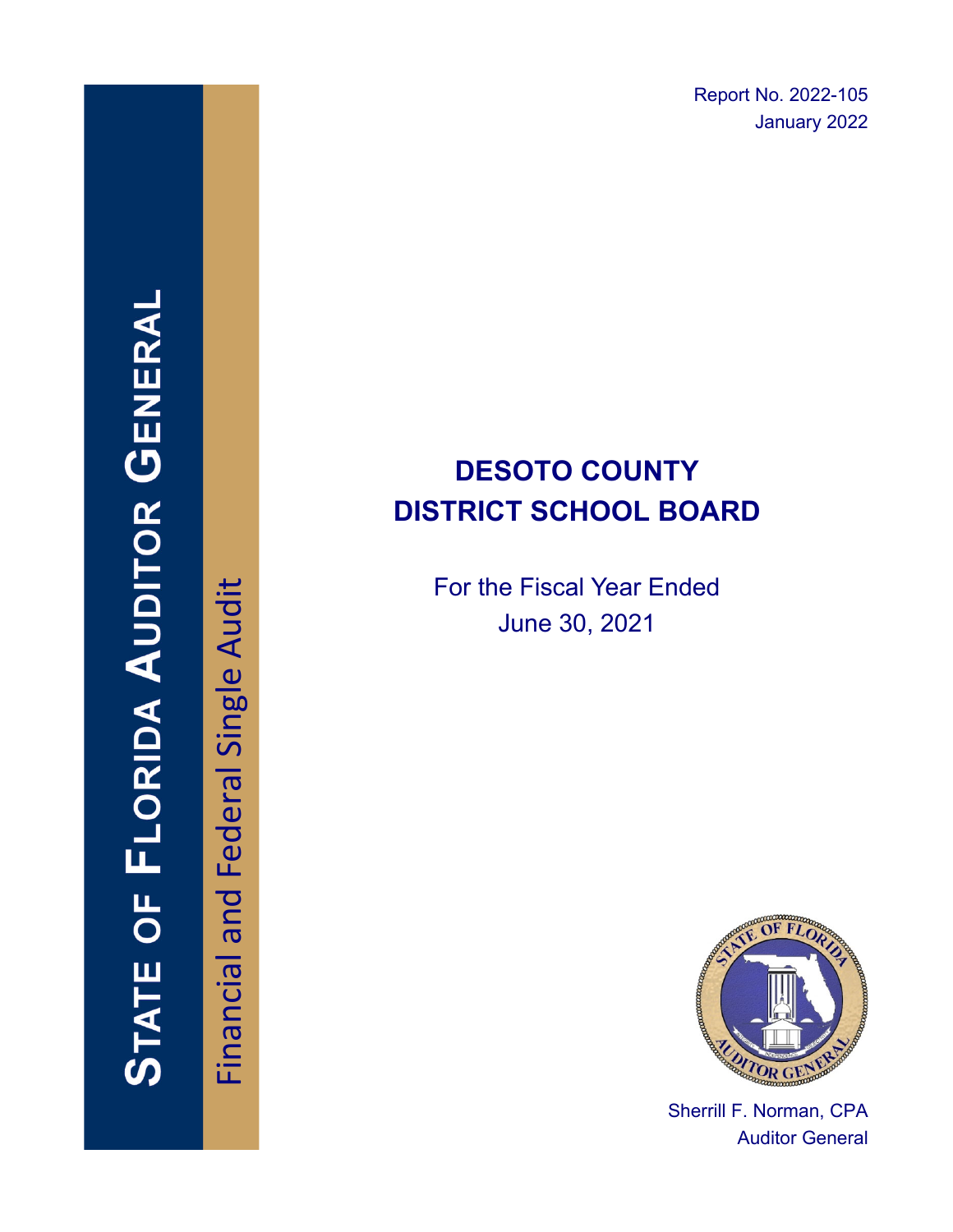#### **Board Members and Superintendent**

During the 2020-21 fiscal year, Dr. Bobby Bennett served as Superintendent of the DeSoto County Schools from November 17, 2020, Adrian H. Cline served before that date, and the following individuals served as School Board Members:

|                                                                                         | District No. |
|-----------------------------------------------------------------------------------------|--------------|
| Danny B. Via, Chair from 11-17-20,                                                      | 1            |
| Vice Chair through 11-16-20                                                             |              |
| Karen K. Chancey, Chair through 11-16-20                                                | 2            |
| Asena Mott                                                                              | 3            |
| Judy M. Kirkpatrick, Vice Chair from 11-17-20                                           | 4            |
| Ronny R. Allen <sup>a</sup>                                                             | 5            |
| Member resigned 12-31-20, and position remained vacant through<br>a<br>fiscal year end. |              |

The Auditor General conducts audits of governmental entities to provide the Legislature, Florida's citizens, public entity management, and other stakeholders unbiased, timely, and relevant information for use in promoting government accountability and stewardship and improving government operations.

The team leader was Sehrish Ladhani, CPA, and the audit was supervised by Rachel P. Sellers, CPA.

Please address inquiries regarding this report to Edward A. Waller, CPA, Audit Manager, by e-mail at tedwaller@aud.state.fl.us or by telephone at (850) 412-2887.

This report and other reports prepared by the Auditor General are available at:

[FLAuditor.gov](http://flauditor.gov/)

Printed copies of our reports may be requested by contacting us at:

**State of Florida Auditor General** 

**Claude Pepper Building, Suite G74 · 111 West Madison Street · Tallahassee, FL 32399-1450 · (850) 412-2722**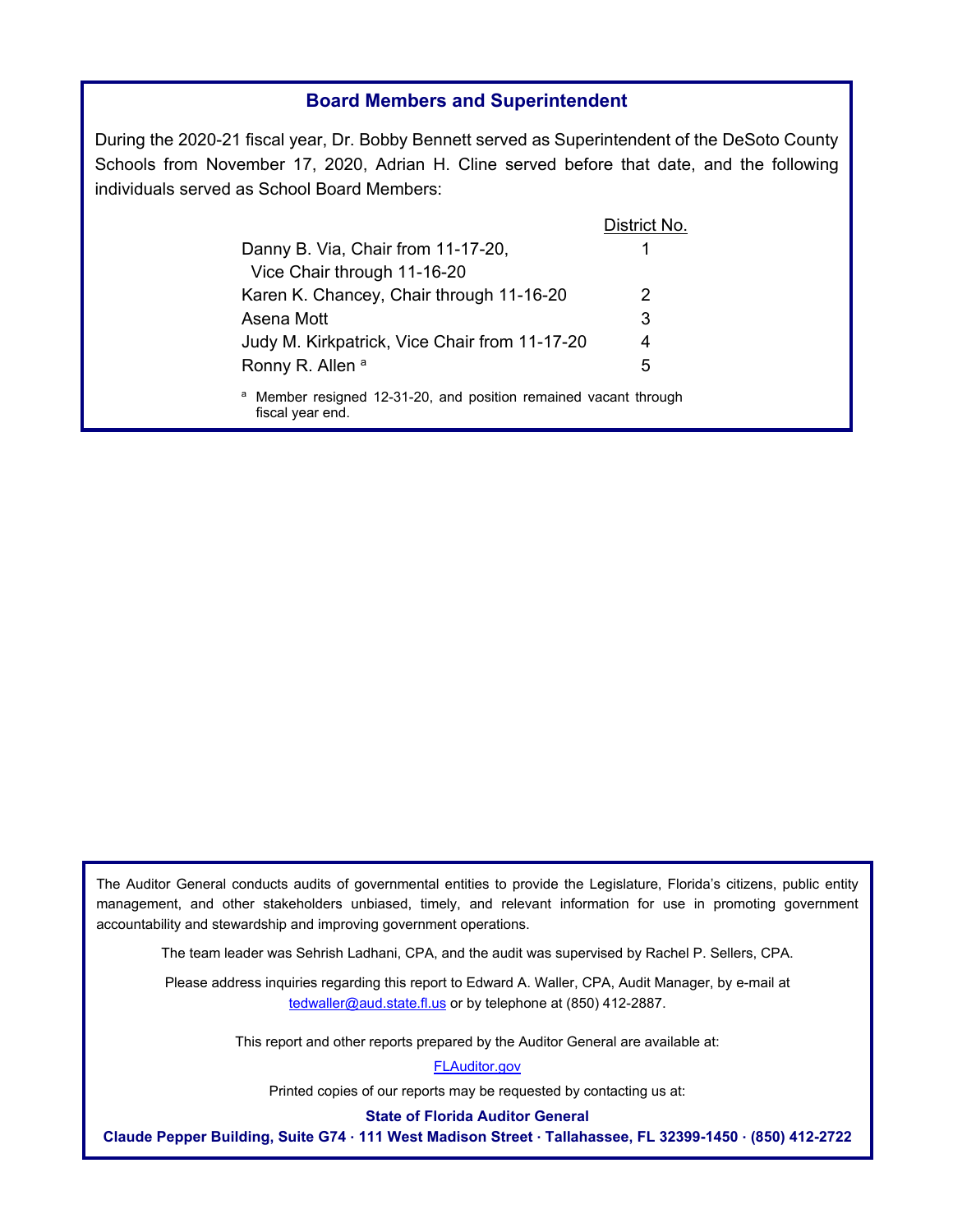#### **DESOTO COUNTY DISTRICT SCHOOL BOARD TABLE OF CONTENTS**

|                                                                                                                                                                         | Page<br>No.  |
|-------------------------------------------------------------------------------------------------------------------------------------------------------------------------|--------------|
|                                                                                                                                                                         | $\mathbf{i}$ |
| <b>INDEPENDENT AUDITOR'S REPORT</b>                                                                                                                                     |              |
|                                                                                                                                                                         | 1            |
|                                                                                                                                                                         | 3            |
|                                                                                                                                                                         | 4            |
| <b>BASIC FINANCIAL STATEMENTS</b>                                                                                                                                       |              |
|                                                                                                                                                                         | 11           |
|                                                                                                                                                                         | 12           |
|                                                                                                                                                                         | 14           |
| Reconciliation of the Governmental Funds Balance Sheet                                                                                                                  | 16           |
| Statement of Revenues, Expenditures, and Changes in                                                                                                                     | 18           |
| Reconciliation of the Governmental Funds Statement of<br>Revenues, Expenditures, and Changes in Fund Balances                                                           | 20           |
|                                                                                                                                                                         | 21           |
| OTHER REQUIRED SUPPLEMENTARY INFORMATION                                                                                                                                |              |
| Budgetary Comparison Schedule – General and Major Special Revenue Funds                                                                                                 | 48           |
| Schedule of Changes in the District's Total OPEB Liability and Related Ratios                                                                                           | 50           |
| Schedule of the District's Proportionate Share of the Net Pension Liability – Florida                                                                                   | 51           |
| Schedule of District Contributions - Florida Retirement System Pension Plan                                                                                             | 51           |
| Schedule of the District's Proportionate Share of the Net Pension Liability – Health                                                                                    | 52           |
| Schedule of District Contributions - Health Insurance Subsidy Pension Plan                                                                                              | 52           |
|                                                                                                                                                                         | 53           |
|                                                                                                                                                                         | 54           |
| INDEPENDENT AUDITOR'S REPORT ON INTERNAL CONTROL OVER<br>FINANCIAL REPORTING AND ON COMPLIANCE AND OTHER MATTERS<br>BASED ON AN AUDIT OF FINANCIAL STATEMENTS PERFORMED | 56           |
| INDEPENDENT AUDITOR'S REPORT ON COMPLIANCE FOR EACH MAJOR<br>FEDERAL PROGRAM AND REPORT ON INTERNAL CONTROL OVER                                                        | 58           |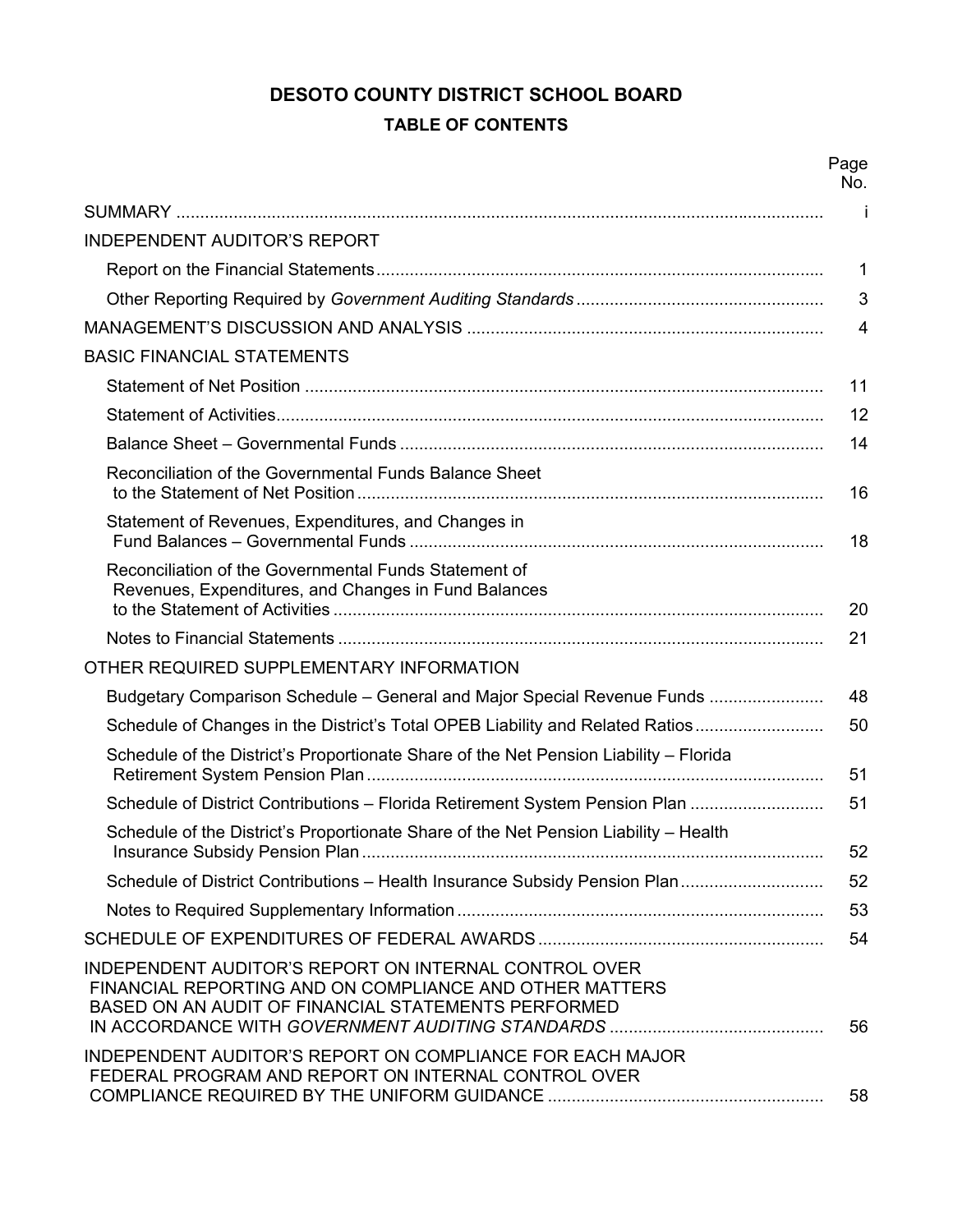## **DESOTO COUNTY DISTRICT SCHOOL BOARD TABLE OF CONTENTS (CONTINUED)**

| Page<br>No. |
|-------------|
|             |
| -62.        |
|             |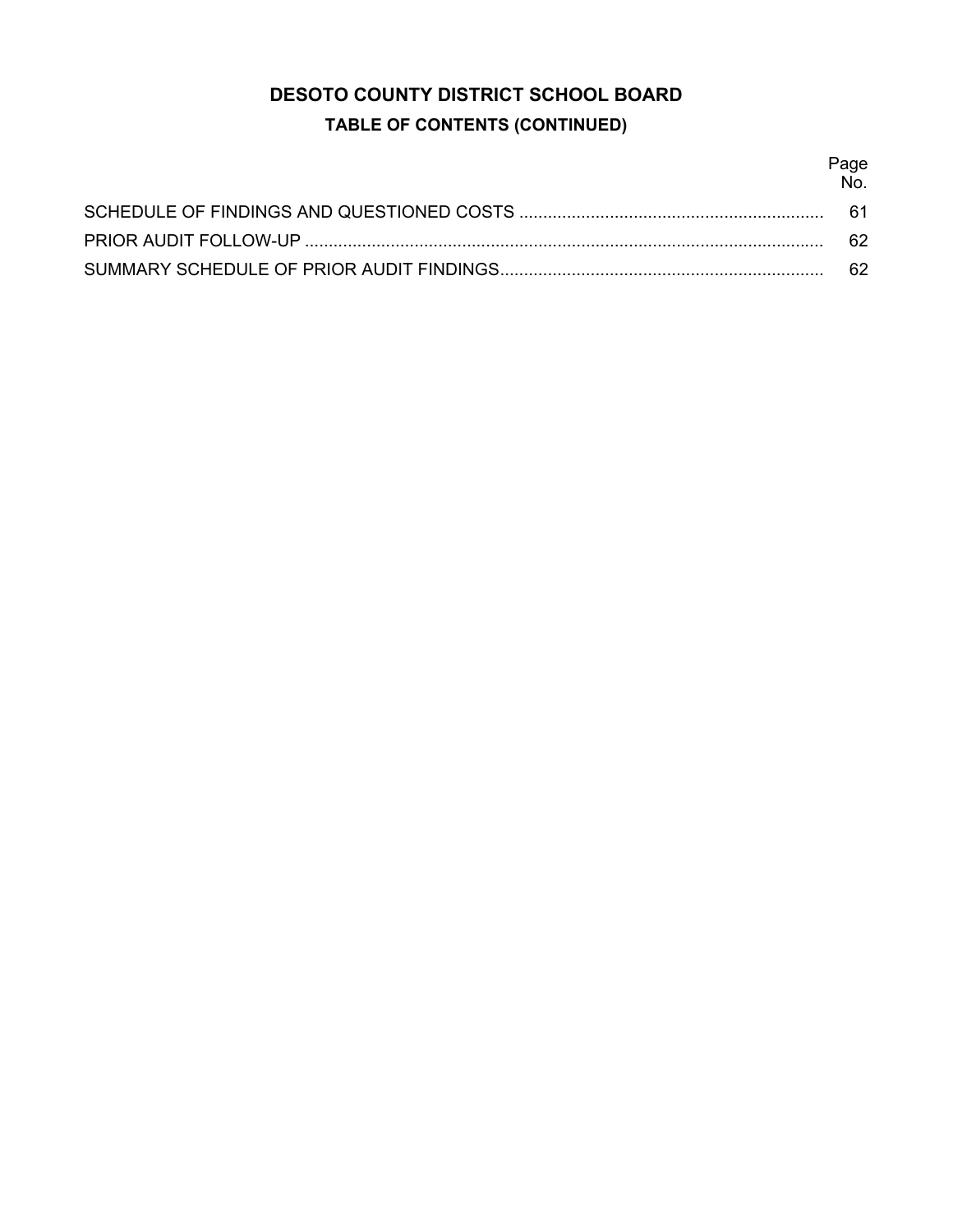#### SUMMARY OF REPORT ON FINANCIAL STATEMENTS

<span id="page-4-0"></span>Our audit disclosed that the basic financial statements of the DeSoto County District School Board (District) were presented fairly, in all material respects, in accordance with prescribed financial reporting standards.

SUMMARY OF REPORT ON INTERNAL CONTROL AND COMPLIANCE

Our audit did not identify any deficiencies in internal control over financial reporting that we consider to be material weaknesses.

The results of our tests disclosed no instances of noncompliance or other matters that are required to be reported under *Government Auditing Standards* issued by the Comptroller General of the United States*.* 

SUMMARY OF REPORT ON FEDERAL AWARDS

We audited the District's compliance with applicable Federal awards requirements. The Child Nutrition Cluster and Education Stabilization Fund were audited as major Federal programs. The results of our audit indicated that the District materially complied with the requirements that could have a direct and material effect on each of its major Federal programs.

#### AUDIT OBJECTIVES AND SCOPE

Our audit objectives were to determine whether the School Board and its officers with administrative and stewardship responsibilities for District operations:

- Presented the District's basic financial statements in accordance with generally accepted accounting principles;
- Established and implemented internal control over financial reporting and compliance with requirements that could have a direct and material effect on the financial statements or on the District's major Federal programs; and
- Complied with the various provisions of laws, rules, regulations, contracts, and grant agreements that are material to the financial statements, and those applicable to the District's major Federal programs.

The scope of this audit included an examination of the District's basic financial statements and the accompanying Schedule of Expenditures of Federal Awards, as of and for the fiscal year ended June 30, 2021. We obtained an understanding of the District's environment, including its internal control, and assessed the risk of material misstatement necessary to plan the audit of the basic financial statements and Federal awards. We also examined various transactions to determine whether they were executed, in both manner and substance, in accordance with governing provisions of laws, rules, regulations, contracts, and grant agreements.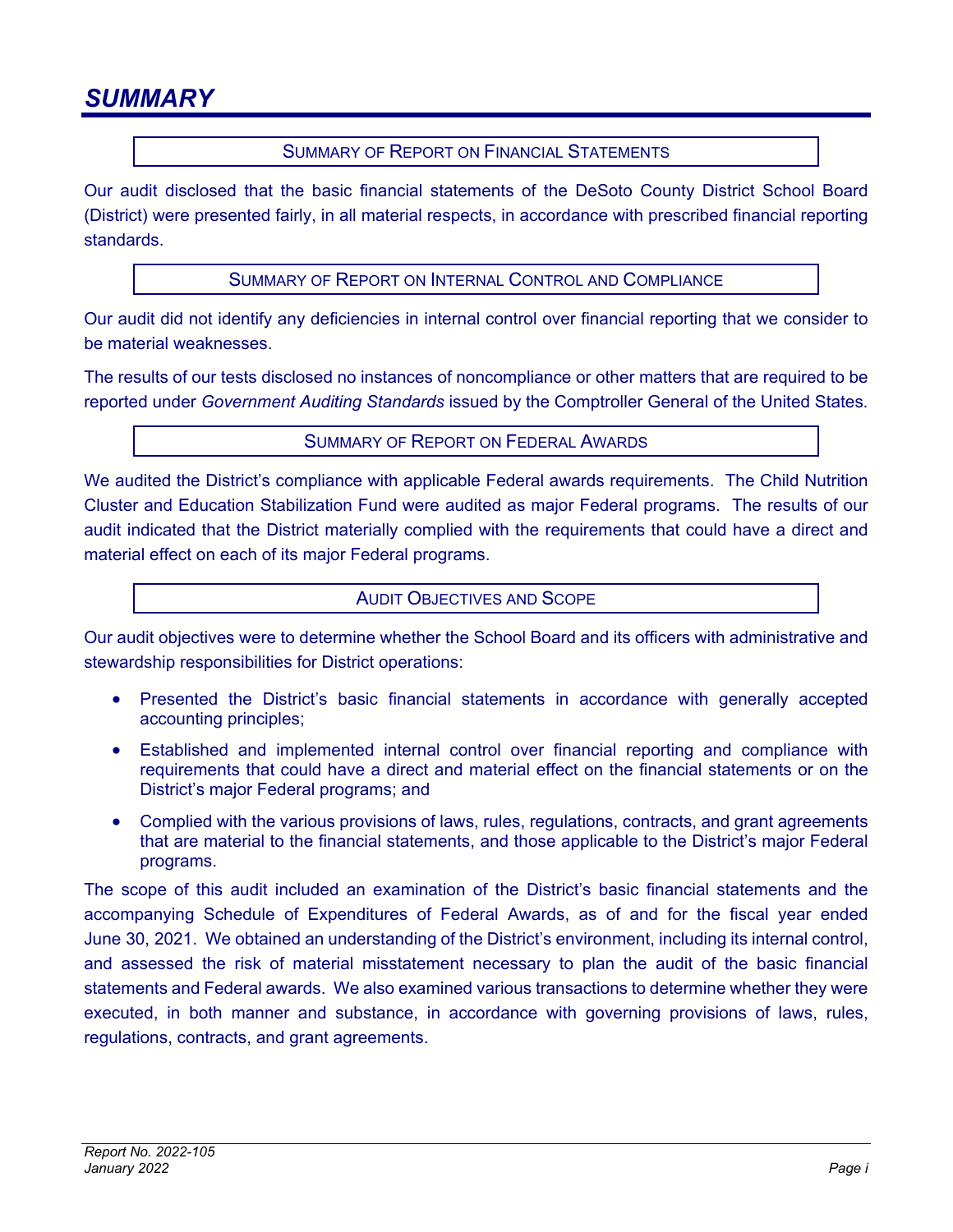#### AUDIT METHODOLOGY

We conducted our audit in accordance with auditing standards generally accepted in the United States of America; applicable standards contained in *Government Auditing Standards*, issued by the Comptroller General of the United States; and Title 2 U.S. *Code of Federal Regulations* Part 200, *Uniform Administrative Requirements, Cost Principles, and Audit Requirements for Federal Awards*.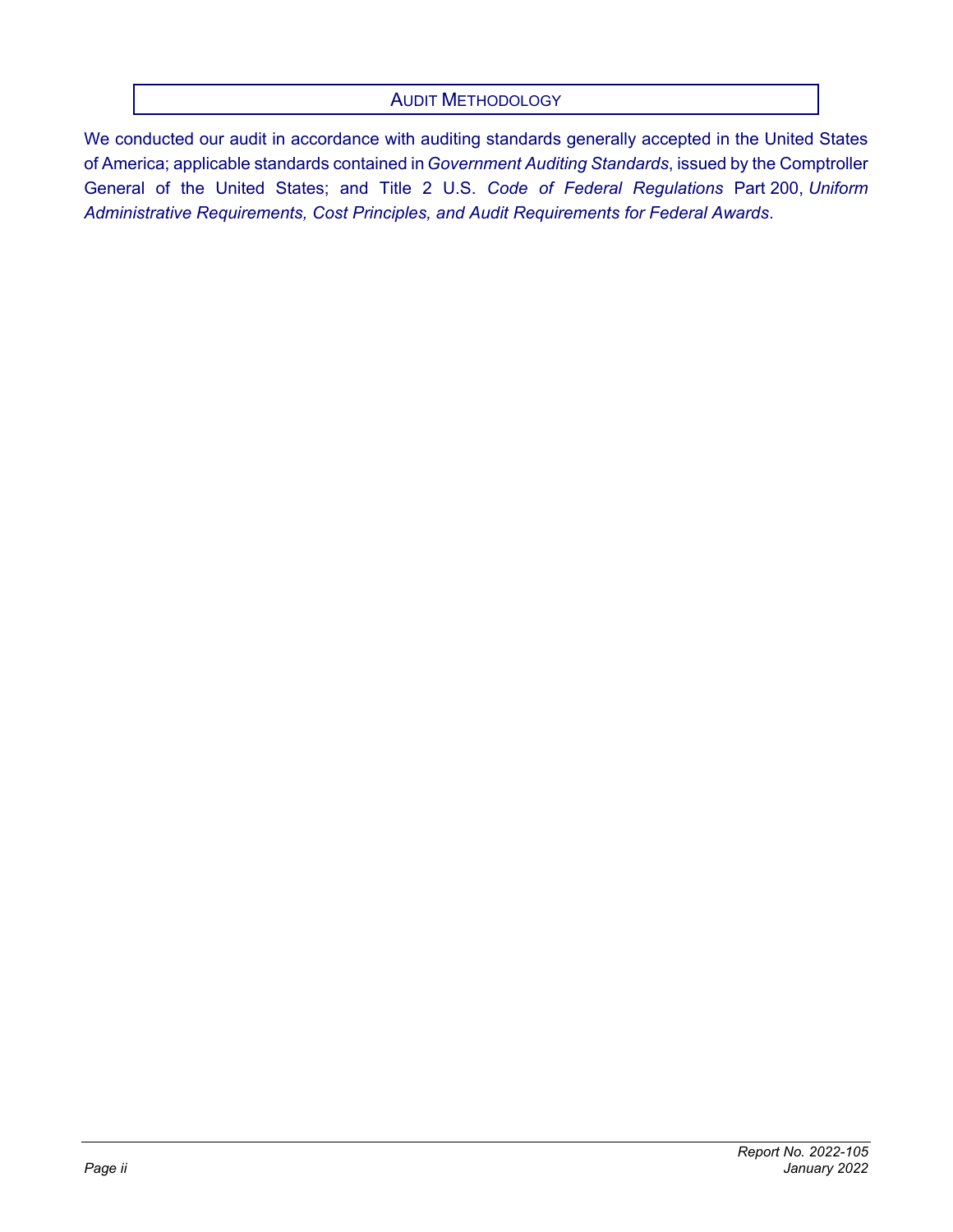<span id="page-6-0"></span>

Sherrill F. Norman, CPA Auditor General

# **AUDITOR GENERAL STATE OF FLORIDA**

Claude Denson Pepper Building, Suite G74 111 West Madison Street Tallahassee, Florida 32399-1450



Phone: (850) 412-2722 Fax: (850) 488-6975

The President of the Senate, the Speaker of the House of Representatives, and the Legislative Auditing Committee

#### **INDEPENDENT AUDITOR'S REPORT**

#### **Report on the Financial Statements**

We have audited the accompanying financial statements of the governmental activities, each major fund, and the aggregate remaining fund information of the DeSoto County District School Board, as of and for the fiscal year ended June 30, 2021, and the related notes to the financial statements, which collectively comprise the District's basic financial statements as listed in the table of contents.

#### *Management's Responsibility for the Financial Statements*

Management is responsible for the preparation and fair presentation of these financial statements in accordance with accounting principles generally accepted in the United States of America; this includes the design, implementation, and maintenance of internal control relevant to the preparation and fair presentation of financial statements that are free from material misstatement, whether due to fraud or error.

#### *Auditor's Responsibility*

Our responsibility is to express opinions on these financial statements based on our audit. We did not audit the financial statements of the school internal funds, which represent 21 percent, 0 percent, 21 percent, 11 percent, and 10 percent, respectively, of the assets, liabilities, fund balances, revenues, and expenditures of the aggregate remaining fund information. Those statements were audited by other auditors, whose report has been furnished to us, and our opinion, insofar as it relates to the amounts included for the school internal funds, is based solely on the report of the other auditors. We conducted our audit in accordance with auditing standards generally accepted in the United States of America and the standards applicable to financial audits contained in *Government Auditing Standards*, issued by the Comptroller General of the United States. Those standards require that we plan and perform the audit to obtain reasonable assurance about whether the financial statements are free from material misstatement.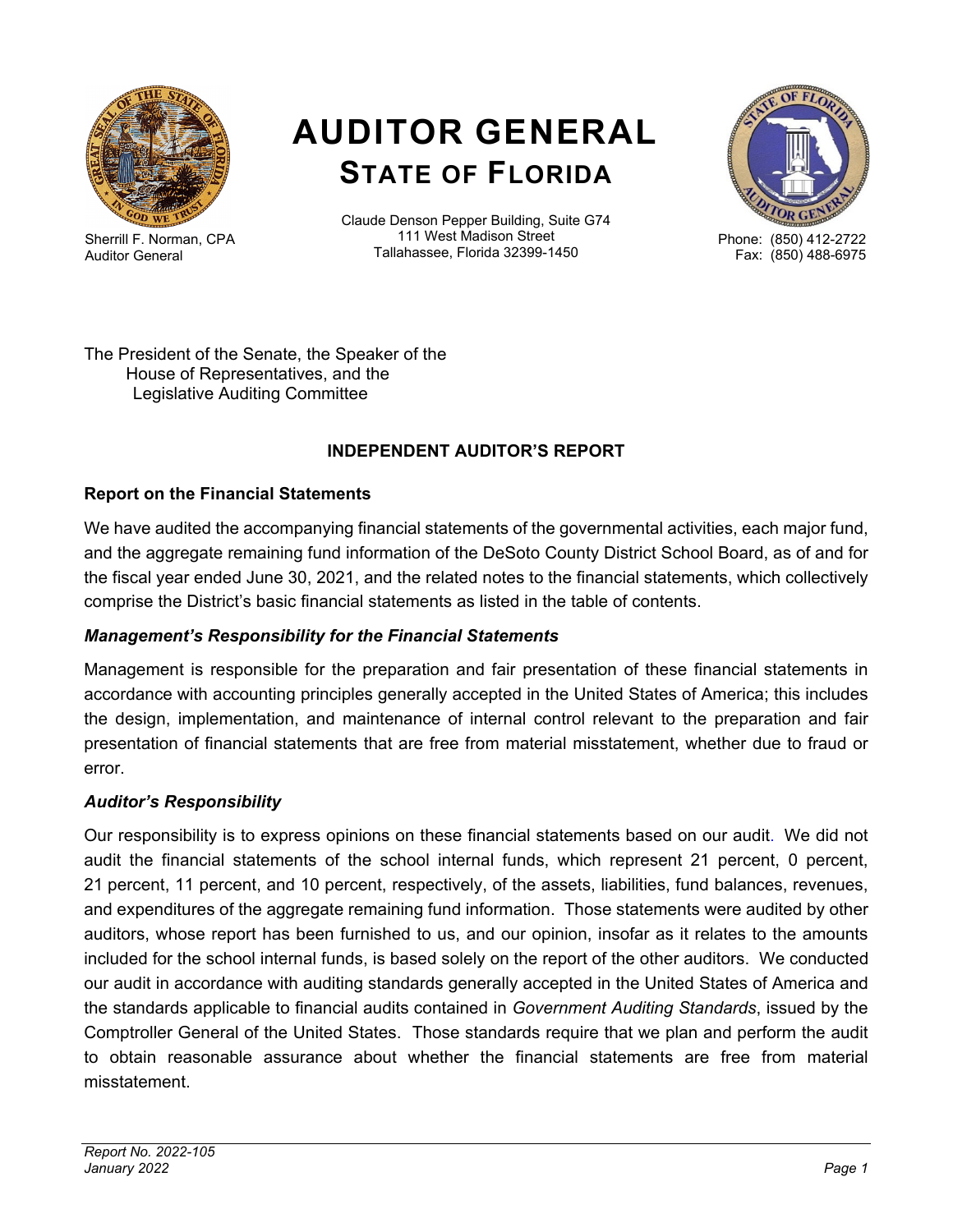An audit involves performing procedures to obtain audit evidence about the amounts and disclosures in the financial statements. The procedures selected depend on the auditor's judgment, including the assessment of the risks of material misstatement of the financial statements, whether due to fraud or error. In making those risk assessments, the auditor considers internal control relevant to the entity's preparation and fair presentation of the financial statements in order to design audit procedures that are appropriate in the circumstances, but not for the purpose of expressing an opinion on the effectiveness of the entity's internal control. Accordingly, we express no such opinion. An audit also includes evaluating the appropriateness of accounting policies used and the reasonableness of significant accounting estimates made by management, as well as evaluating the overall presentation of the financial statements.

We believe that the audit evidence we have obtained is sufficient and appropriate to provide a basis for our audit opinions.

#### *Opinions*

In our opinion, based on our audit and the report of other auditors, the financial statements referred to above present fairly, in all material respects, the respective financial position of the governmental activities, each major fund, and the aggregate remaining fund information of the DeSoto County District School Board, as of June 30, 2021, and the respective changes in financial position thereof for the fiscal year then ended in accordance with accounting principles generally accepted in the United States of America.

#### *Emphasis of Matter*

As discussed in Note II. to the financial statements, the District implemented Governmental Accounting Standards Board Statement No. 84, *Fiduciary Activities*, which is a change in accounting principle that addresses accounting and financial reporting for fiduciary activities. This affects the comparability of amounts reported for the 2020-21 fiscal year with amounts reported for the 2019-20 fiscal year. Our opinion is not modified with respect to this matter.

#### *Other Matters*

#### *Required Supplementary Information*

Accounting principles generally accepted in the United States of America require that **MANAGEMENT'S DISCUSSION AND ANALYSIS**, the **Budgetary Comparison Schedule – General and Major Special Revenue Funds**, **Schedule of Changes in the District's Total OPEB Liability and Related Ratios**, **Schedule of the District's Proportionate Share of the Net Pension Liability – Florida Retirement System Pension Plan**, **Schedule of District Contributions – Florida Retirement System Pension Plan**, **Schedule of the District's Proportionate Share of the Net Pension Liability – Health Insurance Subsidy Pension Plan**, **Schedule of District Contributions – Health Insurance Subsidy Pension Plan**, and **Notes to Required Supplementary Information**, as listed in the table of contents, be presented to supplement the basic financial statements. Such information, although not a part of the basic financial statements, is required by the Governmental Accounting Standards Board who considers it to be an essential part of financial reporting for placing the basic financial statements in an appropriate operational, economic, or historical context. We have applied certain limited procedures to the required supplementary information in accordance with auditing standards generally accepted in the United States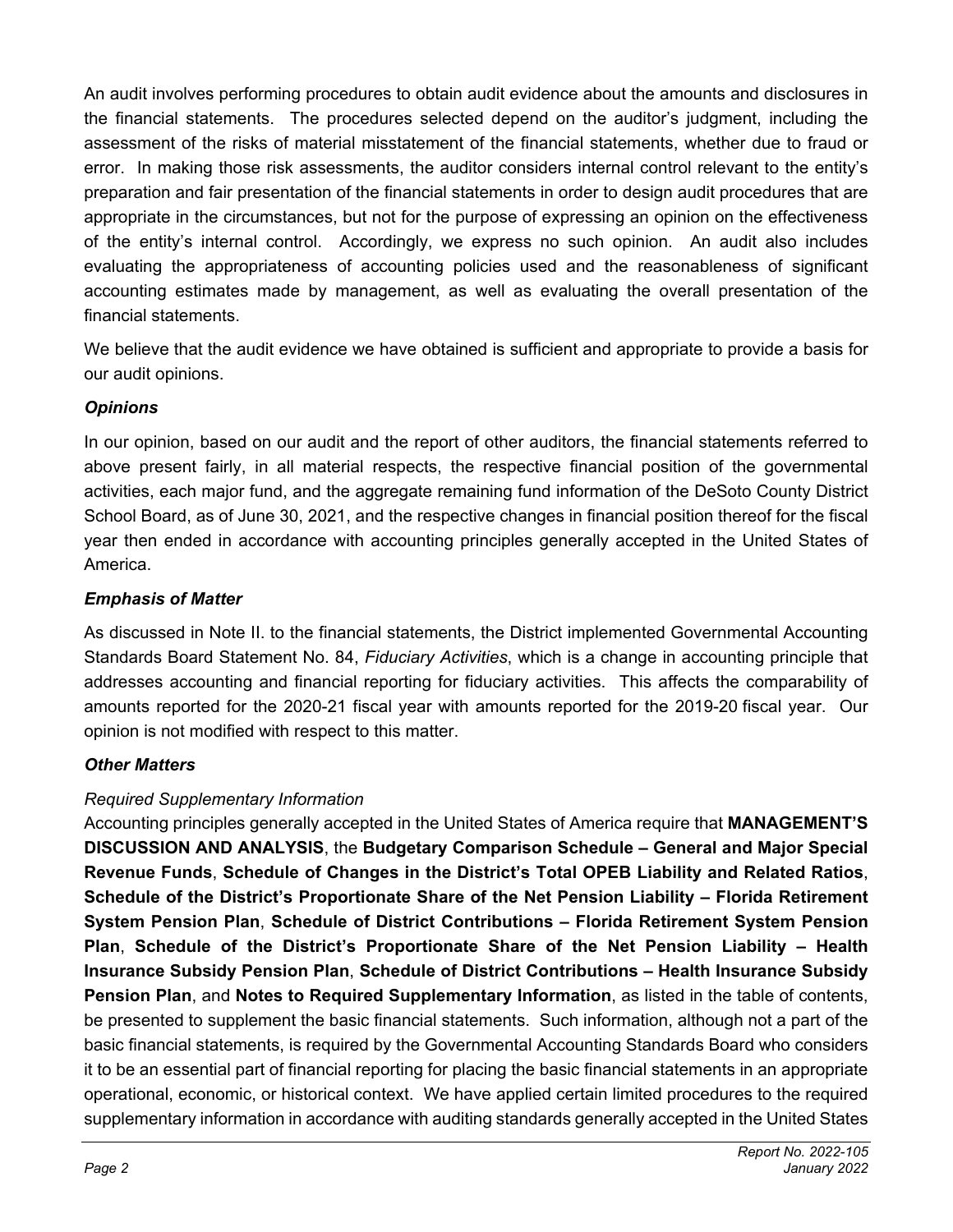<span id="page-8-0"></span>of America, which consisted of inquiries of management about the methods of preparing the information and comparing the information for consistency with management's responses to our inquiries, the basic financial statements, and other knowledge we obtained during our audit of the basic financial statements. We do not express an opinion or provide any assurance on the information because the limited procedures do not provide us with sufficient evidence to express an opinion or provide any assurance.

#### *Supplementary Information*

Our audit was conducted for the purpose of forming opinions on the financial statements that collectively comprise the District's basic financial statements. The accompanying **SCHEDULE OF EXPENDITURES OF FEDERAL AWARDS**, as required by Title 2 U.S. *Code of Federal Regulations* Part 200, *Uniform Administrative Requirements, Cost Principles, and Audit Requirements for Federal Awards*, is presented for purposes of additional analysis and is not a required part of the basic financial statements.

The accompanying **SCHEDULE OF EXPENDITURES OF FEDERAL AWARDS** is the responsibility of management and was derived from and relates directly to the underlying accounting and other records used to prepare the basic financial statements. Such information has been subjected to the auditing procedures applied in the audit of the basic financial statements and certain additional procedures, including comparing and reconciling such information directly to the underlying accounting and other records used to prepare the basic financial statements or to the basic financial statements themselves, and other additional procedures in accordance with auditing standards generally accepted in the United States of America. In our opinion, the accompanying **SCHEDULE OF EXPENDITURES OF FEDERAL AWARDS** is fairly stated, in all material respects, in relation to the basic financial statements as a whole.

#### **Other Reporting Required by** *Government Auditing Standards*

In accordance with *Government Auditing Standards*, we have also issued our report dated January 27, 2022, on our consideration of the District's internal control over financial reporting and on our tests of its compliance with certain provisions of laws, rules, regulations, contracts, and grant agreements and other matters included under the heading **INDEPENDENT AUDITOR'S REPORT ON INTERNAL CONTROL OVER FINANCIAL REPORTING AND ON COMPLIANCE AND OTHER MATTERS BASED ON AN AUDIT OF FINANCIAL STATEMENTS PERFORMED IN ACCORDANCE WITH** *GOVERNMENT AUDITING STANDARDS*. The purpose of that report is solely to describe the scope of our testing of internal control over financial reporting and compliance and the results of that testing, and not to provide an opinion on the effectiveness of the District's internal control over financial reporting or on compliance. That report is an integral part of an audit performed in accordance with *Government Auditing Standards* in considering the District's internal control over financial reporting and compliance.

Respectfully submitted,

Sherrill F. Norman, CPA Tallahassee, Florida January 27, 2022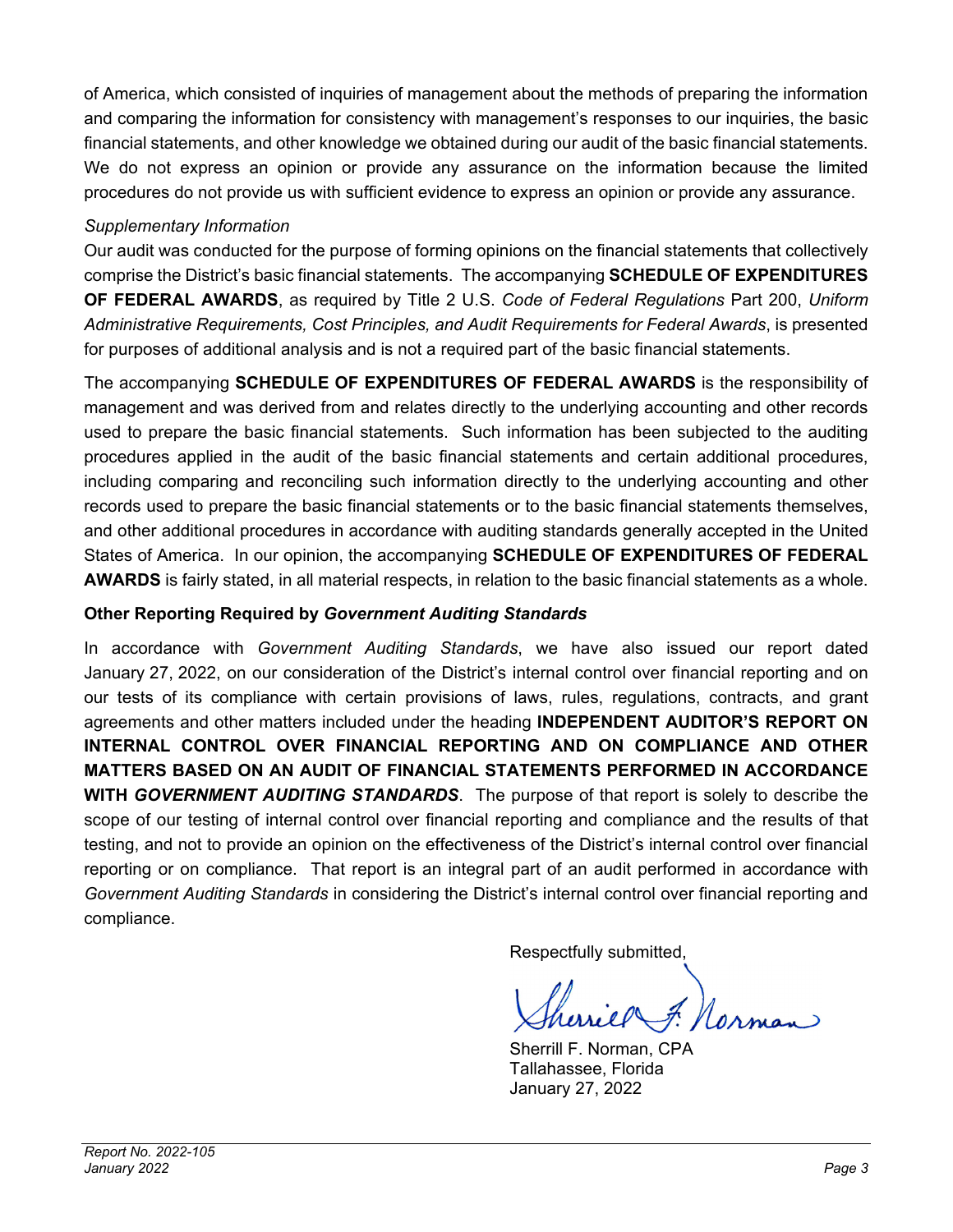# <span id="page-9-0"></span>*MANAGEMENT'S DISCUSSION AND ANALYSIS*

The management of the DeSoto County District School Board has prepared the following discussion and analysis to provide an overview of the District's financial activities for the fiscal year ended June 30, 2021. The information contained in the Management's Discussion and Analysis (MD&A) is intended to highlight significant transactions, events, and conditions and should be considered in conjunction with the District's financial statements and notes to financial statements found immediately following the MD&A.

#### FINANCIAL HIGHLIGHTS

Key financial highlights for the 2020-21 fiscal year are as follows:

- As of June 30, 2021, the assets and deferred outflows of resources exceed the liabilities and deferred inflows of resources by \$20.2 million.
- In total, net position decreased \$2.6 million, which represents a 11.5 percent decrease from the 2019-20 fiscal year.
- General revenues total \$52.2 million, or 94.4 percent of all revenues. Program specific revenues in the form of charges for services, operating grants and contributions, and capital grants and contributions total \$3.1 million, or 5.6 percent of all revenues.
- Expenses total \$58 million. Only \$3.1 million of these expenses was offset by program specific revenues.
- At the end of the current fiscal year, the fund balance of the General Fund totals \$10.3 million, which is \$0.2 million more than the prior fiscal year balance. The General Fund assigned and unassigned fund balances totaled \$8.2 million, or 20.2 percent of total General Fund revenues.

#### OVERVIEW OF FINANCIAL STATEMENTS

The basic financial statements consist of three components: (1) government-wide financial statements; (2) fund financial statements; and (3) notes to financial statements. This report also includes supplementary information intended to furnish additional details to support the basic financial statements.

#### **Government-Wide Financial Statements**

The government-wide financial statements provide both short-term and long-term information about the District's overall financial condition in a manner similar to those of a private-sector business. The statements include a statement of net position and a statement of activities that are designed to provide consolidated financial information about the governmental activities of the District presented on the accrual basis of accounting. The statement of net position provides information about the District's financial position, its assets, liabilities, and deferred inflows/outflows of resources, using an economic resources measurement focus. Assets plus deferred outflows of resources, less liabilities and deferred inflows of resources, equals net position, which is a measure of the District's financial health. The statement of activities presents information about the change in the District's net position, the results of operations, during the fiscal year. An increase or decrease in net position is an indication of whether the District's financial health is improving or deteriorating.

All of the District's activities and services are reported in the government-wide financial statements as governmental activities. The District's governmental activities include instruction, student support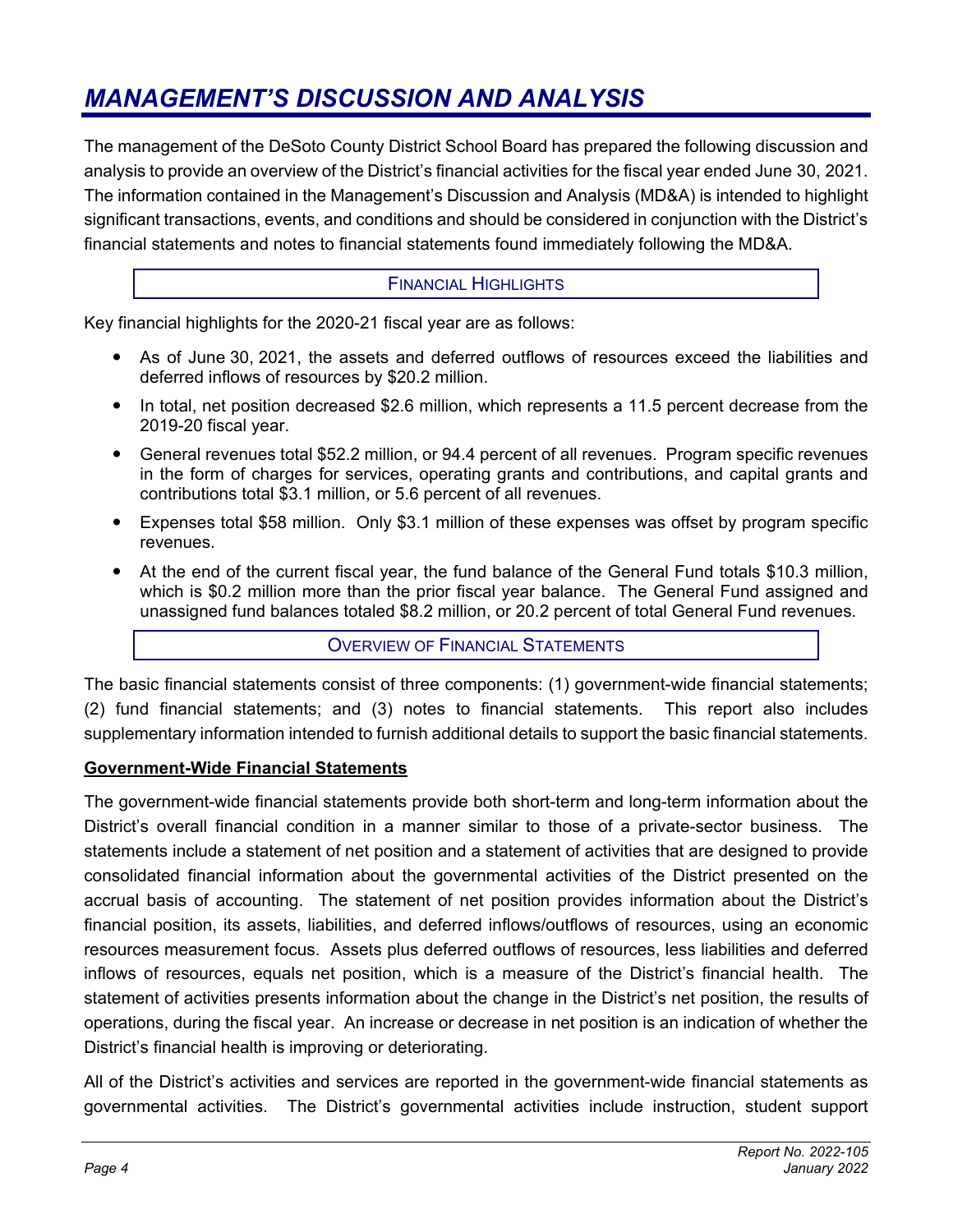services, instructional support services, administrative support services, facility maintenance, transportation, and food services. Property taxes and State revenues finance most of these activities. Additionally, all capital and debt financing activities are reported as governmental activities.

#### **Fund Financial Statements**

Fund financial statements are one of the components of the basic financial statements. A fund is a grouping of related accounts that is used to maintain control over resources that have been segregated for specific activities or objectives. The District uses fund accounting to ensure and demonstrate compliance with finance-related legal requirements and prudent fiscal management. Certain funds are established by law while others are created by legal agreements, such as bond covenants. Fund financial statements provide more detailed information about the District's financial activities, focusing on its most significant or "major" funds rather than fund types. This is in contrast to the entity wide perspective contained in the government-wide statements. All of the District's funds are classified as governmental funds.

**Governmental Funds**: Governmental funds are used to account for essentially the same functions reported as governmental activities in the government-wide financial statements. However, unlike the government-wide financial statements, governmental fund financial statements focus on near-term inflows and outflows of spendable resources, as well as on balances of spendable resources available at the end of the fiscal year. Such information may be useful in assessing a government's near-term financing requirements.

Because the focus of governmental funds is narrower than that of the government-wide financial statements, it is useful to compare the information presented for governmental funds with similar information presented for governmental activities in the government-wide financial statements. By doing so, readers may better understand the long-term impact of the government's near-term financing decisions. Both the governmental funds balance sheet and the governmental funds statement of revenues, expenditures, and changes in fund balances provide a reconciliation to facilitate this comparison between governmental funds and governmental activities.

The governmental funds balance sheet and statement of revenues, expenditures, and changes in fund balances provide detailed information about the District's most significant funds. The District's major funds are the General Fund, Special Revenue – Other Federal Programs Fund, Special Revenue – Federal Education Stabilization Fund, Debt Service – Other Debt Service Fund, and Capital Projects – Local Capital Improvement Fund. Data from the other governmental funds are combined into a single, aggregated presentation.

The District adopts an annual appropriated budget for its governmental funds. A budgetary comparison schedule has been provided for the General and major Special Revenue Funds to demonstrate compliance with the budget.

#### **Notes to Financial Statements**

The notes provide additional information that is essential for a full understanding of the data provided in the government-wide and fund financial statements.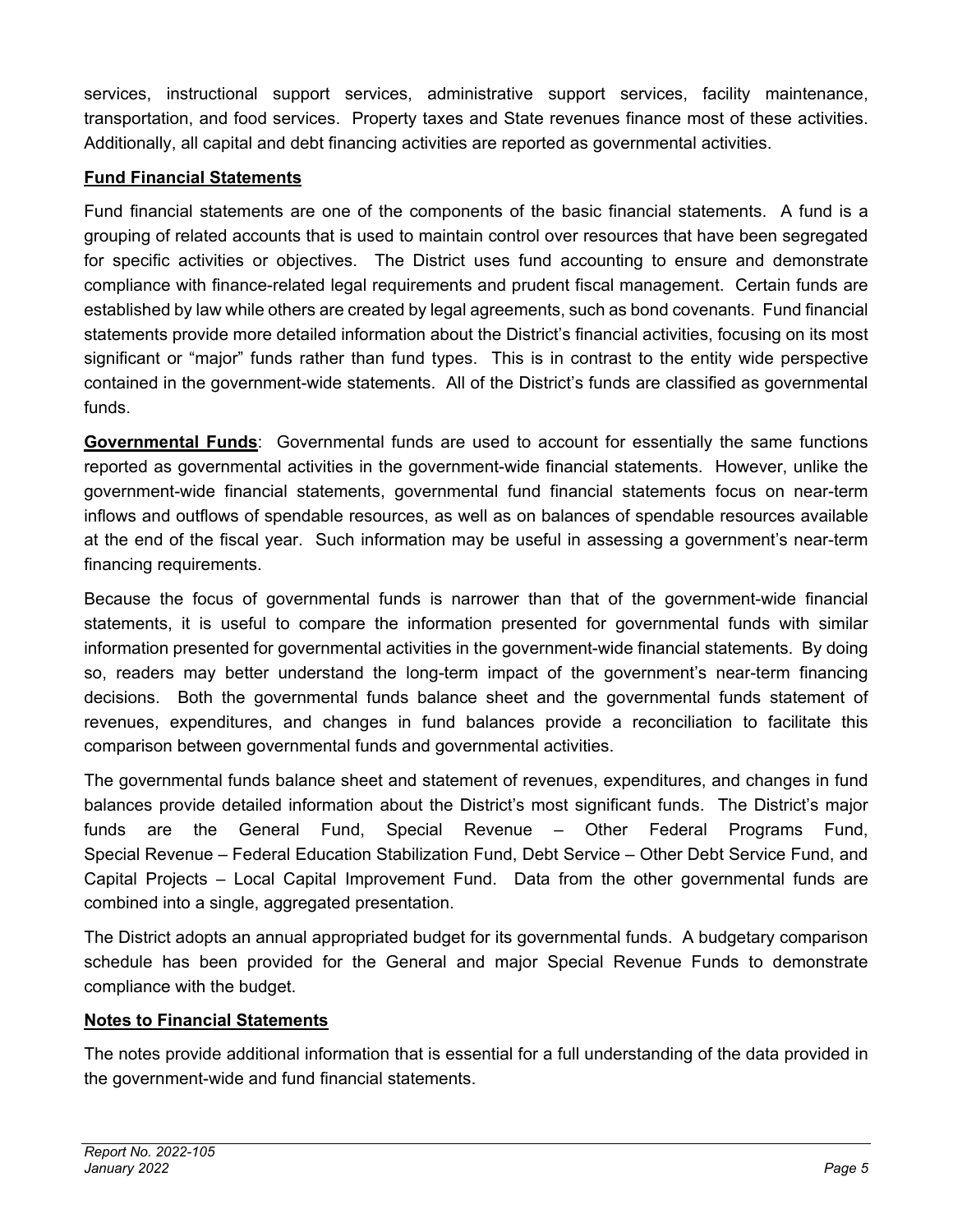#### **Other Information**

In addition to the basic financial statements and accompanying notes, this report also presents required supplementary information concerning the District's total other postemployment benefits (OPEB) and net pension liabilities.

#### GOVERNMENT-WIDE FINANCIAL ANALYSIS

As noted earlier, net position over time may serve as a useful indicator of a government's financial health. The following is a summary of the District's net position as of June 30, 2021, compared to net position as of June 30, 2020.

|                                                                                           | Governmental                                      |                                                   |  |  |  |  |
|-------------------------------------------------------------------------------------------|---------------------------------------------------|---------------------------------------------------|--|--|--|--|
|                                                                                           | <b>Activities</b>                                 |                                                   |  |  |  |  |
|                                                                                           | 6-30-21                                           | $6 - 30 - 20$                                     |  |  |  |  |
| <b>Current and Other Assets</b><br><b>Capital Assets</b>                                  | \$21,891,690.16<br>31,898,918.98                  | \$20,236,481.26<br>32,612,130.41                  |  |  |  |  |
| <b>Total Assets</b>                                                                       | 53,790,609.14                                     | 52,848,611.67                                     |  |  |  |  |
| <b>Deferred Outflows of Resources</b>                                                     | 11,334,497.00                                     | 9,618,363.00                                      |  |  |  |  |
| Long-Term Liabilities<br><b>Other Liabilities</b>                                         | 40,990,957.32<br>1,773,124.59                     | 34,893,646.78<br>1,434,226.27                     |  |  |  |  |
| <b>Total Liabilities</b>                                                                  | 42,764,081.91                                     | 36,327,873.05                                     |  |  |  |  |
| <b>Deferred Inflows of Resources</b>                                                      | 2,129,621.00                                      | 3,861,460.00                                      |  |  |  |  |
| Net Position:<br>Net Investment in Capital Assets<br>Restricted<br>Unrestricted (Deficit) | 29,029,129.98<br>11,294,900.77<br>(20,092,627.52) | 29,657,141.41<br>10,035,962.24<br>(17,415,462.03) |  |  |  |  |
| <b>Total Net Position</b>                                                                 | \$20,231,403.23                                   | \$22,277,641.62                                   |  |  |  |  |

The largest portion of the District's net position is investment in capital assets (e.g., land; buildings; furniture, fixtures, and equipment), less any related debt still outstanding. The District uses these capital assets to provide services to students; consequently, these assets are not available for future spending. Although the investment in capital assets is reported net of related debt, the resources used to repay the debt must be provided from other sources, since the capital assets cannot be used to liquidate these **liabilities** 

The restricted portion of the District's net position represents resources that are subject to external restrictions on how they may be used. The deficit unrestricted net position was the result, in part, of accruing \$1.7 million in compensated absences payable, \$2.8 million in other postemployment benefit obligations, and \$33.6 million in net pension liability.

The key elements of the changes in the District's net position for the fiscal years ended June 30, 2021, and June 30, 2020, are as follows: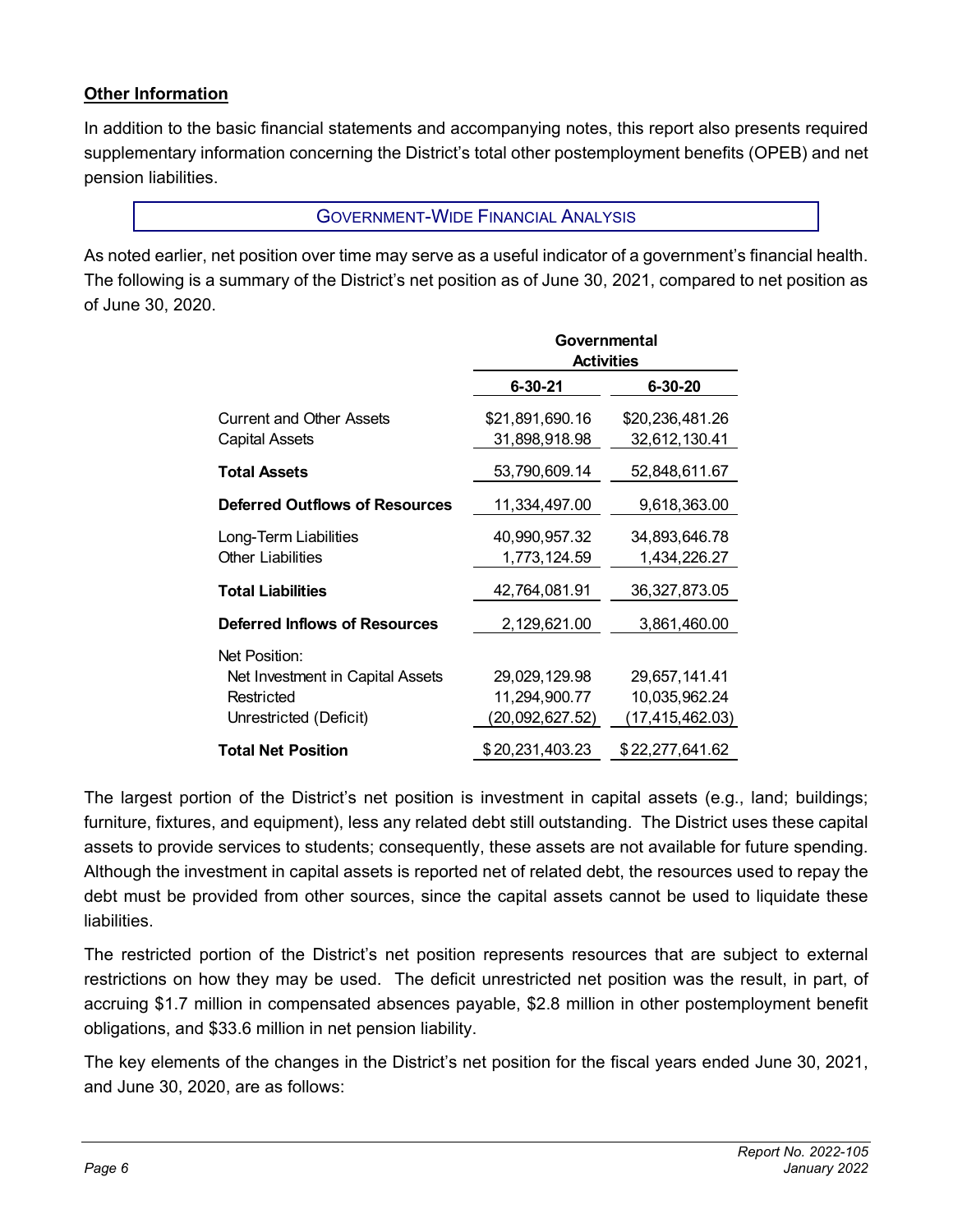#### **Operating Results for the Fiscal Year Ended**

|                                                                                                                                                                              | Governmental<br><b>Activities</b> |                                              |    |                                               |
|------------------------------------------------------------------------------------------------------------------------------------------------------------------------------|-----------------------------------|----------------------------------------------|----|-----------------------------------------------|
|                                                                                                                                                                              |                                   | $6 - 30 - 21$                                |    | $6 - 30 - 20$                                 |
| Program Revenues:<br><b>Charges for Services</b>                                                                                                                             | \$                                | 73,175.30                                    | \$ | 149,871.46                                    |
| <b>Operating Grants and Contributions</b><br><b>Capital Grants and Contributions</b>                                                                                         |                                   | 2,900,953.37<br>153,913.64                   |    | 2,494,154.41<br>180, 154.51                   |
| <b>General Revenues:</b><br>Property Taxes, Levied for Operational Purposes<br>Property Taxes, Levied for Capital Projects<br><b>Grants and Contributions Not Restricted</b> |                                   | 9,091,114.39<br>3,073,086.65                 |    | 8,904,690.18<br>2,935,809.28                  |
| to Specific Programs<br><b>Unrestricted Investment Earnings</b><br>Miscellaneous                                                                                             |                                   | 37,826,267.66<br>135,647.72<br>2,110,722.47  |    | 37, 185, 134.01<br>172,178.86<br>1,535,059.54 |
| <b>Total Revenues</b>                                                                                                                                                        |                                   | 55,364,881.20                                |    | 53,557,052.25                                 |
| Functions/Program Expenses:<br>Instruction<br><b>Student Support Services</b>                                                                                                |                                   | 29,466,967.37<br>2,594,643.04                |    | 28,328,843.99<br>2,814,891.47                 |
| <b>Instructional Media Services</b><br>Instruction and Curriculum Development Services<br><b>Instructional Staff Training Services</b>                                       |                                   | 549,007.19<br>2,064,923.92<br>571,988.65     |    | 570,855.70<br>2,042,751.36<br>812,874.23      |
| Instruction-Related Technology<br>Board<br><b>General Administration</b>                                                                                                     |                                   | 490,018.58<br>397,369.75<br>985,404.28       |    | 688,882.07<br>405,098.09<br>776,523.35        |
| <b>School Administration</b><br>Facilities Acquisition and Construction<br><b>Fiscal Services</b>                                                                            |                                   | 3,365,470.56<br>242,190.31<br>667,309.08     |    | 3,070,385.76<br>478,714.12<br>686,034.53      |
| <b>Food Services</b><br><b>Central Services</b>                                                                                                                              |                                   | 3,402,984.00<br>1,088,666.48<br>2,253,648.28 |    | 2,925,209.89<br>869,069.46<br>2,352,039.22    |
| <b>Student Transportation Services</b><br>Operation of Plant<br>Maintenance of Plant                                                                                         |                                   | 4,348,583.23<br>1,544,557.84                 |    | 3,621,970.33<br>2,165,482.67                  |
| Administrative Technology Services<br><b>Community Services</b><br>Unallocated Interest on Long-Term Debt                                                                    |                                   | 938,600.60<br>391,025.67<br>9,610.95         |    | 914,889.90<br>10,755.87<br>11,518.46          |
| <b>Unallocated Depreciation Expense</b><br>Loss on Disposal of Capital Assets                                                                                                |                                   | 2,605,972.46<br>5,576.35                     |    | 2,535,299.10<br>752.08                        |
| <b>Total Functions/Program Expenses</b>                                                                                                                                      |                                   | 57,984,518.59                                |    | 56,082,841.65                                 |
| <b>Change in Net Position</b>                                                                                                                                                |                                   | (2,619,637.39)                               |    | (2,525,789.40)                                |
| Net Position - Beginning<br>Adjustment to Beginning Net Position (1)                                                                                                         |                                   | 22,277,641.62<br>573,399.00                  |    | 24,803,431.02                                 |
| Net Position - Beginning, as Restated<br><b>Net Position - Ending</b>                                                                                                        | \$                                | 22,851,040.62<br>20,231,403.23               | \$ | 24,803,431.02<br>22,277,641.62                |

(1) In the 2020-21 fiscal year, the adjustment to beginning net position is due to the District implementing GASB Statement No. 84 and reporting the school internal funds as part of governmental activities.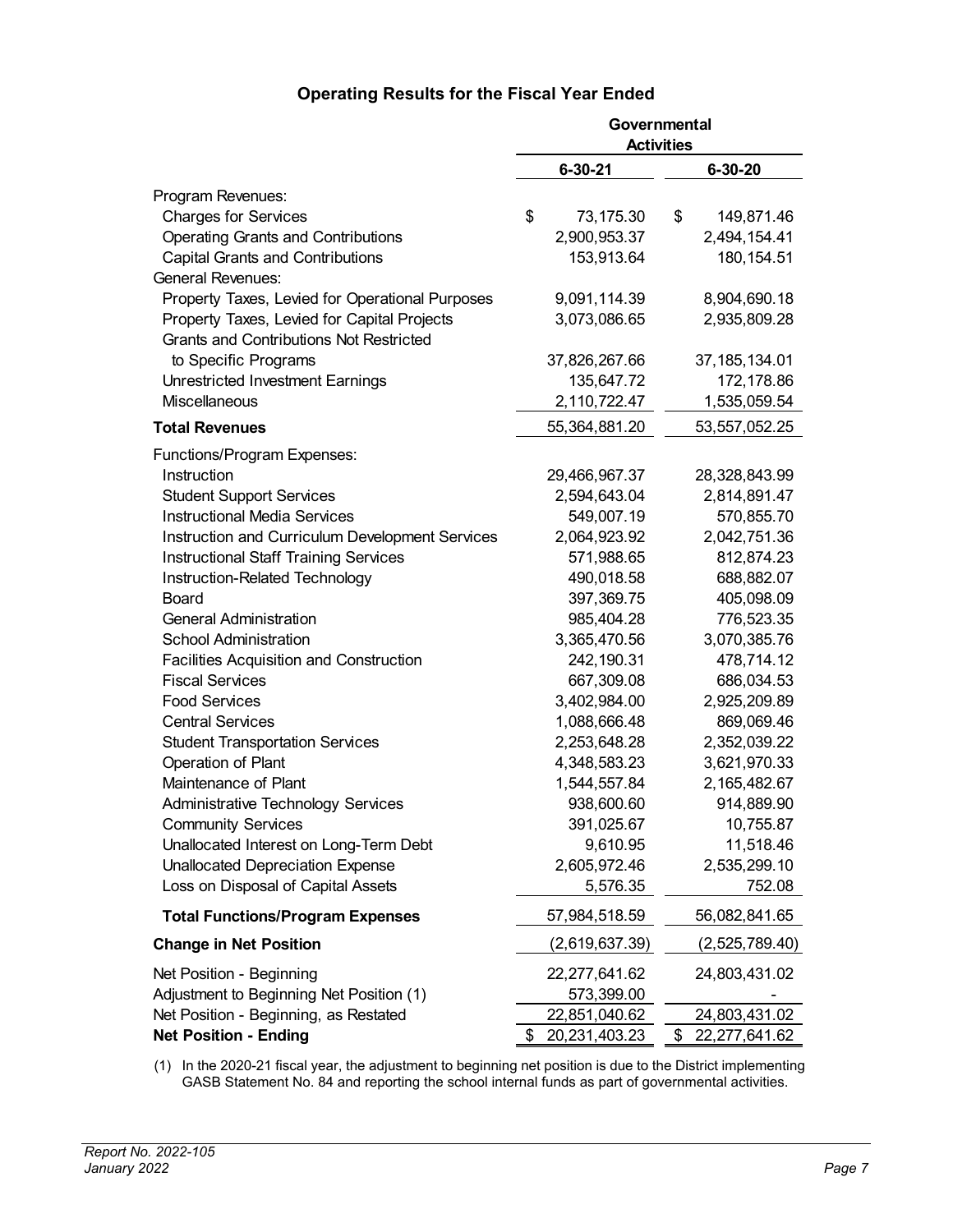The largest revenue source is the State of Florida (54.2 percent). Revenues from State sources for current operations are primarily received through the Florida Education Finance Program (FEFP) funding formula. The FEFP funding formula utilizes student enrollment data, and is designed to maintain equity in funding across all Florida school districts, taking into consideration the District's funding ability based on the local property tax base.

There were no significant changes in any revenue category from the prior year.

Instruction expenses represent 50.8 percent of total governmental expenses in the 2020-21 fiscal year. Instruction expenses increased by \$1.1 million, or 4 percent, from the previous fiscal year mainly due to increases in pension expenses and required teacher salary increases.

#### FINANCIAL ANALYSIS OF THE DISTRICT'S FUNDS

#### **Governmental Funds**

The focus of the District's governmental funds is to provide information on near-term inflows, outflows, and balances of spendable resources. Such information is useful in assessing the District's financing requirements. Specifically, unassigned fund balance may serve as a useful measure of a government's net resources available for discretionary use as it represents the portion of fund balance that has not been limited to a particular purpose by an external party, the District, or a group or individual delegated authority by the Board to assign resources for particular purposes.

The total fund balances of governmental funds increased by \$0.7 million during the fiscal year to \$20 million at June 30, 2021. Of the total fund balance, \$6.5 million, or 32.3 percent, is unassigned fund balance, which is available for spending at the District's discretion; \$0.036 million is nonspendable; \$11.2 million is restricted; and \$2.3 million is assigned.

#### **Major Governmental Funds**

The General Fund is the District's chief operating fund. At the end of the current fiscal year, assigned fund balance is \$1.8 million and unassigned fund balance is \$6.5 million, while the total fund balance is \$10.3 million. As a measure of the General Fund's liquidity, it may be useful to compare the total assigned and unassigned fund balances to General Fund total revenues. The total assigned and unassigned fund balance of \$8.2 million is 20.2 percent of the total General Fund revenues, while total fund balance represents 25.3 percent of total General Fund revenues. Total fund balance increased by \$0.2 million during the fiscal year primarily due to an increase in property values resulting in an increase in tax revenues.

The Special Revenue – Other Federal Programs Fund has total revenues and expenditures of \$5.3 million each and the funding was mainly used for salaries and related benefits for instructional staff. Because grant revenues are not recognized until expenditures are incurred, this fund generally does not accumulate a fund balance.

The Special Revenue – Federal Education Stabilization Fund has total revenues and expenditures of \$2 million each and the funding was mainly used for salaries and related benefits for instructional staff. Because grant revenues are not recognized until expenditures are incurred, this fund generally does not accumulate a fund balance.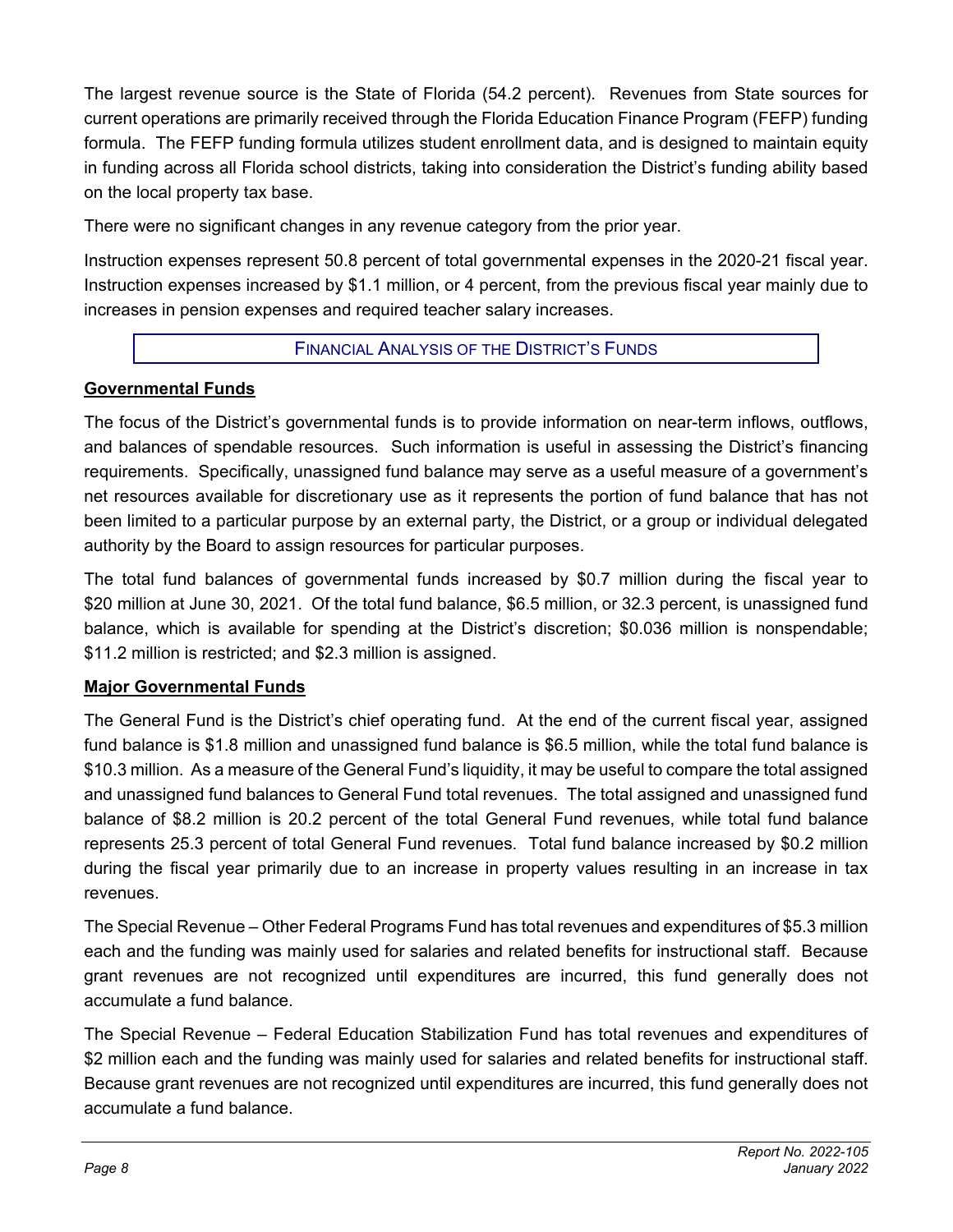Debt Service – Other Debt Service Fund has a total fund balance of \$2.4 million, which is restricted for future debt service payments to be applied to the District's Qualified Zone Academy Bonds (QZAB) at maturity.

The Capital Projects – Local Capital Improvement Fund has a total fund balance of \$4.4 million, which is restricted for educational capital outlay needs, including new construction, renovations, and remodeling projects.

#### GENERAL FUND BUDGETARY HIGHLIGHTS

During the 2020-21 fiscal year, the District amended its General Fund budget several times, which resulted in an increase in total budgeted revenues of \$0.6 million, or 1.5 percent. At the same time, final appropriations decreased \$4.2 million, or 8.5 percent from the original budgeted amounts.

Actual revenues are in line with the final budgeted amounts while actual expenditures are \$3.8 million, or 8.4 percent, less than final budget amounts. The decrease in expenditures was primarily due to unrealized expectations of filling vacancies; unspent funds in maintenance of plant for repairs, paving, services, and supplies; and some cost containment measures implemented by the District. The actual ending fund balance exceeded the estimated fund balance contained in the final amended budget by \$3.8 million.

#### CAPITAL ASSETS AND LONG-TERM DEBT

#### **Capital Assets**

The District's investment in capital assets for its governmental activities as of June 30, 2021, is \$31.9 million (net of accumulated depreciation). This investment in capital assets includes land; construction in progress; improvements other than buildings; buildings and fixed equipment; furniture, fixtures, and equipment; motor vehicles; and audio visual materials and computer software. The total decrease in capital assets for the current fiscal year was 2.2 percent.

Additional information on the District's capital assets can be found in the Notes I.F.4. and III.C. to the financial statements.

#### **Long-Term Debt**

At June 30, 2021, the District has total long-term debt outstanding of \$2.9 million, composed of \$2.5 million of QZAB payable and \$0.4 million of bonds payable. The revenue bonds are secured by sales tax proceeds; whereas, the District's QZABs are not secured by specified revenue sources.

Additional information on the District's long-term debt can be found in the Notes I.F.6. and III.H. to the financial statements.

#### OTHER MATTERS OF SIGNIFICANCE

Historically, the District's Full-Time Equivalent (FTE) students has been stable with no real growth or reduction. Due to the current COVID-19 pandemic, the District realized a shortfall of 280 Unweighted FTE students from the second to the fourth calculation. This is a significant impact to a small district. Districts were held harmless for student shortfalls for the 2020-21 fiscal year.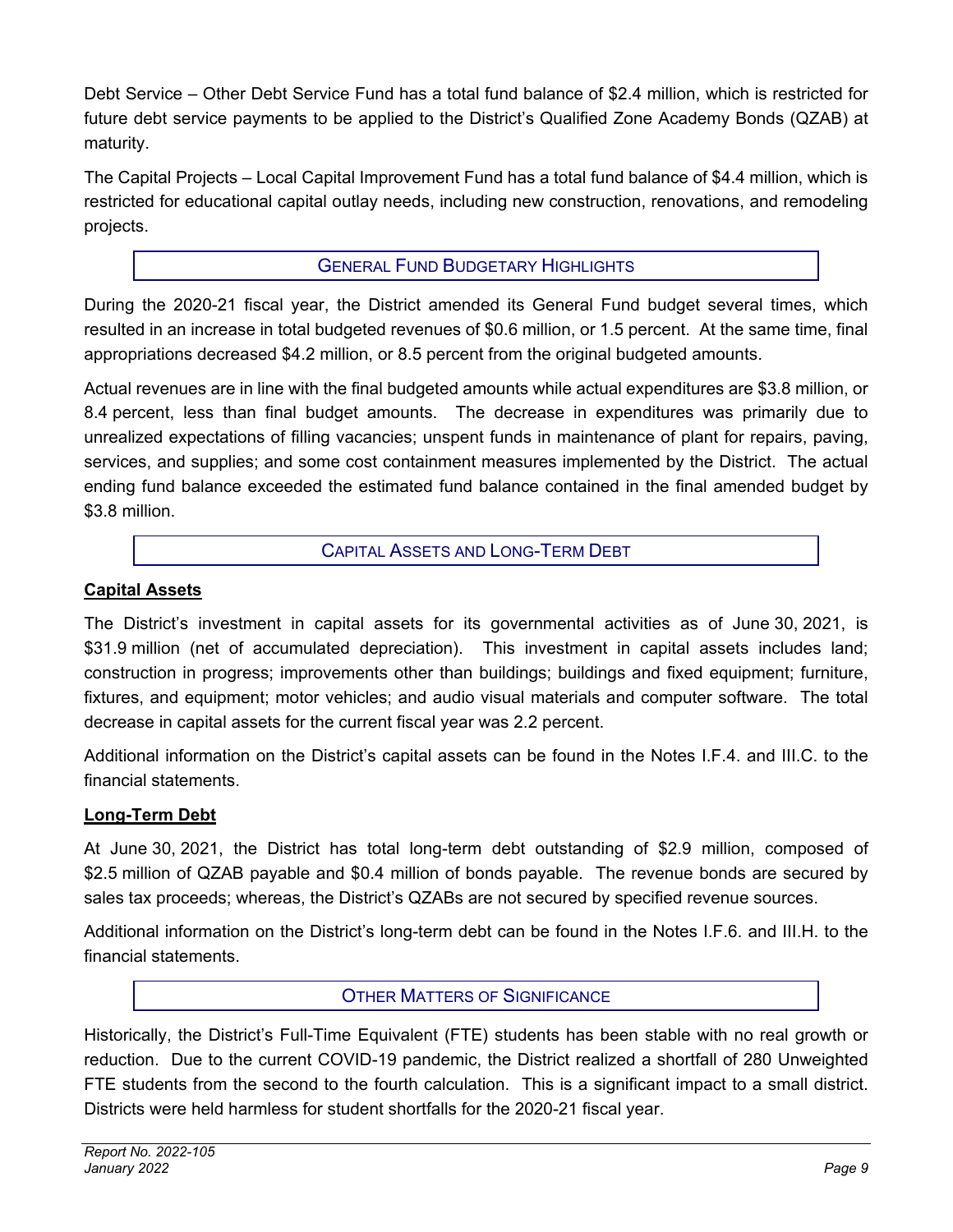Due to the current COVID-19 pandemic, the District expects expenditures to increase and expects to offset those with Federal grants.

Employer's Florida Retirement System contribution rates will increase for regular employees from 10 percent for the 2020-21 fiscal year to 10.82 percent for the 2021-22 fiscal year.

#### REQUESTS FOR INFORMATION

This report is designed to provide a general overview of the District's finances for all those with an interest in the District's finances. Questions concerning information provided in the MD&A or other required supplementary information, and financial statements and notes thereto, or requests for additional financial information should be addressed to the Superintendent of Schools, DeSoto County District School Board, 530 LaSolona Avenue, Arcadia, Florida 34266.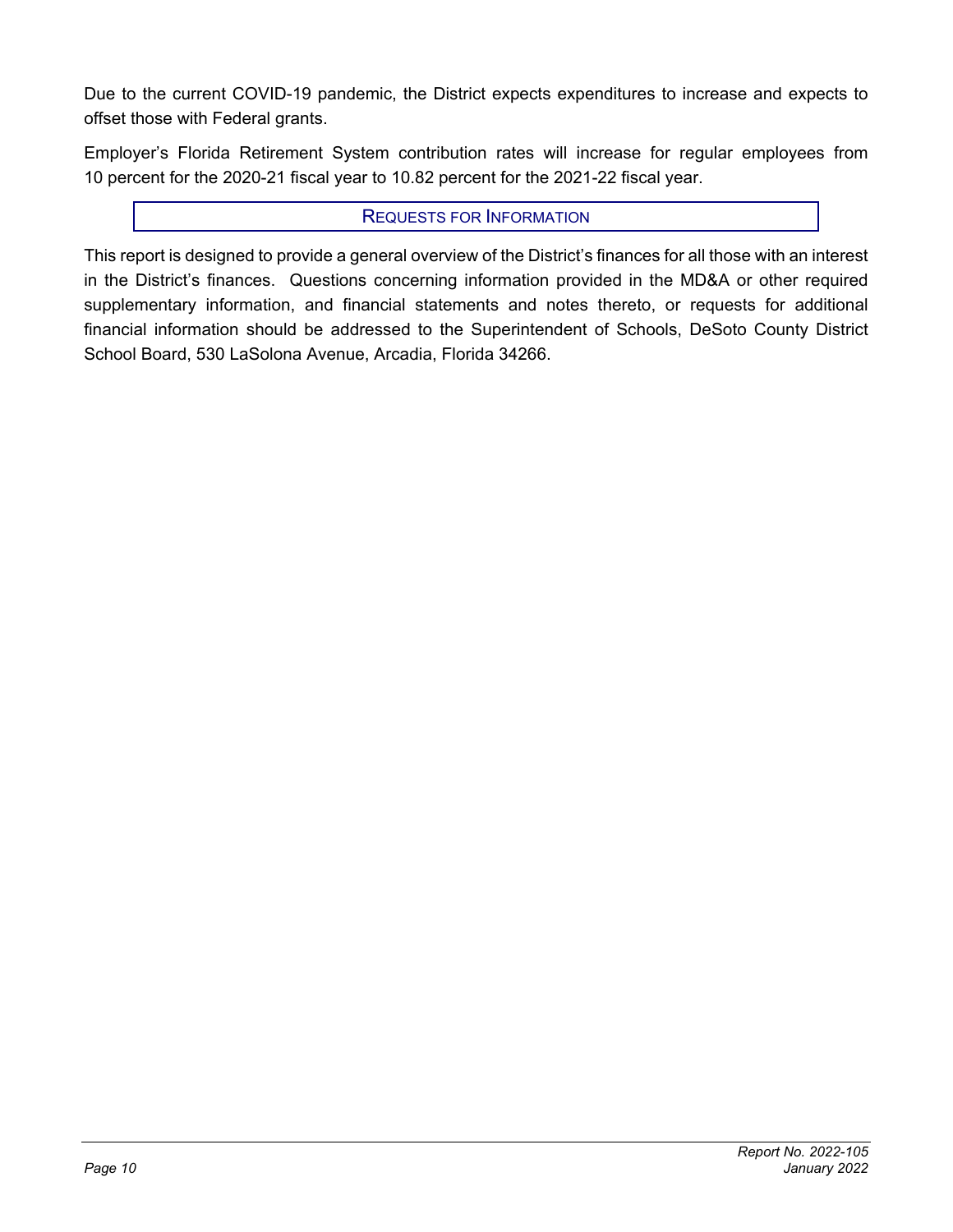# <span id="page-16-0"></span>*BASIC FINANCIAL STATEMENTS*

#### **DeSoto County District School Board Statement of Net Position June 30, 2021**

|                                                                                                                                                                                                              | Governmental<br><b>Activities</b>                                                             |
|--------------------------------------------------------------------------------------------------------------------------------------------------------------------------------------------------------------|-----------------------------------------------------------------------------------------------|
| <b>ASSETS</b><br>Cash and Cash Equivalents<br>Due from Other Agencies<br>Inventories<br><b>Restricted Investments</b><br>Capital Assets:<br>Nondepreciable Capital Assets<br>Depreciable Capital Assets, Net | \$<br>18,822,759.63<br>654,613.17<br>36,358.93<br>2,377,958.43<br>637,870.88<br>31,261,048.10 |
| <b>TOTAL ASSETS</b>                                                                                                                                                                                          | 53,790,609.14                                                                                 |
| DEFERRED OUTFLOWS OF RESOURCES<br>Pensions<br><b>OPEB</b>                                                                                                                                                    | 11,221,867.00<br>112,630.00                                                                   |
| <b>TOTAL DEFERRED OUTFLOWS OF RESOURCES</b>                                                                                                                                                                  | 11,334,497.00                                                                                 |
| <b>LIABILITIES</b>                                                                                                                                                                                           |                                                                                               |
| Payroll Deductions and Withholdings<br><b>Accounts Payable</b><br>Due to Other Agencies<br>Long-Term Liabilities:                                                                                            | 1,569,592.93<br>203,351.66<br>180.00                                                          |
| Portion Due Within 1 Year:<br>Portion Due After 1 Year:                                                                                                                                                      | 3,078,056.62<br>37,912,900.70                                                                 |
| <b>TOTAL LIABILITIES</b>                                                                                                                                                                                     | 42,764,081.91                                                                                 |
| DEFERRED INFLOWS OF RESOURCES<br>Pensions<br><b>OPEB</b>                                                                                                                                                     | 1,845,382.00<br>284,239.00                                                                    |
| <b>TOTAL DEFERRED INFLOWS OF RESOURCES</b>                                                                                                                                                                   | 2,129,621.00                                                                                  |
| <b>NET POSITION</b>                                                                                                                                                                                          |                                                                                               |
| Net Investment in Capital Assets<br>Restricted for:                                                                                                                                                          | 29,029,129.98                                                                                 |
| <b>State Required Carryover Programs</b>                                                                                                                                                                     | 1,423,583.20                                                                                  |
| Debt Service<br><b>Capital Projects</b>                                                                                                                                                                      | 2,377,958.43<br>4,993,977.06                                                                  |
| Food Service                                                                                                                                                                                                 | 1,248,510.11                                                                                  |
| Career and Adult Education                                                                                                                                                                                   | 279,223.22                                                                                    |
| <b>Student Groups</b>                                                                                                                                                                                        | 613,739.00                                                                                    |
| <b>Other Purposes</b>                                                                                                                                                                                        | 357,909.75                                                                                    |
| Unrestricted                                                                                                                                                                                                 | (20,092,627.52)                                                                               |
| <b>TOTAL NET POSITION</b>                                                                                                                                                                                    | \$<br>20,231,403.23                                                                           |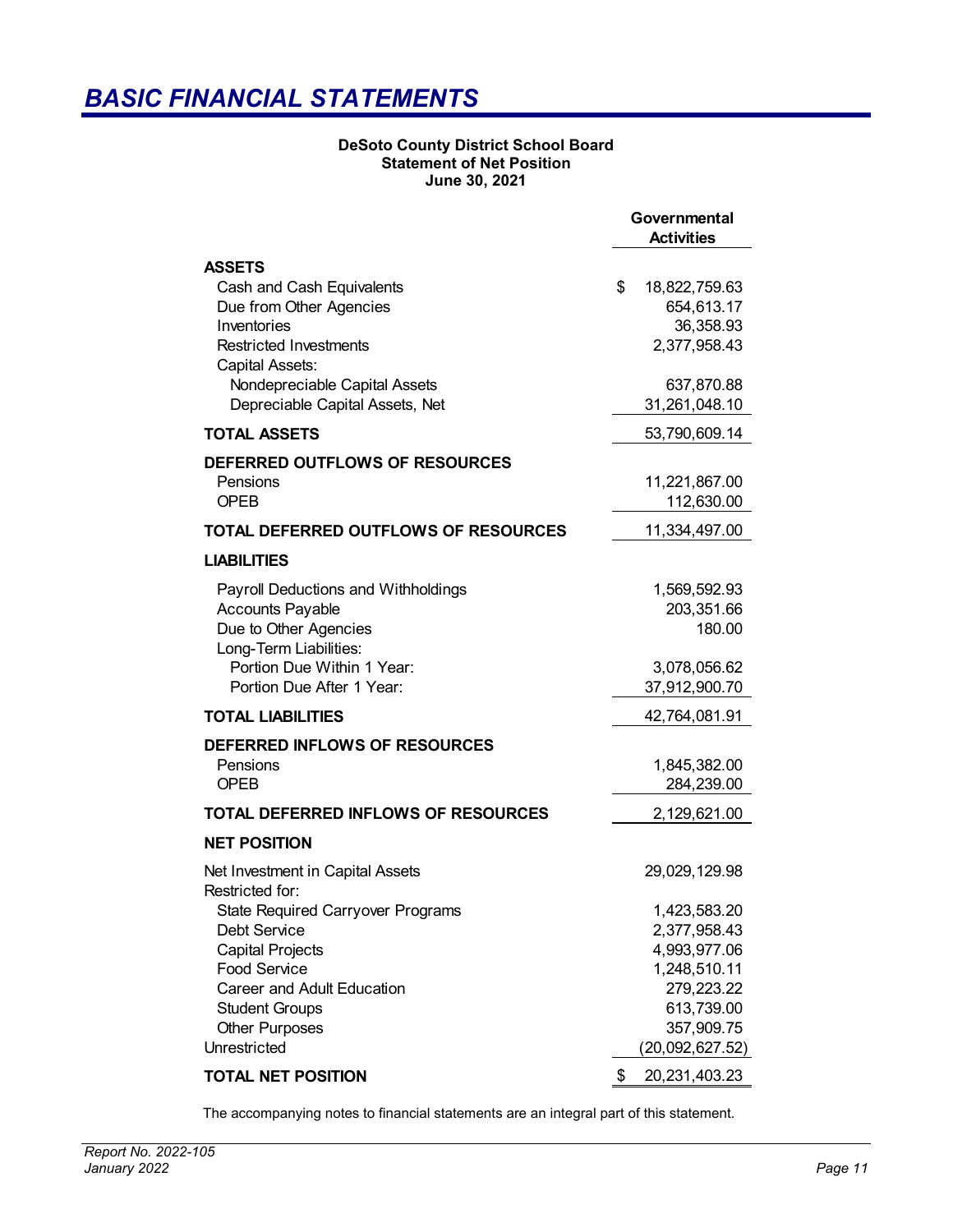#### **DeSoto County District School Board Statement of Activities For the Fiscal Year Ended June 30, 2021**

<span id="page-17-0"></span>

|                                                 |                     | <b>Program Revenues</b> |                 |                      |                   |  |
|-------------------------------------------------|---------------------|-------------------------|-----------------|----------------------|-------------------|--|
|                                                 |                     |                         | <b>Charges</b>  |                      | <b>Operating</b>  |  |
|                                                 |                     |                         | for             |                      | <b>Grants and</b> |  |
|                                                 | <b>Expenses</b>     |                         | <b>Services</b> | <b>Contributions</b> |                   |  |
| <b>Functions/Programs</b>                       |                     |                         |                 |                      |                   |  |
| <b>Governmental Activities:</b>                 |                     |                         |                 |                      |                   |  |
| Instruction                                     | \$<br>29,466,967.37 | \$                      | 55,442.31       | \$                   |                   |  |
| <b>Student Support Services</b>                 | 2,594,643.04        |                         |                 |                      |                   |  |
| <b>Instructional Media Services</b>             | 549,007.19          |                         |                 |                      |                   |  |
| Instruction and Curriculum Development Services | 2,064,923.92        |                         |                 |                      |                   |  |
| <b>Instructional Staff Training Services</b>    | 571,988.65          |                         |                 |                      |                   |  |
| Instruction-Related Technology                  | 490.018.58          |                         |                 |                      |                   |  |
| Board                                           | 397,369.75          |                         |                 |                      |                   |  |
| <b>General Administration</b>                   | 985,404.28          |                         |                 |                      |                   |  |
| <b>School Administration</b>                    | 3,365,470.56        |                         |                 |                      |                   |  |
| Facilities Acquisition and Construction         | 242,190.31          |                         |                 |                      |                   |  |
| <b>Fiscal Services</b>                          | 667,309.08          |                         |                 |                      |                   |  |
| <b>Food Services</b>                            | 3,402,984.00        |                         | 13,925.95       |                      | 2,900,953.37      |  |
| <b>Central Services</b>                         | 1,088,666.48        |                         |                 |                      |                   |  |
| <b>Student Transportation Services</b>          | 2,253,648.28        |                         | 3,807.04        |                      |                   |  |
| Operation of Plant                              | 4,348,583.23        |                         |                 |                      |                   |  |
| Maintenance of Plant                            | 1,544,557.84        |                         |                 |                      |                   |  |
| Administrative Technology Services              | 938,600.60          |                         |                 |                      |                   |  |
| <b>Community Services</b>                       | 391,025.67          |                         |                 |                      |                   |  |
| Unallocated Interest on Long-Term Debt          | 9,610.95            |                         |                 |                      |                   |  |
| <b>Unallocated Depreciation Expense</b>         | 2,605,972.46        |                         |                 |                      |                   |  |
| Loss on Disposal of Capital Assets              | 5,576.35            |                         |                 |                      |                   |  |
| <b>Total Governmental Activities</b>            | \$<br>57,984,518.59 | \$                      | 73,175.30       | \$                   | 2,900,953.37      |  |

General Revenues:

Taxes:

 Property Taxes, Levied for Operational Purposes Property Taxes, Levied for Capital Projects Grants and Contributions Not Restricted to Specific Programs Unrestricted Investment Earnings Miscellaneous

#### **Total General Revenues**

#### **Change in Net Position**

Net Position - Beginning

Adjustment to Beginning Net Position

Net Position - Beginning, as Restated

#### **Net Position - Ending**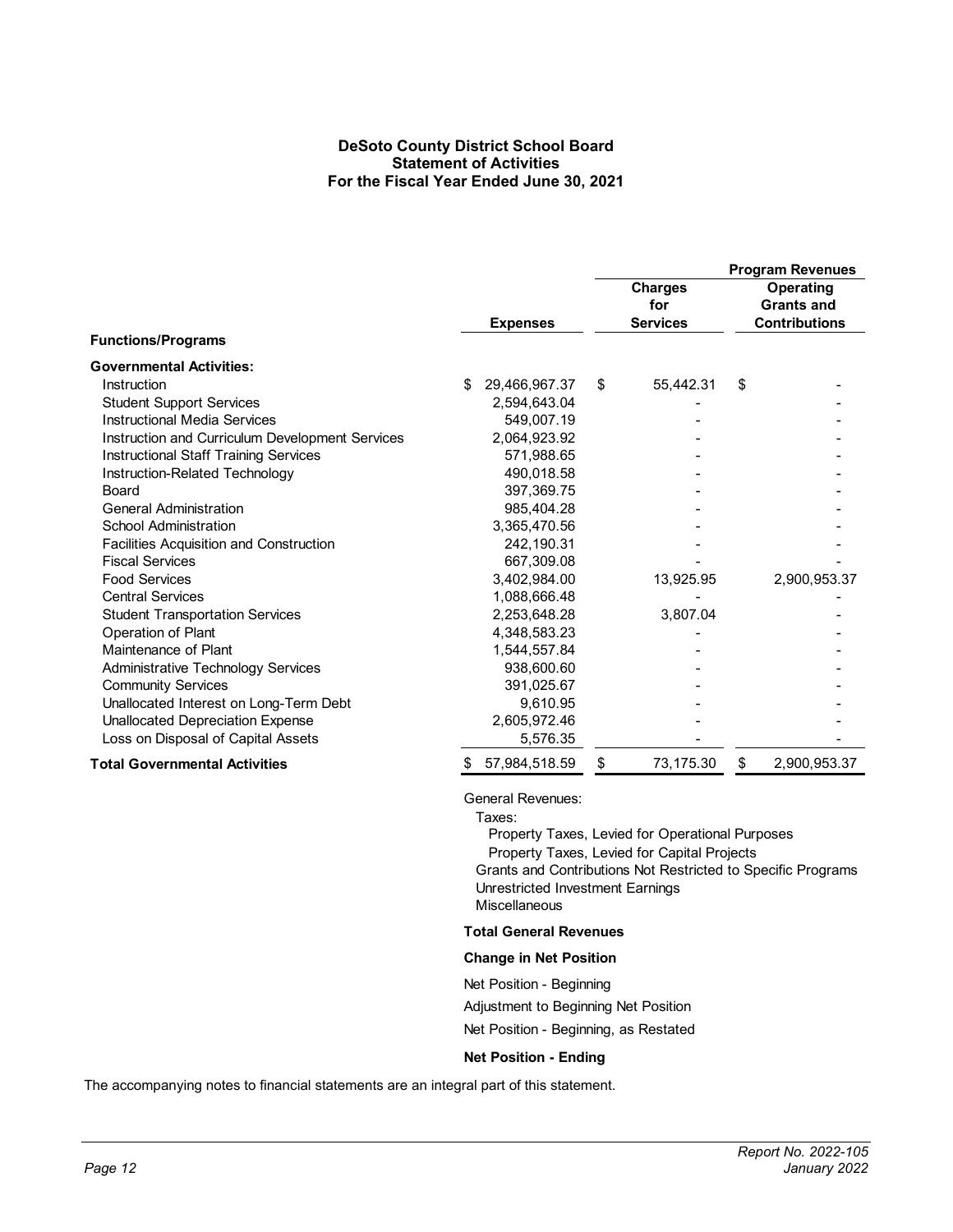|                                                      | Net (Expense)<br><b>Revenue and</b><br><b>Changes in</b><br><b>Net Position</b> |
|------------------------------------------------------|---------------------------------------------------------------------------------|
| <b>Capital</b><br>Grants and<br><b>Contributions</b> | Governmental<br><b>Activities</b>                                               |
|                                                      |                                                                                 |
| \$                                                   | \$<br>(29, 411, 525.06)                                                         |
|                                                      | (2,594,643.04)                                                                  |
|                                                      | (549,007.19)                                                                    |
|                                                      | (2,064,923.92)                                                                  |
|                                                      | (571, 988.65)                                                                   |
|                                                      | (490, 018.58)                                                                   |
|                                                      | (397, 369.75)                                                                   |
|                                                      | (985, 404.28)                                                                   |
|                                                      | (3,365,470.56)                                                                  |
| 153,913.64                                           | (88, 276.67)                                                                    |
|                                                      | (667, 309.08)                                                                   |
|                                                      | (488, 104.68)                                                                   |
|                                                      | (1,088,666.48)                                                                  |
|                                                      | (2, 249, 841.24)                                                                |
|                                                      | (4,348,583.23)                                                                  |
|                                                      | (1, 544, 557.84)                                                                |
|                                                      | (938,600.60)                                                                    |
|                                                      | (391, 025.67)                                                                   |
|                                                      | (9,610.95)                                                                      |
|                                                      | (2,605,972.46)                                                                  |
|                                                      | (5, 576.35)                                                                     |
| \$<br>153,913.64                                     | (54, 856, 476.28)                                                               |
|                                                      |                                                                                 |
|                                                      | 9,091,114.39<br>3,073,086.65                                                    |
|                                                      | 37,826,267.66                                                                   |
|                                                      | 135,647.72                                                                      |
|                                                      | 2,110,722.47                                                                    |
|                                                      |                                                                                 |
|                                                      | 52,236,838.89<br>(2,619,637.39)                                                 |
|                                                      |                                                                                 |
|                                                      | 22,277,641.62                                                                   |
|                                                      | 573,399.00                                                                      |
|                                                      | 22,851,040.62                                                                   |
|                                                      | \$<br>20,231,403.23                                                             |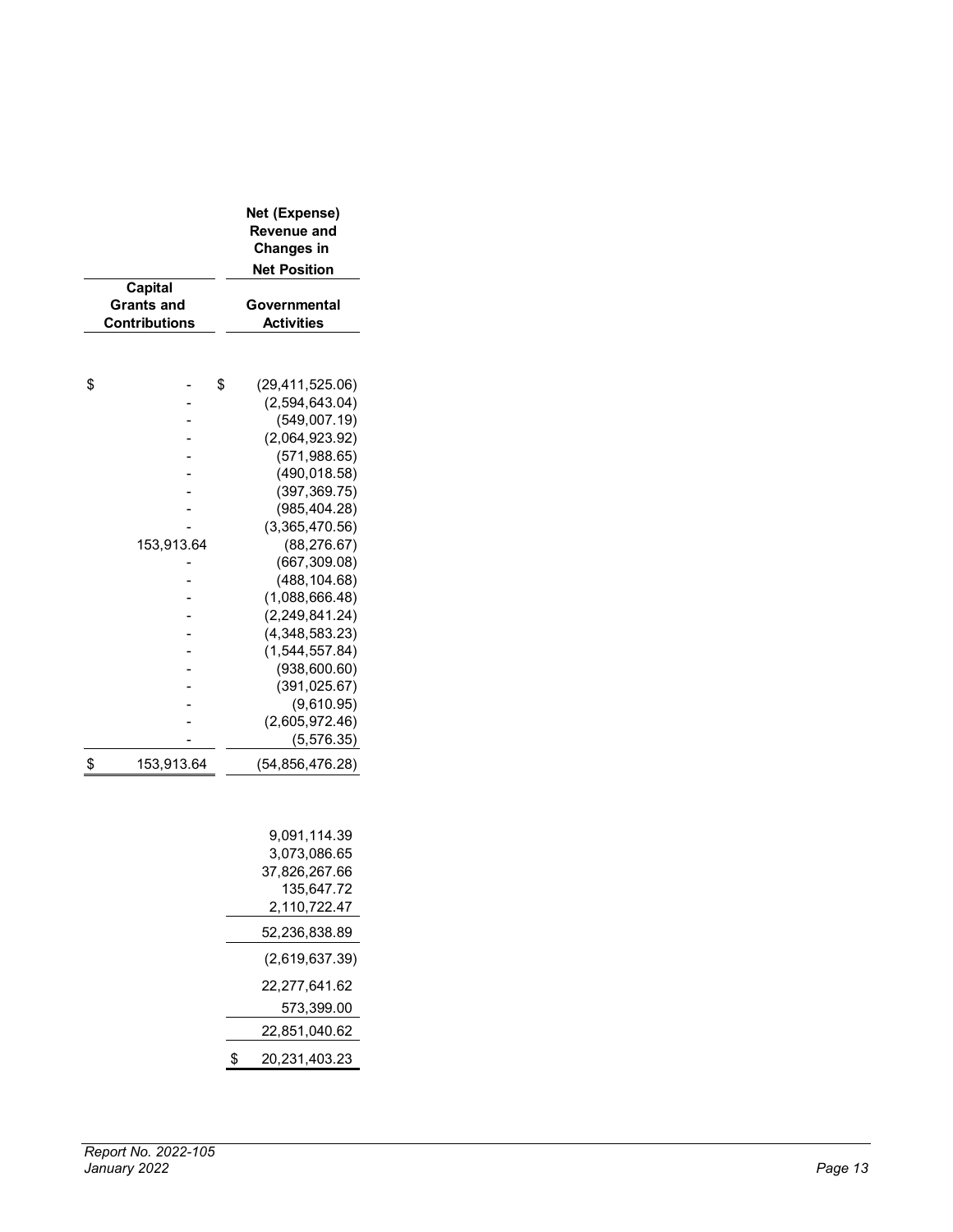#### **DeSoto County District School Board Balance Sheet – Governmental Funds June 30, 2021**

<span id="page-19-0"></span>

|                                                                                                                                                                                                          | General<br><b>Fund</b>                                      | <b>Special Revenue -</b><br><b>Other Federal</b><br><b>Programs Fund</b> |                                  | <b>Special Revenue -</b><br><b>Federal Education</b><br><b>Stabilization Fund</b> |                                  |
|----------------------------------------------------------------------------------------------------------------------------------------------------------------------------------------------------------|-------------------------------------------------------------|--------------------------------------------------------------------------|----------------------------------|-----------------------------------------------------------------------------------|----------------------------------|
| <b>ASSETS</b><br>Cash and Cash Equivalents<br>Due from Other Funds<br>Due from Other Agencies<br>Inventories<br><b>Restricted Investments</b>                                                            | \$<br>11,596,876.11<br>243,587.23<br>171,392.69<br>9,918.04 | \$                                                                       | 180,189.16                       | \$                                                                                | 106,361.48                       |
| <b>TOTAL ASSETS</b>                                                                                                                                                                                      | \$<br>12,021,774.07                                         | \$                                                                       | 180,189.16                       | \$                                                                                | 106,361.48                       |
| LIABILITIES, DEFERRED INFLOWS OF RESOURCES,<br><b>AND FUND BALANCES</b><br>Liabilities:<br>Payroll Deductions and Withholdings<br><b>Accounts Payable</b><br>Due to Other Funds<br>Due to Other Agencies | \$<br>1,569,592.93<br>138,181.59<br>180.00                  | \$                                                                       | 28,963.41<br>151,225.75          | \$                                                                                | 14,000.00<br>92,361.48           |
| <b>Total Liabilities</b>                                                                                                                                                                                 | 1,707,954.52                                                |                                                                          | 180,189.16                       |                                                                                   | 106,361.48                       |
| Deferred Inflows of Resources:<br>Unavailable Revenue - State Capital Outlay Funding                                                                                                                     |                                                             |                                                                          |                                  |                                                                                   |                                  |
| Fund Balances:<br>Nonspendable:<br>Inventories<br>Restricted for:                                                                                                                                        | 9,918.04                                                    |                                                                          |                                  |                                                                                   |                                  |
| <b>State Required Carryover Programs</b><br><b>Debt Service</b><br><b>Capital Projects</b><br><b>Food Service</b>                                                                                        | 1,423,583.20                                                |                                                                          |                                  |                                                                                   |                                  |
| Career and Adult Education<br><b>Student Groups</b><br><b>Other Purposes</b><br><b>Total Restricted Fund Balance</b>                                                                                     | 279,223.22<br>357,909.75<br>2,060,716.17                    |                                                                          |                                  |                                                                                   |                                  |
| Assigned for:<br>Debt Service<br>Purchases on Order                                                                                                                                                      | 191,265.68                                                  |                                                                          |                                  |                                                                                   |                                  |
| <b>Other Purposes</b><br><b>Total Assigned Fund Balance</b><br>Unassigned Fund Balance                                                                                                                   | 1,568,677.17<br>1,759,942.85<br>6,483,242.49                |                                                                          | $\blacksquare$<br>$\blacksquare$ |                                                                                   | $\overline{a}$<br>$\blacksquare$ |
| <b>Total Fund Balances</b>                                                                                                                                                                               | 10,313,819.55                                               |                                                                          |                                  |                                                                                   |                                  |
| TOTAL LIABILITIES, DEFERRED INFLOWS OF<br><b>RESOURCES, AND FUND BALANCES</b>                                                                                                                            | \$<br>12,021,774.07                                         | \$                                                                       | 180,189.16                       | \$                                                                                | 106,361.48                       |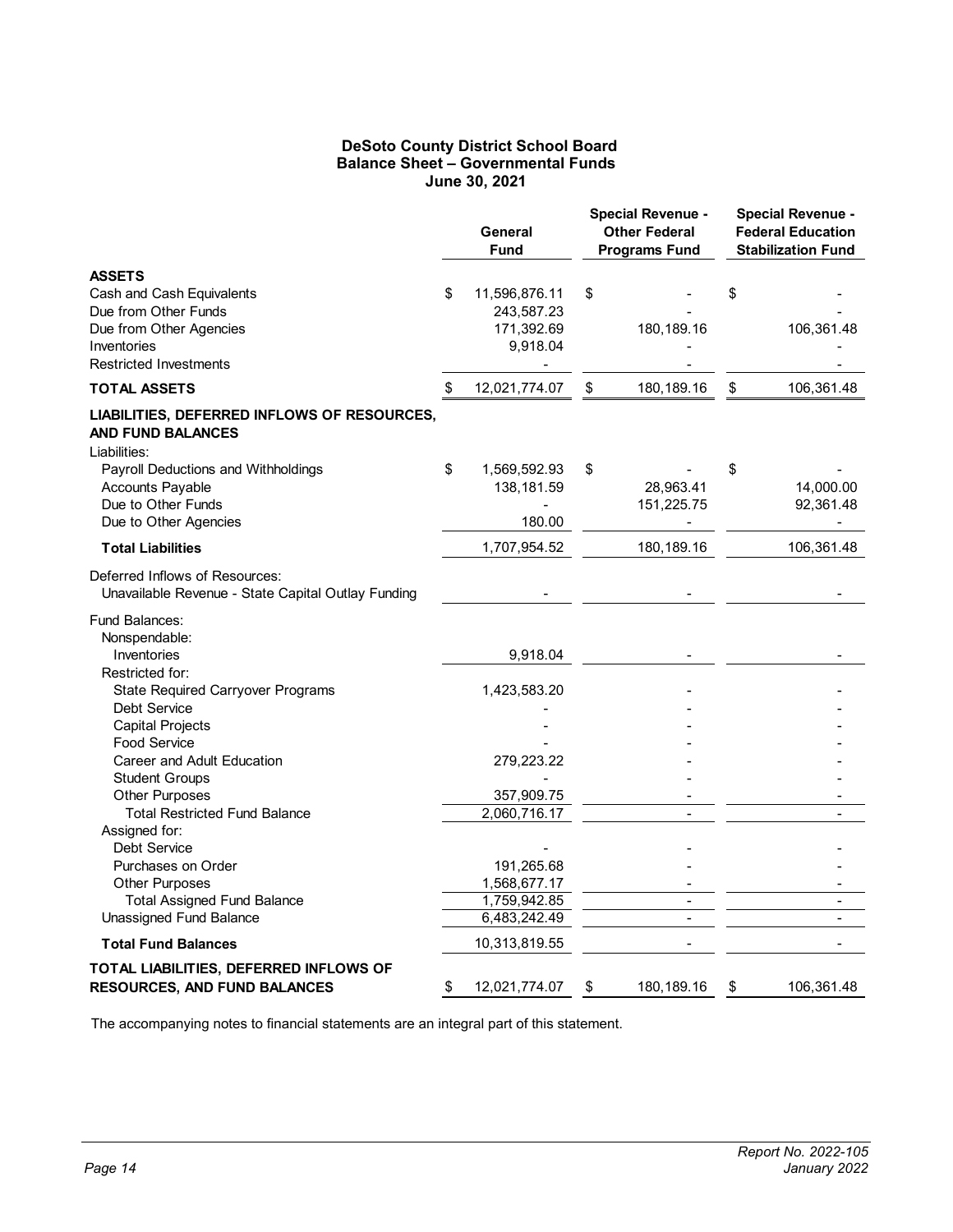| Debt Service -<br><b>Other Debt</b><br><b>Service Fund</b> | <b>Capital Projects -</b><br><b>Local Capital</b><br><b>Improvement Fund</b> | Other<br>Governmental<br><b>Funds</b> |                                                                                       |    | <b>Total</b><br>Governmental<br><b>Funds</b>                                                                                                                                        |
|------------------------------------------------------------|------------------------------------------------------------------------------|---------------------------------------|---------------------------------------------------------------------------------------|----|-------------------------------------------------------------------------------------------------------------------------------------------------------------------------------------|
| \$<br>2,377,958.43                                         | \$<br>4,461,428.11                                                           | \$                                    | 2,764,455.41<br>196,669.84<br>26,440.89                                               | \$ | 18,822,759.63<br>243,587.23<br>654,613.17<br>36,358.93<br>2,377,958.43                                                                                                              |
| 2,377,958.43                                               | \$<br>4,461,428.11                                                           | \$                                    | 2,987,566.14                                                                          | \$ | 22, 135, 277.39                                                                                                                                                                     |
| \$                                                         | \$<br>14,588.40                                                              | \$                                    | 7,618.26                                                                              | \$ | 1,569,592.93<br>203,351.66<br>243,587.23<br>180.00                                                                                                                                  |
|                                                            | 14,588.40                                                                    |                                       | 7,618.26                                                                              |    | 2,016,711.82                                                                                                                                                                        |
|                                                            |                                                                              |                                       | 71,981.00                                                                             |    | 71,981.00                                                                                                                                                                           |
|                                                            |                                                                              |                                       | 26,440.89                                                                             |    | 36,358.93                                                                                                                                                                           |
| 2,377,958.43<br>2,377,958.43                               | 4,446,839.71<br>4,446,839.71                                                 |                                       | 475, 156.35<br>1,222,069.22<br>613,739.00<br>2,310,964.57<br>570,561.42<br>570,561.42 |    | 1,423,583.20<br>2,377,958.43<br>4,921,996.06<br>1,222,069.22<br>279,223.22<br>613,739.00<br>357,909.75<br>11,196,478.88<br>570,561.42<br>191,265.68<br>1,568,677.17<br>2,330,504.27 |
|                                                            |                                                                              |                                       |                                                                                       |    | 6,483,242.49                                                                                                                                                                        |
| 2,377,958.43                                               | 4,446,839.71                                                                 |                                       | 2,907,966.88                                                                          |    | 20,046,584.57                                                                                                                                                                       |
| \$<br>2,377,958.43                                         | \$<br>4,461,428.11                                                           | \$                                    | 2,987,566.14                                                                          | \$ | 22, 135, 277.39                                                                                                                                                                     |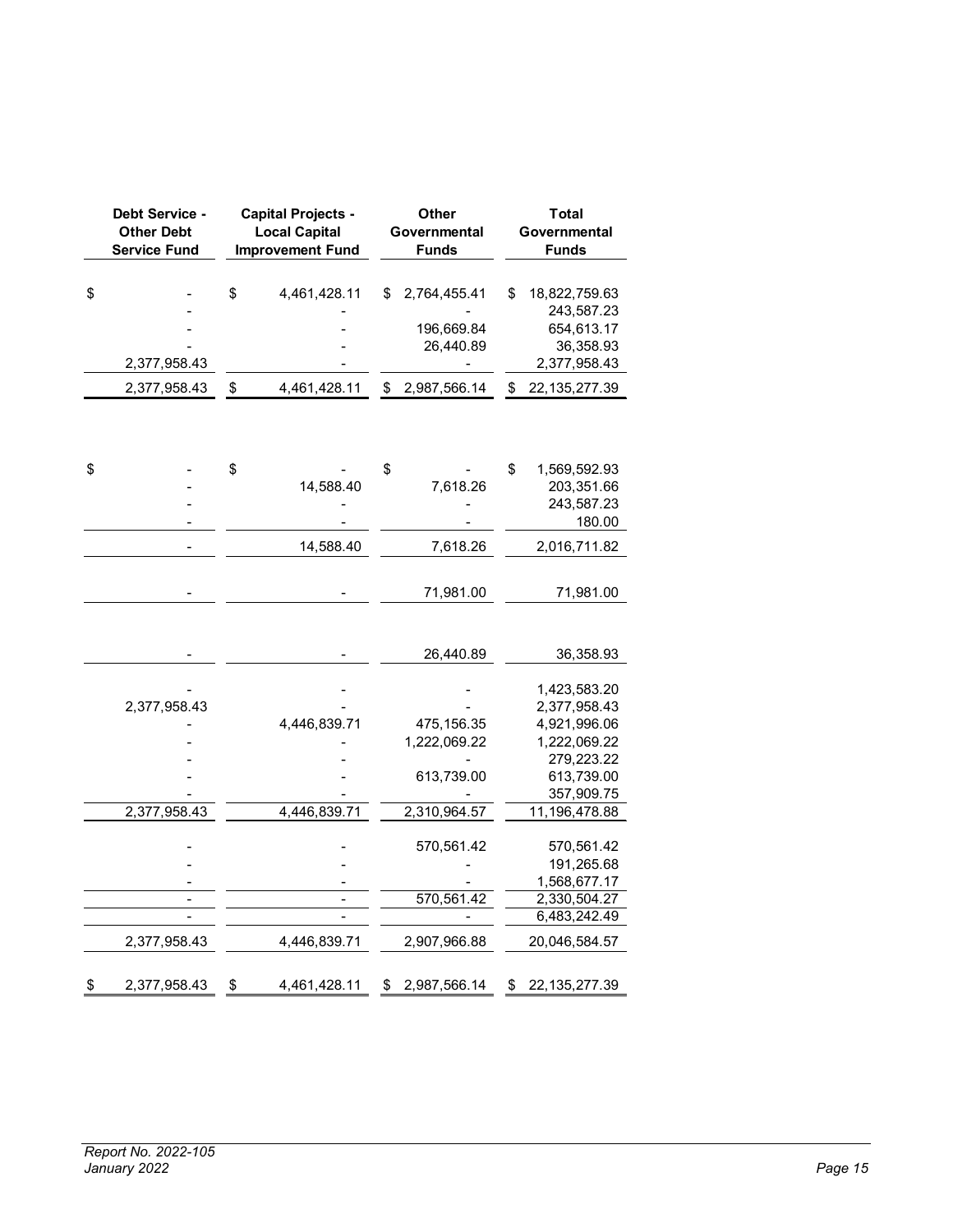#### **DeSoto County District School Board Reconciliation of the Governmental Funds Balance Sheet to the Statement of Net Position June 30, 2021**

<span id="page-21-0"></span>

| Total Fund Balances - Governmental Funds                                                                                                                                                                                                                                |                                                                                                | \$<br>20,046,584.57 |
|-------------------------------------------------------------------------------------------------------------------------------------------------------------------------------------------------------------------------------------------------------------------------|------------------------------------------------------------------------------------------------|---------------------|
| Amounts reported for governmental activities in the statement of net position are different because:                                                                                                                                                                    |                                                                                                |                     |
| Capital assets, net of accumulated depreciation, used in governmental activities are not financial<br>resources and, therefore, are not reported as assets in the governmental funds.                                                                                   |                                                                                                | 31,898,918.98       |
| Certain funding is not available to pay for current period expenditures and, therefore, is reported as<br>unavailable revenue on the governmental fund statements. However, under full accrual, this amount<br>increases net position in the statement of net position. |                                                                                                | 71,981.00           |
| The deferred outflows of resources and deferred inflows of resources related to pensions and other<br>postemployment benefits (OPEB) are applicable to future periods and, therefore, are not reported in<br>the governmental funds.                                    |                                                                                                |                     |
| Deferred Outflows Related to Pensions<br>Deferred Outflows Related to OPEB<br>Deferred Inflows Related to Pensions<br>Deferred Inflows Related to OPEB                                                                                                                  | \$<br>11,221,867.00<br>112,630.00<br>(1,845,382.00)<br>(284,239.00)                            | 9,204,876.00        |
| Long-term liabilities are not due and payable in the fiscal year and, therefore, are not reported as<br>liabilities in the governmental funds. Long-term liabilities at year end consist of:                                                                            |                                                                                                |                     |
| Qualified Zone Academy Bonds Payable<br><b>Bonds Payable</b><br><b>Compensated Absences Payable</b><br>Other Postemployment Benefits Payable<br>Net Pension Liability                                                                                                   | \$<br>(2,510,551.00)<br>(359, 238.00)<br>(1,730,746.32)<br>(2,835,237.00)<br>(33, 555, 185.00) | (40,990,957.32)     |
| <b>Net Position - Governmental Activities</b>                                                                                                                                                                                                                           |                                                                                                | 20,231,403.23       |
|                                                                                                                                                                                                                                                                         |                                                                                                |                     |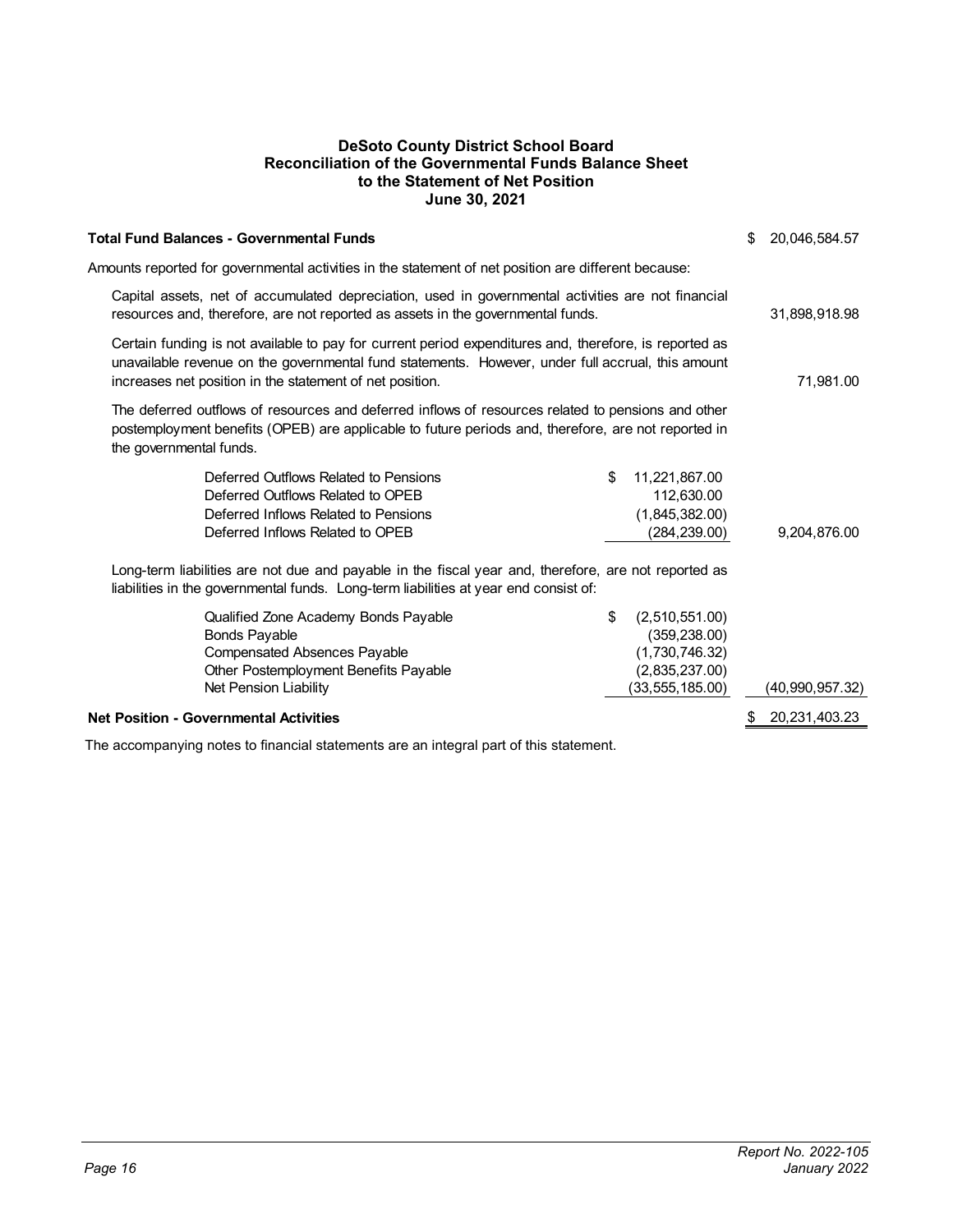THIS PAGE INTENTIONALLY LEFT BLANK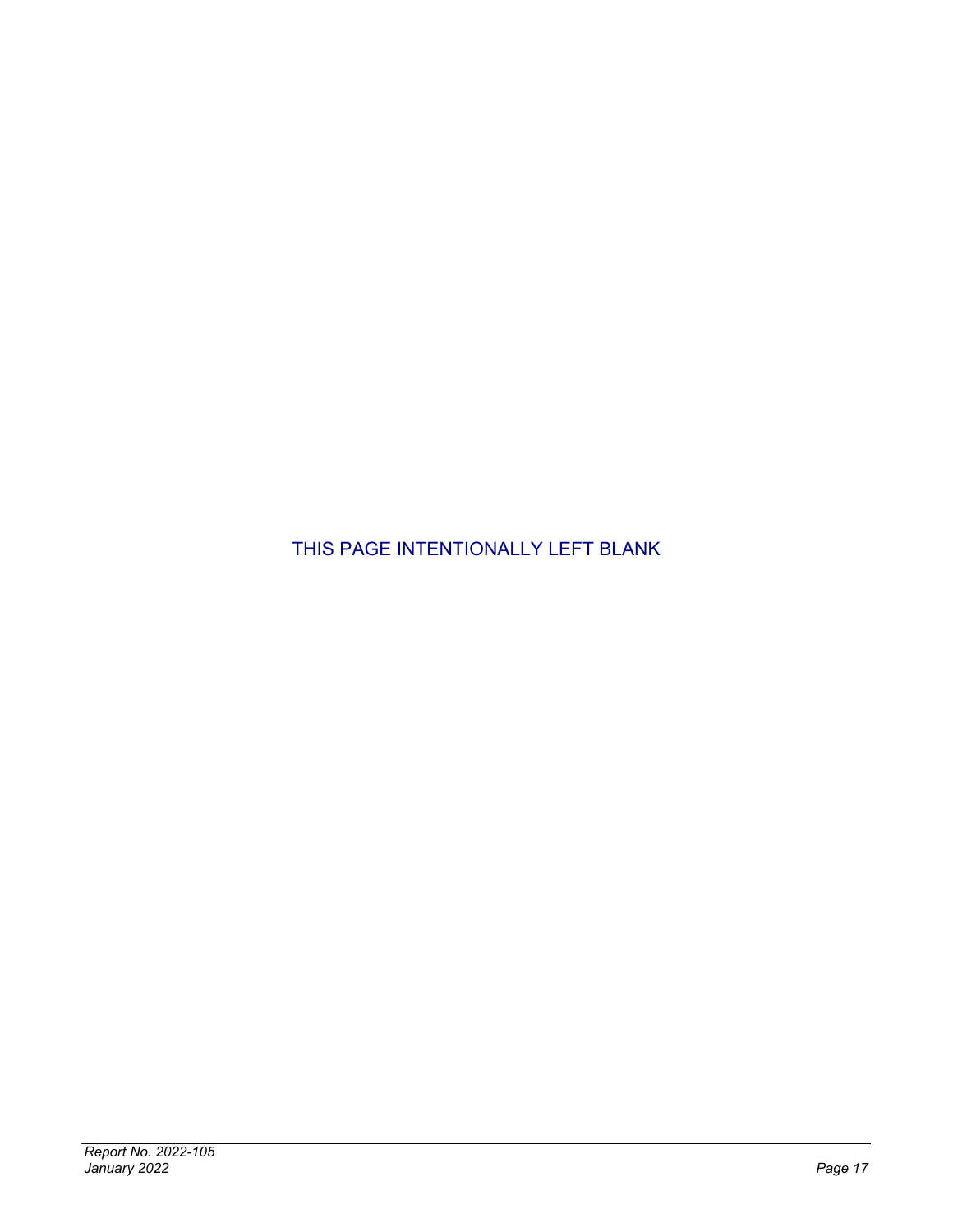#### **DeSoto County District School Board Statement of Revenues, Expenditures, and Changes in Fund Balances – Governmental Funds For the Fiscal Year Ended June 30, 2021**

<span id="page-23-0"></span>

|                                                                         | General<br>Fund          | <b>Special Revenue -</b><br><b>Other Federal</b><br><b>Programs Fund</b> | <b>Special Revenue -</b><br><b>Federal Education</b><br><b>Stabilization Fund</b> |
|-------------------------------------------------------------------------|--------------------------|--------------------------------------------------------------------------|-----------------------------------------------------------------------------------|
| <b>Revenues</b>                                                         |                          |                                                                          |                                                                                   |
| Intergovernmental:                                                      |                          |                                                                          |                                                                                   |
| <b>Federal Direct</b>                                                   | \$<br>50,914.84          | \$                                                                       | 7,168.30<br>\$                                                                    |
| Federal Through State and Local                                         | 429,749.65               | 5,295,933.66                                                             | 1,966,124.07                                                                      |
| State<br>Local:                                                         | 29,592,360.06            |                                                                          |                                                                                   |
| <b>Property Taxes</b>                                                   | 9,091,114.39             |                                                                          |                                                                                   |
| Charges for Services - Food Service                                     |                          |                                                                          |                                                                                   |
| Miscellaneous                                                           | 1,641,338.18             | 2,788.88                                                                 |                                                                                   |
| <b>Total Local Revenues</b>                                             | 10,732,452.57            | 2,788.88                                                                 |                                                                                   |
| <b>Total Revenues</b>                                                   | 40,805,477.12            | 5,298,722.54                                                             | 1,973,292.37                                                                      |
| <b>Expenditures</b>                                                     |                          |                                                                          |                                                                                   |
|                                                                         |                          |                                                                          |                                                                                   |
| Current - Education:                                                    |                          |                                                                          |                                                                                   |
| Instruction                                                             | 23,886,984.95            | 2,934,959.09                                                             | 1,341,021.45                                                                      |
| <b>Student Support Services</b>                                         | 2,151,604.02             | 259, 155. 25                                                             | 7,654.92                                                                          |
| <b>Instructional Media Services</b>                                     | 515,522.23               |                                                                          |                                                                                   |
| Instruction and Curriculum Development Services                         | 763,354.65               | 1,097,301.22                                                             | 23,978.67                                                                         |
| <b>Instructional Staff Training Services</b>                            | 67,614.44                | 460,508.33                                                               | 33,242.15                                                                         |
| Instruction-Related Technology                                          | 411,858.78               | 52,475.76                                                                | 1,402.00                                                                          |
| Board                                                                   | 341,877.78               |                                                                          |                                                                                   |
| <b>General Administration</b>                                           | 467,859.23               | 384,603.08                                                               | 68,044.08                                                                         |
| <b>School Administration</b><br>Facilities Acquisition and Construction | 3,118,160.88             |                                                                          |                                                                                   |
| <b>Fiscal Services</b>                                                  | 614,935.56               |                                                                          |                                                                                   |
| <b>Food Services</b>                                                    | 8,931.74                 |                                                                          |                                                                                   |
| <b>Central Services</b>                                                 | 942,416.98               | 50,116.42                                                                | 41,404.11                                                                         |
| <b>Student Transportation Services</b>                                  | 2,003,732.80             | 56,653.17                                                                | 77,224.06                                                                         |
| Operation of Plant                                                      | 3,891,662.96             |                                                                          | 312,693.86                                                                        |
| Maintenance of Plant                                                    | 1,474,443.37             |                                                                          |                                                                                   |
| <b>Administrative Technology Services</b>                               | 869,218.65               |                                                                          |                                                                                   |
| <b>Community Services</b>                                               | 4,550.00                 |                                                                          |                                                                                   |
| Fixed Capital Outlay:                                                   |                          |                                                                          |                                                                                   |
| <b>Facilities Acquisition and Construction</b>                          | 2,378.88                 |                                                                          |                                                                                   |
| Other Capital Outlay                                                    | 37,784.73                | 2,950.22                                                                 | 66,627.07                                                                         |
| Debt Service:                                                           |                          |                                                                          |                                                                                   |
| Principal                                                               |                          |                                                                          |                                                                                   |
| Interest and Fiscal Charges                                             |                          |                                                                          |                                                                                   |
| <b>Total Expenditures</b>                                               | 41,574,892.63            | 5,298,722.54                                                             | 1,973,292.37                                                                      |
| <b>Excess (Deficiency) of Revenues Over Expenditures</b>                | (769, 415.51)            |                                                                          |                                                                                   |
| <b>Other Financing Sources (Uses)</b>                                   |                          |                                                                          |                                                                                   |
| Transfers In                                                            | 1,000,000.00             |                                                                          |                                                                                   |
| <b>Loss Recoveries</b>                                                  | 2,336.76                 |                                                                          |                                                                                   |
| <b>Transfers Out</b>                                                    |                          |                                                                          |                                                                                   |
| <b>Total Other Financing Sources (Uses)</b>                             | 1,002,336.76             |                                                                          |                                                                                   |
| <b>Net Change in Fund Balances</b>                                      | 232,921.25               |                                                                          |                                                                                   |
| Fund Balances, Beginning                                                | 10,075,790.02            |                                                                          |                                                                                   |
| Adjustment to Beginning Fund Balance                                    | $\overline{\phantom{a}}$ |                                                                          |                                                                                   |
| Fund Balances, Beginning, as Restated                                   | 10,075,790.02            |                                                                          |                                                                                   |
| Changes in Nonspendable Inventories                                     | 5,108.28                 | $\overline{\phantom{a}}$                                                 | $\overline{\phantom{0}}$                                                          |
| <b>Fund Balances, Ending</b>                                            | \$<br>10,313,819.55      | 0.00<br>\$                                                               | \$<br>0.00                                                                        |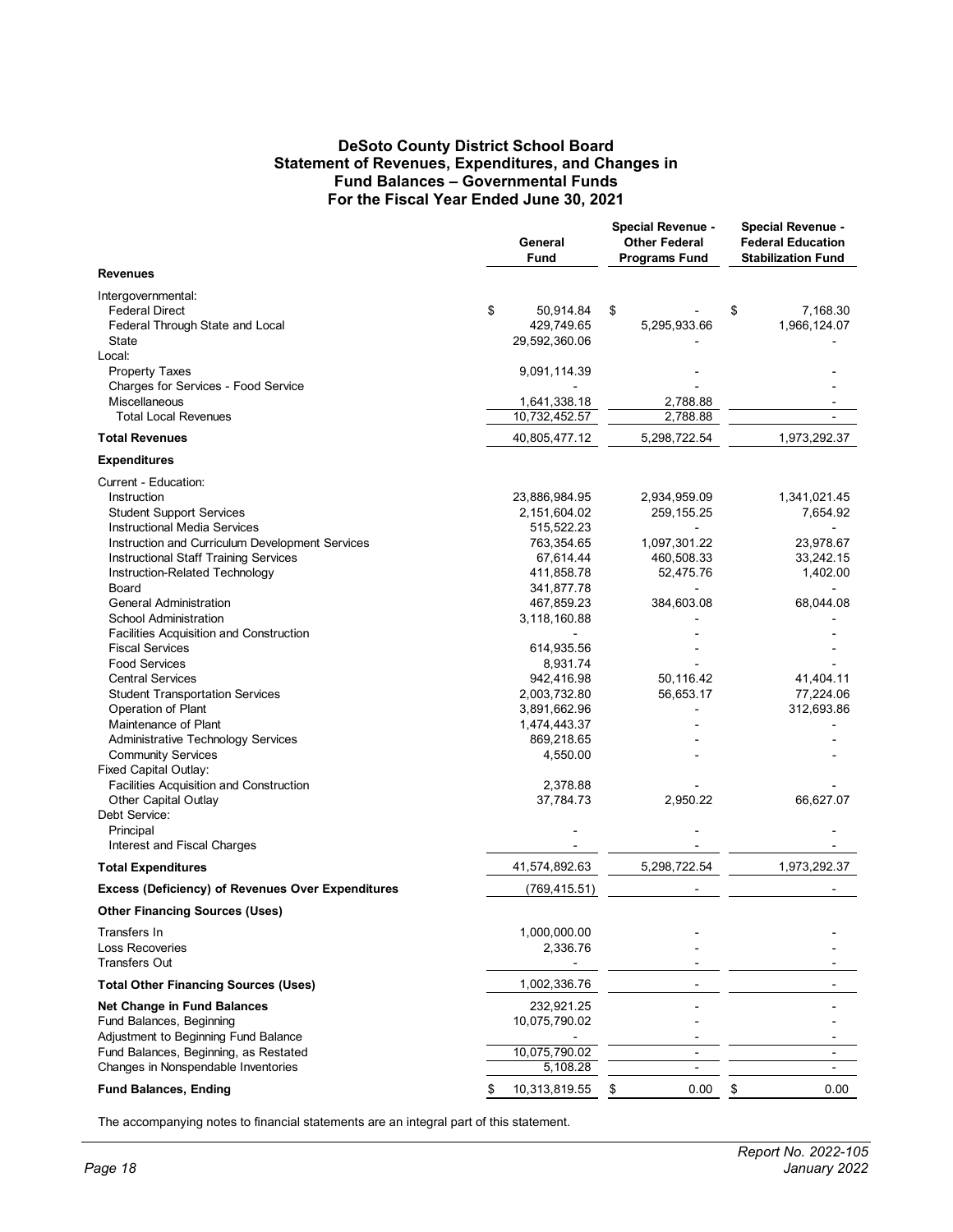| Debt Service -<br><b>Other Debt</b><br><b>Service Fund</b> | <b>Capital Projects -</b><br><b>Local Capital</b><br><b>Improvement Fund</b> | Other<br>Governmental<br><b>Funds</b> | <b>Total</b><br>Governmental<br><b>Funds</b> |
|------------------------------------------------------------|------------------------------------------------------------------------------|---------------------------------------|----------------------------------------------|
|                                                            |                                                                              |                                       |                                              |
| \$                                                         | \$                                                                           | \$                                    | \$<br>58,083.14                              |
|                                                            |                                                                              | 3,146,573.92                          | 10,838,381.30                                |
|                                                            |                                                                              | 320,329.17                            | 29,912,689.23                                |
|                                                            | 3,073,086.65                                                                 |                                       | 12, 164, 201.04                              |
|                                                            |                                                                              | 13,925.95                             | 13,925.95                                    |
| 75,915.71                                                  | 44,854.87                                                                    | 488,847.14                            | 2,253,744.78                                 |
| 75,915.71                                                  | 3,117,941.52                                                                 | 502,773.09                            | 14,431,871.77                                |
| 75,915.71                                                  | 3,117,941.52                                                                 | 3,969,676.18                          | 55,241,025.44                                |
|                                                            |                                                                              |                                       |                                              |
|                                                            |                                                                              |                                       | 28,162,965.49                                |
|                                                            |                                                                              |                                       | 2,418,414.19                                 |
|                                                            |                                                                              |                                       | 515,522.23                                   |
|                                                            |                                                                              |                                       | 1,884,634.54                                 |
|                                                            |                                                                              |                                       | 561,364.92                                   |
|                                                            |                                                                              |                                       | 465,736.54<br>341,877.78                     |
|                                                            |                                                                              |                                       | 920,506.39                                   |
|                                                            |                                                                              |                                       | 3,118,160.88                                 |
|                                                            | 151,451.87                                                                   | 58,600.48                             | 210,052.35                                   |
|                                                            |                                                                              |                                       | 614,935.56                                   |
|                                                            |                                                                              | 3,269,936.49                          | 3,278,868.23                                 |
|                                                            |                                                                              |                                       | 1,033,937.51                                 |
|                                                            |                                                                              |                                       | 2,137,610.03                                 |
|                                                            |                                                                              |                                       | 4,204,356.82<br>1,474,443.37                 |
|                                                            |                                                                              |                                       | 869,218.65                                   |
|                                                            |                                                                              | 386,704.00                            | 391,254.00                                   |
|                                                            |                                                                              |                                       |                                              |
|                                                            | 1,318,715.98                                                                 | 17,047.46                             | 1,338,142.32                                 |
|                                                            | 403,295.04                                                                   |                                       | 510,657.06                                   |
|                                                            |                                                                              | 84,664.00                             | 84,664.00                                    |
|                                                            |                                                                              | 10,146.95                             | 10,146.95                                    |
|                                                            | 1,873,462.89                                                                 | 3,827,099.38                          | 54,547,469.81                                |
| 75,915.71                                                  | 1,244,478.63                                                                 | 142,576.80                            | 693,555.63                                   |
|                                                            |                                                                              |                                       |                                              |
| 132,287.00                                                 |                                                                              |                                       | 1,132,287.00                                 |
|                                                            |                                                                              |                                       | 2,336.76                                     |
|                                                            | (1,132,287.00)                                                               |                                       | (1, 132, 287.00)                             |
| 132,287.00                                                 | (1, 132, 287.00)                                                             |                                       | 2,336.76                                     |
| 208,202.71                                                 | 112,191.63                                                                   | 142,576.80                            | 695,892.39                                   |
| 2, 169, 755. 72                                            | 4,334,648.08                                                                 | 2,222,061.17                          | 18,802,254.99                                |
|                                                            |                                                                              | 573,399.00                            | 573,399.00                                   |
| 2, 169, 755. 72                                            | 4,334,648.08                                                                 | 2,795,460.17                          | 19,375,653.99                                |
|                                                            |                                                                              | (30,070.09)                           | (24,961.81)                                  |
| 2,377,958.43                                               | \$<br>4,446,839.71                                                           | \$<br>2,907,966.88                    | \$<br>20,046,584.57                          |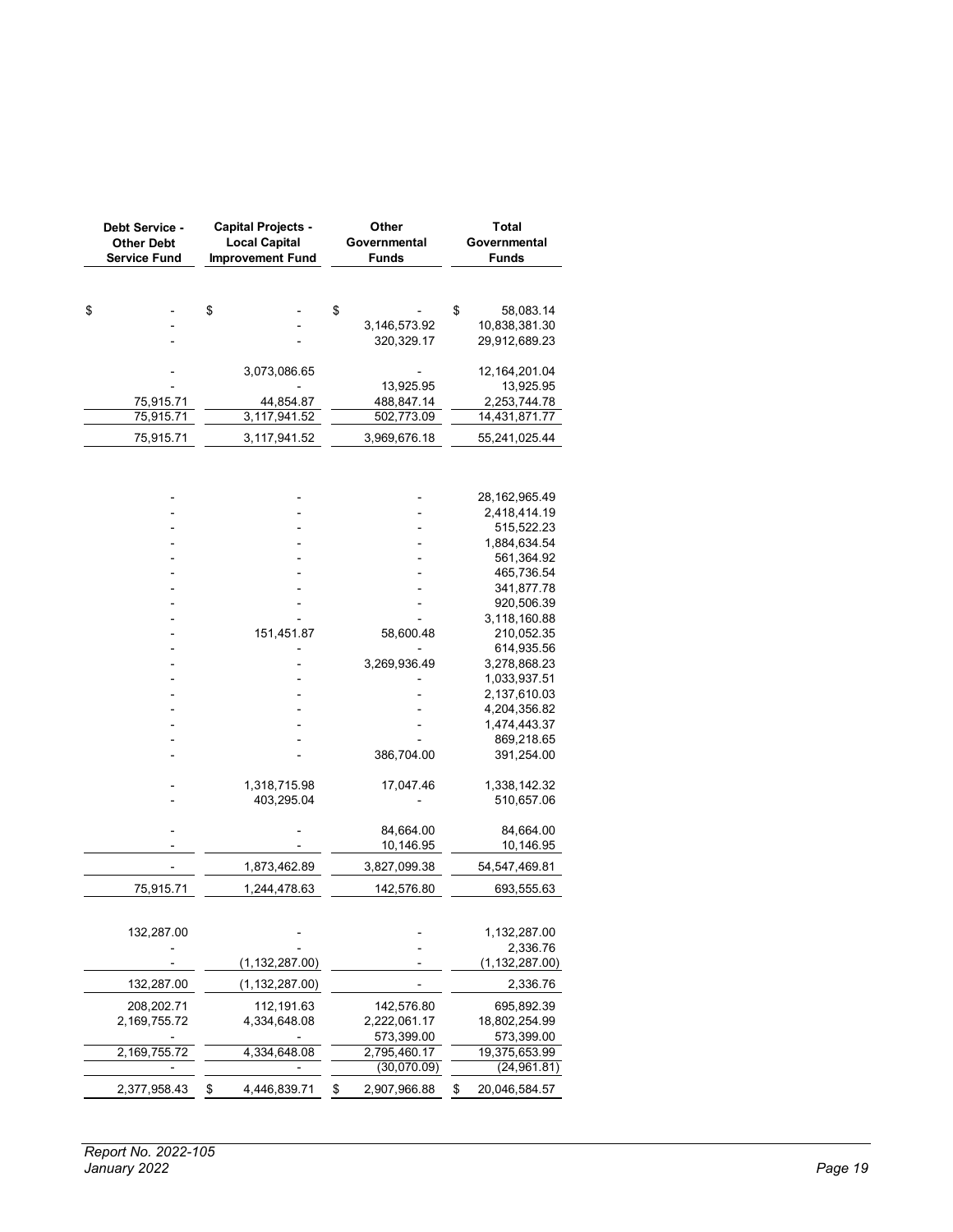#### <span id="page-25-0"></span>**DeSoto County District School Board Reconciliation of the Governmental Funds Statement of Revenues, Expenditures, and Changes in Fund Balances to the Statement of Activities For the Fiscal Year Ended June 30, 2021**

| Net Change in Fund Balances - Governmental Funds                                                                                                                                                                                                                                                                                                                                                                                                               | \$<br>695,892.39 |
|----------------------------------------------------------------------------------------------------------------------------------------------------------------------------------------------------------------------------------------------------------------------------------------------------------------------------------------------------------------------------------------------------------------------------------------------------------------|------------------|
| Amounts reported for governmental activities in the statement of activities are different because:                                                                                                                                                                                                                                                                                                                                                             |                  |
| Capital outlays are reported in the governmental funds as expenditures. However, in the statement<br>of activities, the cost of those assets is allocated over their estimated useful lives as a depreciation<br>expense. This is the amount of depreciation expense in excess of capital outlays and donated<br>assets in the current fiscal year.                                                                                                            | (707, 635.08)    |
| The loss on the disposal of capital assets during the current fiscal year is reported in the statement<br>of activities. In the governmental funds, the cost of these assets was recognized as an expenditure<br>in the fiscal year purchased. Thus, the change in net position differs from the change in fund<br>balance by the undepreciated cost of the disposed assets.                                                                                   | (5, 576.35)      |
| Repayment of long-term debt is an expenditure in the governmental funds, but the repayment<br>reduces long-term liabilities in the statement of net position. Premiums are reported in the<br>governmental funds in the year the debt is issued, but are deferred and amortized over the life of<br>the debt in the government-wide statement. This is the amount of repayments and the changes in<br>the amortization of premiums in the current fiscal year. |                  |
| \$<br>84,664.00<br>Debt Repayments<br><b>Prior Year Unamortized Premiums</b><br>536.00                                                                                                                                                                                                                                                                                                                                                                         | 85,200.00        |
| The purchases method is used to account for inventories, except for donated foods which are<br>reported under the consumption method in the governmental funds, while in the government-wide<br>statements, inventories are accounted for under the consumption method.                                                                                                                                                                                        | (24, 961.81)     |
| In the statement of activities, the cost of compensated absences is measured by the amounts<br>earned during the year, while in the governmental funds, expenditures are recognized based on the<br>amounts actually paid for compensated absences. This is the net amount of compensated<br>absences used in excess of the amount earned in the current fiscal year.                                                                                          | 107, 133.46      |
| Governmental funds report District OPEB contributions as expenditures. However, in the statement<br>of activities, the cost of OPEB benefits earned net of employee contributions, as determined<br>through an actuarial valuation, is reported as an OPEB expense.                                                                                                                                                                                            |                  |
| Increase in Total OPEB Liability<br>\$<br>(91,604.00)<br>Increase in Deferred Outflows of Resources - OPEB<br>4,281.00<br>Decrease in Deferred Inflows of Resources - OPEB<br>1,244.00                                                                                                                                                                                                                                                                         | (86,079.00)      |
| Governmental funds report District pension contributions as expenditures. However, in the<br>statement of activities, the cost of pension benefits earned net of employee contributions is<br>reported as a pension expense.                                                                                                                                                                                                                                   |                  |
| \$ (6, 198, 040.00)<br>Increase Pension Liability<br>Increase in Deferred Outflows of Resources - Pension<br>1,711,853.00<br>Decrease in Deferred Inflows of Resources - Pension<br>1,730,595.00                                                                                                                                                                                                                                                               | (2,755,592.00)   |
| Certain funds due from other agencies were not available and, therefore, not recognized as<br>revenue in the governmental fund statements in the current fiscal year. However, these funds were<br>recognized as revenue under the full accrual basis of accounting in the statement of activities in the<br>current fiscal year.                                                                                                                              | 71,981.00        |
|                                                                                                                                                                                                                                                                                                                                                                                                                                                                |                  |
| <b>Change in Net Position - Governmental Activities</b>                                                                                                                                                                                                                                                                                                                                                                                                        | (2,619,637.39)   |
|                                                                                                                                                                                                                                                                                                                                                                                                                                                                |                  |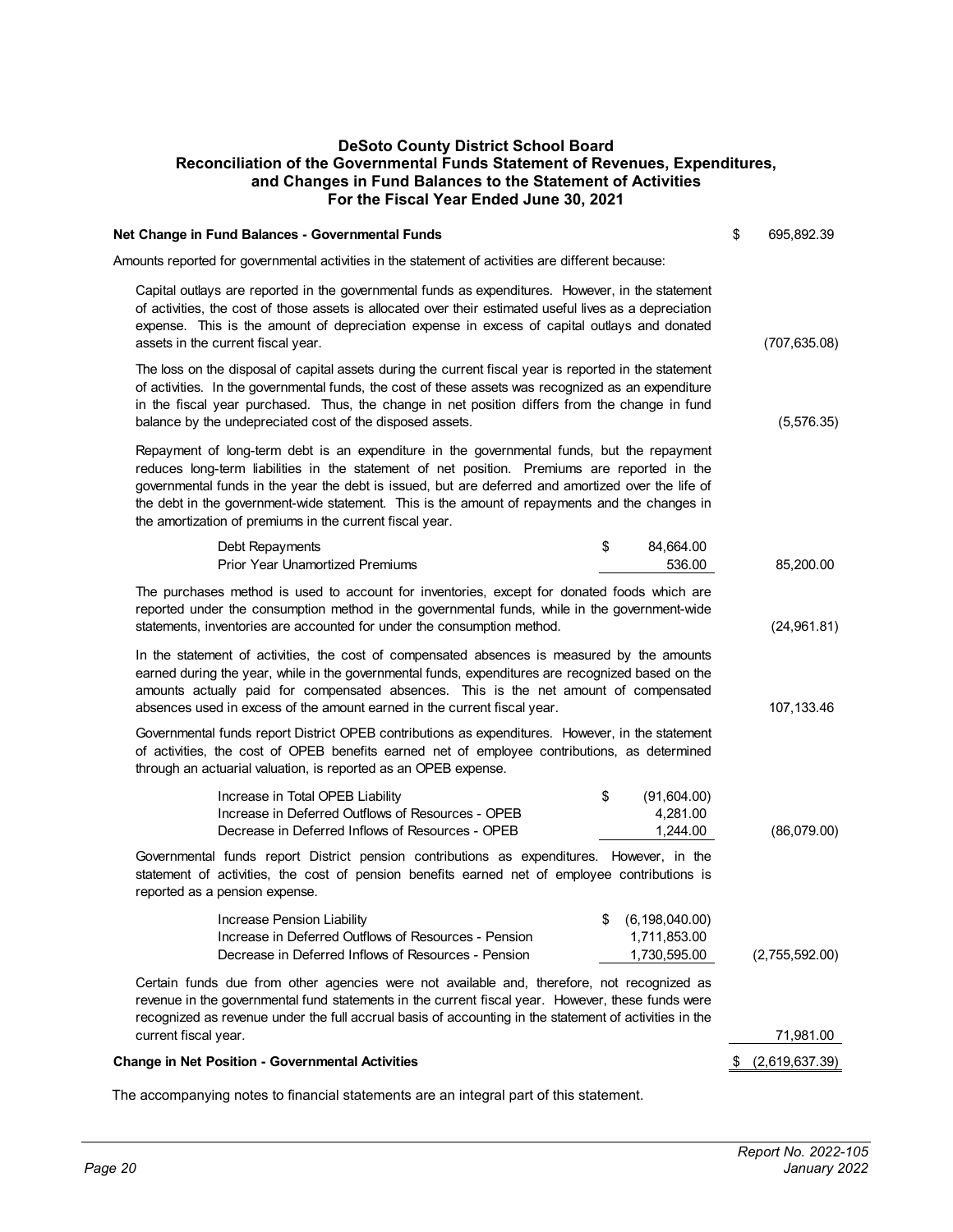#### <span id="page-26-0"></span> **SUMMARY OF SIGNIFICANT ACCOUNTING POLICIES**

#### **A. Description of Government-Wide Financial Statements**

The government wide financial statements (i.e., the statement of net position and the statement of activities) report information on all of the nonfiduciary activities of the DeSoto County School District (District). Governmental activities are normally supported by taxes, intergovernmental revenues, and other nonexchange transactions.

The statement of activities presents a comparison between direct expenses and program revenues for each function or program of the District's governmental activities. Direct expenses are those that are specifically associated with a service, program, or department and are thereby clearly identifiable to a particular function. Depreciation expense is not readily associated with a particular function and is reported as unallocated.

#### **B. Reporting Entity**

The DeSoto County District School Board (Board) has direct responsibility for operation, control, and supervision of District schools and is considered a primary government for financial reporting. The District is considered part of the Florida system of public education, operates under the general direction of the Florida Department of Education (FDOE), and is governed by State law and State Board of Education (SBE) rules. The governing body of the District is the Board, which is composed of five elected members. The elected Superintendent of Schools is the executive officer of the Board. Geographic boundaries of the District correspond with those of DeSoto County.

Criteria for determining if other entities are potential component units that should be reported within the District's basic financial statements are identified and described in the Governmental Accounting Standards Board's (GASB) Codification of Governmental Accounting and Financial Reporting Standards, Sections 2100 and 2600. The application of these criteria provides for identification of any legally separate entities for which the Board is financially accountable and other organizations for which the nature and significance of their relationship with the Board are such that exclusion would cause the District's basic financial statements to be misleading. Based on these criteria, no component units are included within the District's reporting entity.

#### **C. Basis of Presentation: Government-Wide Financial Statements**

While separate government wide and fund financial statements are presented, they are interrelated. The governmental activities column incorporates data from governmental funds. Separate financial statements are provided for governmental funds.

The effects of interfund activity have been eliminated from the government wide financial statements except for interfund services provided and used.

#### **D. Basis of Presentation: Fund Financial Statements**

The fund financial statements provide information about the District's funds. Separate statements for each governmental fund category are presented. The emphasis of fund financial statements is on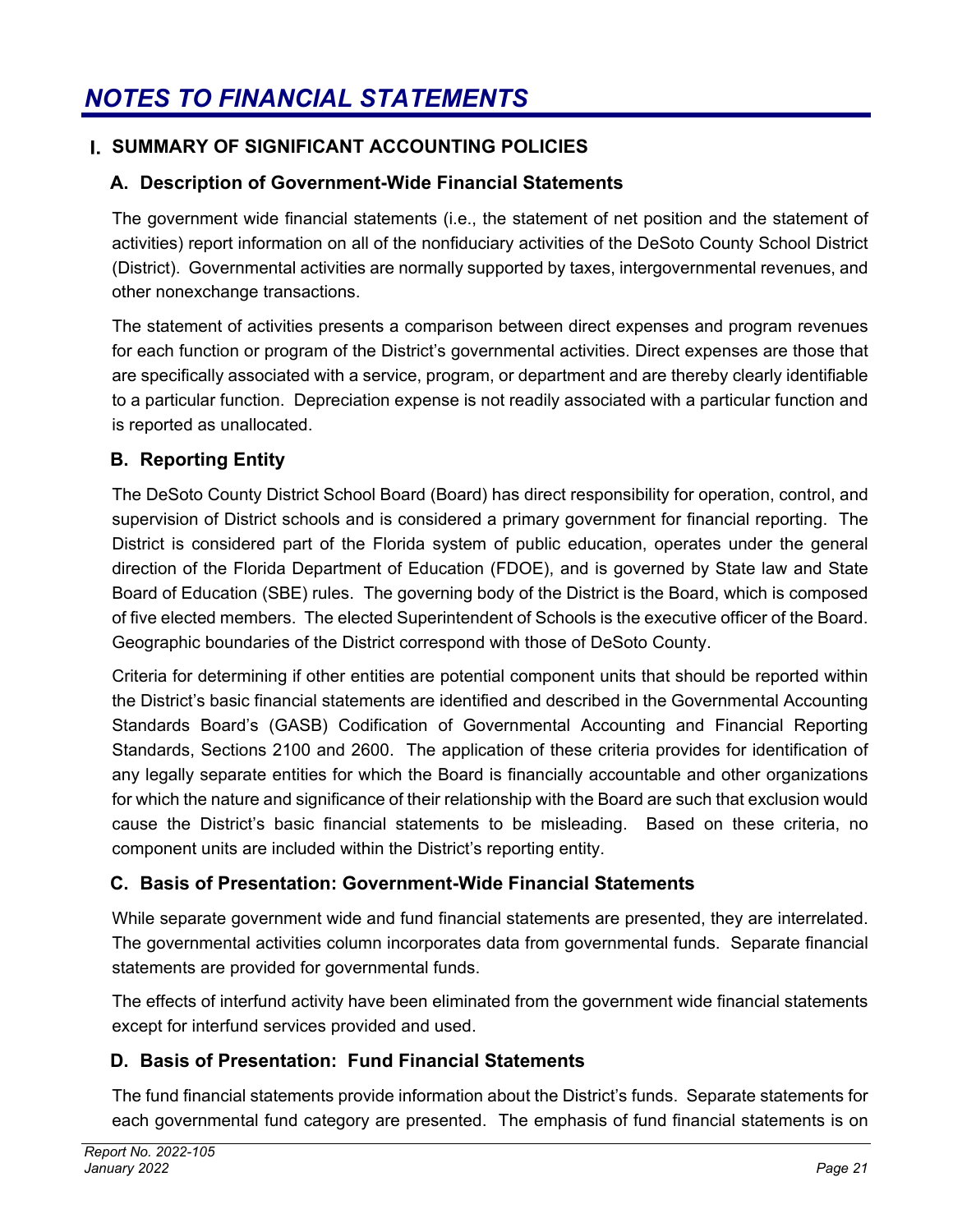major governmental funds, each displayed in a separate column. All remaining governmental funds are aggregated and reported as nonmajor funds.

The District reports the following major governmental funds:

- General Fund to account for all financial resources not required to be accounted for in another fund and for certain revenues from the State that are legally restricted to be expended for specific current operating purposes.
- Special Revenue Other Federal Programs Fund to account for certain Federal grant program resources.
- Special Revenue Federal Education Stabilization Fund to account for Federal Coronavirus Aid, Relief, and Economic Security (CARES) Act funding provided through the State as emergency relief to address the impact of COVID-19 on elementary and secondary schools.
- Debt Service Other Debt Service Fund to account for the lease purchase agreement, structured to qualify as Qualified Zone Academy Bonds (QZAB), which the District secured to finance certain equipment and improvements.
- Capital Projects Local Capital Improvement Fund to account for the financial resources generated by the local capital improvement tax levy to be used for educational capital outlay needs, including new construction, renovation and remodeling projects.

During the course of operations the District has activity between funds for various purposes. Any residual balances outstanding at fiscal year end are reported as due from/to other funds. While these balances are reported in fund financial statements, certain eliminations are made in the preparation of the government wide financial statements. Further, certain activity occurs during the year involving transfers of resources between funds. In fund financial statements, these amounts are reported at gross amounts as transfers in and out. While reported in fund financial statements, transfers between funds are eliminated in the preparation of the government wide financial statements.

#### **E. Measurement Focus and Basis of Accounting**

The accounting and financial reporting treatment is determined by the applicable measurement focus and basis of accounting. Measurement focus indicates the type of resources being measured such as current financial resources or economic resources. The basis of accounting indicates the timing of transactions or events for recognition in the financial statements.

The government wide financial statements are reported using the economic resources measurement focus and the accrual basis of accounting. Revenues are recognized when earned and expenses are recognized when a liability is incurred, regardless of the timing of the related cash flows. Property taxes are recognized in the year for which they are levied. Revenues from grants, entitlements, and donations are recognized as soon as all eligibility requirements imposed by the provider have been met.

The governmental fund financial statements are reported using the current financial resources measurement focus and the modified accrual basis of accounting. Revenues, except for certain grant revenues, are recognized as soon as they are both measurable and available. Revenues are considered to be available when they are collectible within the current period or soon enough thereafter to pay liabilities of the current period. For this purpose, the District considers revenues to be available if they are collected within 30 days of the end of the current fiscal year. When grant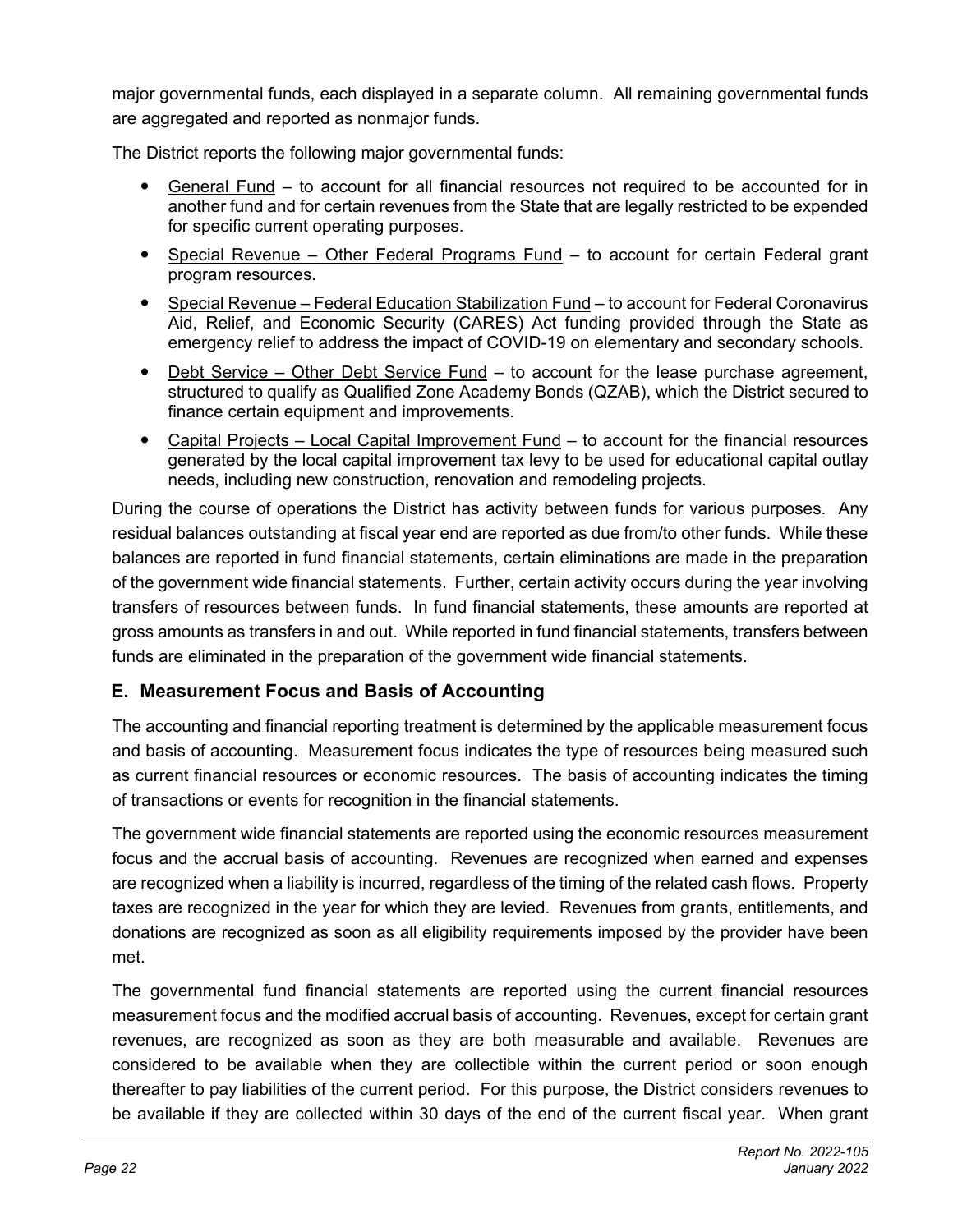terms provide that the expenditure of resources is the prime factor for determining eligibility for Federal, State, and other grant resources, revenue is recognized at the time the expenditure is made. Entitlements are recorded as revenues when all eligibility requirements are met, including any time requirements, and the amount is received during the period or within the availability period for this revenue source (within 30 days of year end). Expenditures are generally recognized when the related fund liability is incurred, as under accrual accounting. However, debt service expenditures, claims and judgments, pension benefits, other postemployment benefits, and compensated absences, are only recorded when payment is due. General capital asset acquisitions are reported as expenditures in governmental funds. Allocations of cost, such as depreciation, are not recognized in governmental funds.

#### **F. Assets, Liabilities, Deferred Outflows/Inflows of Resources, and Net Position/Fund Balance**

#### **Cash and Cash Equivalents**

The District's cash and cash equivalents are considered to be cash on hand, demand deposits, and short-term liquid investments with original maturities of 3 months or less from the date of acquisition.

Cash deposits are held by banks qualified as public depositories under Florida law. All deposits are insured by Federal depository insurance, up to specified limits, or collateralized with securities held in Florida's multiple financial institution collateral pool as required by Chapter 280, Florida Statutes.

#### **Investments**

Investments consist of a Federal Home Loan Banks (FHLB) discount note, held by a trustee in connection with a QZAB financing agreement, reported at fair market value, and is described in a subsequent note.

#### **Inventories**

Inventories consist of expendable supplies held for consumption in the course of District operations. Inventories are stated at cost on the first-in, first-out basis, except that United States Department of Agriculture donated foods are stated at their fair value as determined at the time of donation to the District's food service program by the Florida Department of Agriculture and Consumer Services, Bureau of Food Distribution. The costs of inventories are recorded as expenditures when purchased, except that United States Department of Agriculture donated foods are reported as expenditures at the time the individual items are requisitioned for consumption.

#### **Capital Assets**

Expenditures for capital assets acquired or constructed for general District purposes are reported in the governmental fund that financed the acquisition or construction. The capital assets so acquired are reported at cost in the government-wide statement of net position but are not reported in the governmental fund financial statements. Capital assets are defined by the District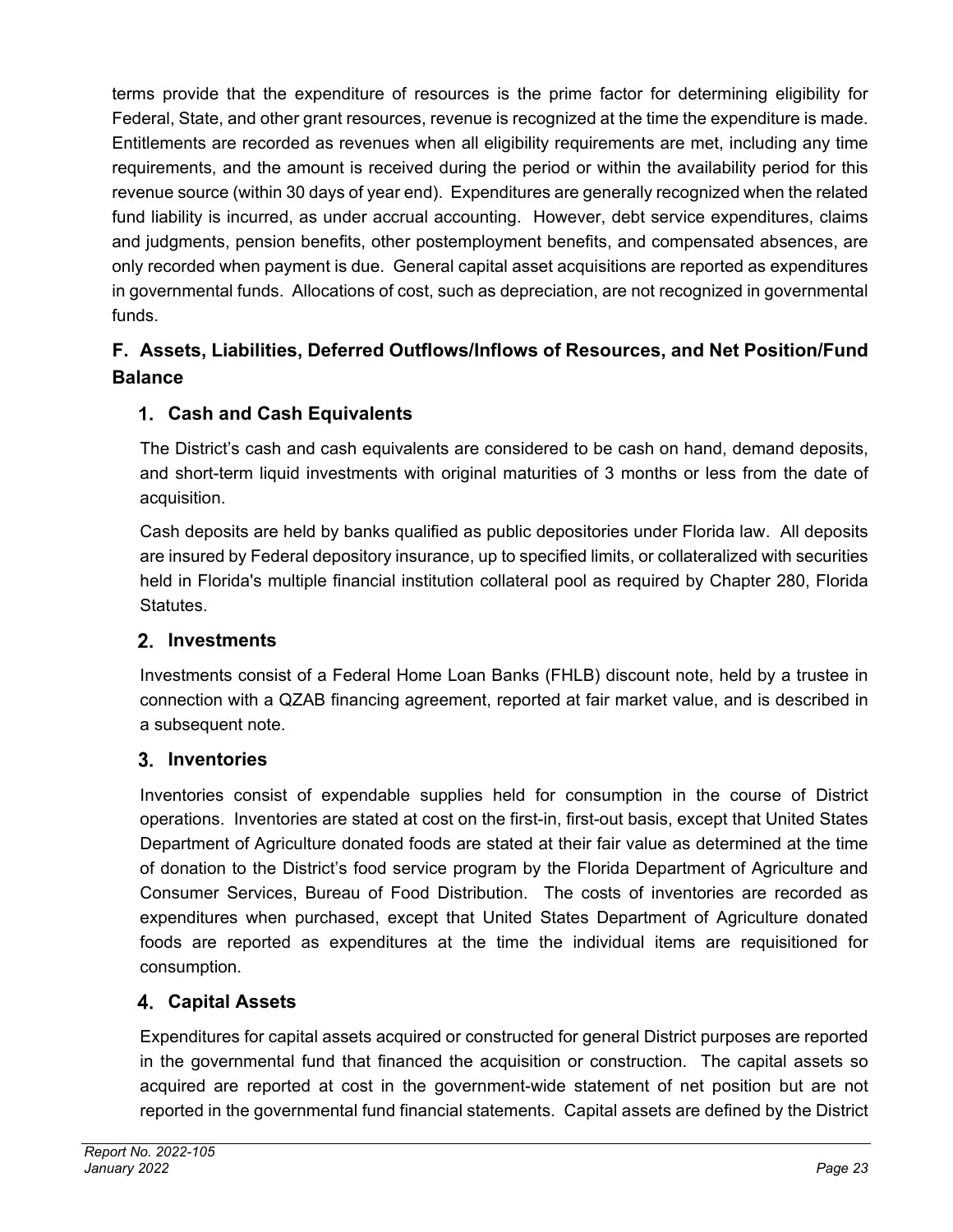as those costing more than \$1,000. Such assets are recorded at historical cost or estimated historical cost if purchased or constructed. Donated assets are recorded at acquisition value at the date of donation.

Capital assets are depreciated using the straight-line method over the following estimated useful lives:

| <b>Description</b>                           | <b>Estimated Useful Lives</b> |
|----------------------------------------------|-------------------------------|
| Improvements Other Than Buildings            | $5 - 35$ years                |
| <b>Buildings and Fixed Equipment</b>         | 10 - 50 years                 |
| Furniture, Fixtures, and Equipment           | 3 - 15 years                  |
| <b>Motor Vehicles</b>                        | $5 - 10$ years                |
| Audio Visual Materials and Computer Software | $3 - 5$ years                 |

Current year information relative to changes in capital assets is described in a subsequent note.

#### **Pensions**

In the government-wide statement of net position, liabilities are recognized for the District's proportionate share of each pension plan's net pension liability. For purposes of measuring the net pension liability, deferred outflows of resources and deferred inflows of resources related to pensions, and pension expense, information about the fiduciary net position of the Florida Retirement System (FRS) defined benefit plan and the Health Insurance Subsidy (HIS) defined benefit plan and additions to/deductions from the FRS and the HIS fiduciary net position have been determined on the same basis as they are reported by the FRS and the HIS plans. For this purpose, benefit payments (including refunds of employee contributions) are recognized when due and payable in accordance with benefit terms. Investments are reported at fair value.

The District's retirement plans and related amounts are described in a subsequent note.

#### **Long-Term Liabilities**

Long-term obligations that will be financed from resources to be received in the future by governmental funds are reported as liabilities in the government-wide statement of net position. Debt premiums are deferred and amortized over the life of the bonds using the effective interest method. Bond payables are reported net of the applicable premiums.

In the governmental fund financial statements, bonds and other long-term obligations are not recognized as liabilities until due.

Changes in long-term liabilities for the current year are reported in a subsequent note.

#### **Deferred Outflows/Inflows of Resources**

In addition to assets, the statement of net position reports a separate section for deferred outflows of resources. This separate financial statement element, *deferred outflows of resources*, represents a consumption of net position that applies to future periods and so will not be recognized as an outflow of resources (expense) until then. The District has two items that qualify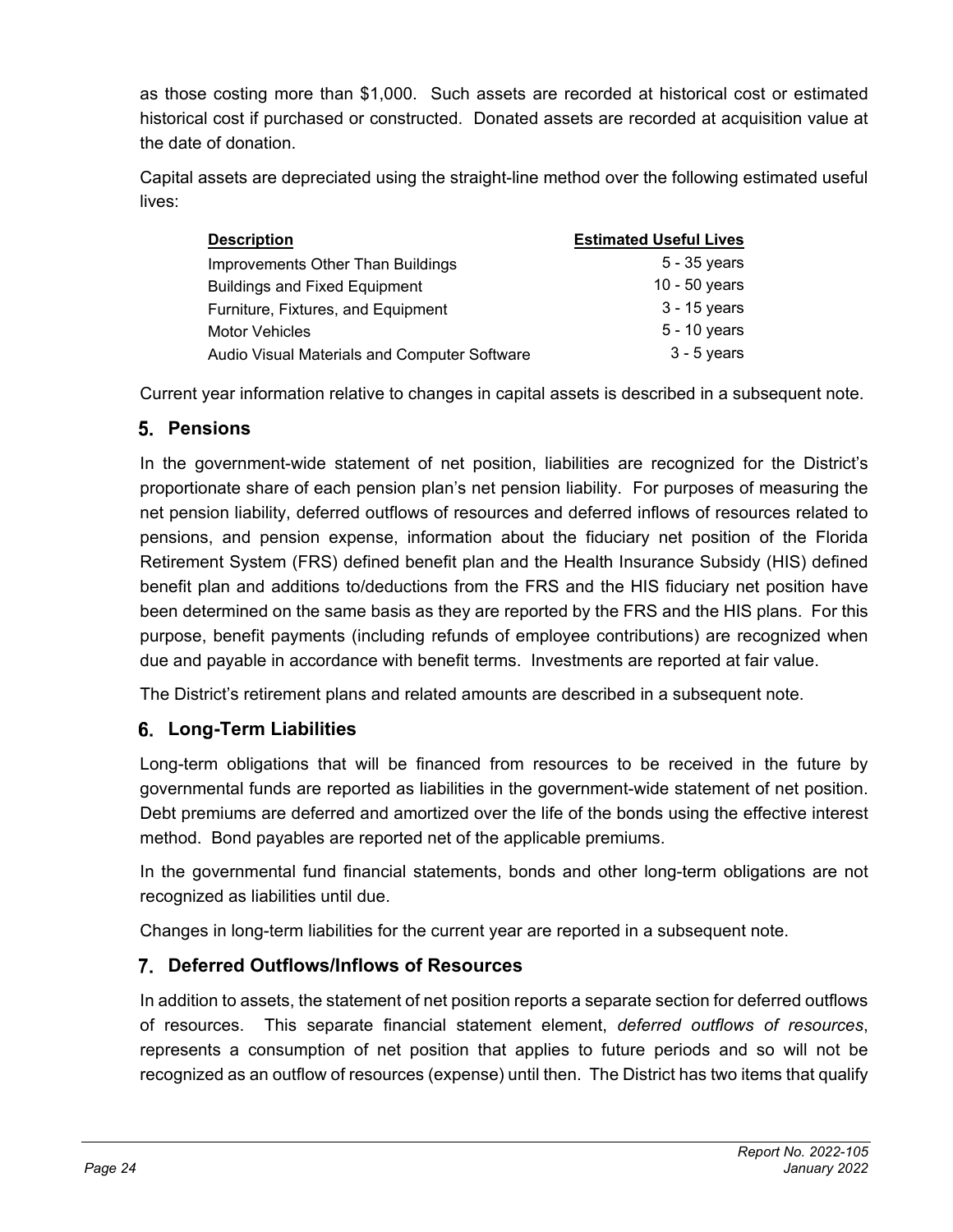for reporting in this category. The deferred outflows of resources related to pensions and other postemployment benefits (OPEB) are discussed in subsequent notes.

In addition to liabilities, the statement of net position and the governmental funds balance sheet reports a separate section for deferred inflows of resources. This separate financial statement element, *deferred inflows of resources*, represents an acquisition of net position that applies to future periods and so will not be recognized as an inflow of resources (revenue) until that time. The District has three items that qualify for reporting in this category. The first two items, deferred inflows of resources related to pensions and OPEB, are reported in the statement of net position and discussed in subsequent notes. The remaining item is reported in the governmental funds balance sheet as unavailable revenue related to State capital outlay funding and will be recognized as an inflow of resources in the period that it becomes available.

#### **Net Position Flow Assumption**

The District occasionally funds outlays for a particular purpose from both restricted (e.g., restricted bond or grant proceeds) and unrestricted resources. To calculate the amounts to report as restricted net position and unrestricted net position in the government-wide financial statements, a flow assumption must be made about the order in which the resources are considered to be applied. Consequently, it is the District's policy to consider restricted net position to have been depleted before unrestricted net position is applied.

#### **Fund Balance Flow Assumptions**

The District may fund outlays for a particular purpose from both restricted and unrestricted resources (the total of committed, assigned, and unassigned fund balance). To calculate the amounts to report as restricted, committed, assigned, and unassigned fund balance in the governmental fund financial statements, a flow assumption must be made about the order in which the resources are considered to be applied. It is the District's policy to consider restricted fund balance to have been depleted before using any of the components of unrestricted fund balance. Further, when components of unrestricted fund balance can be used for the same purpose, committed fund balance is depleted first, followed by assigned fund balance. Unassigned fund balance is applied last.

#### **Fund Balance Policies**

Fund balance of governmental funds is reported in various categories based on the nature of any limitations requiring the use of resources for specific purposes. The District itself can establish limitations on the use of resources through either a commitment (committed fund balance) or an assignment (assigned fund balance).

The committed fund balance classification includes amounts that can be used only for the specific purposes determined by a formal action of the District's highest level of decision-making authority. The Board is the highest level of decision-making authority for the District that can, by adoption of a resolution prior to the end of the fiscal year, commit fund balance. Once adopted, the limitation imposed by the resolution remains in place until a similar action is taken (the adoption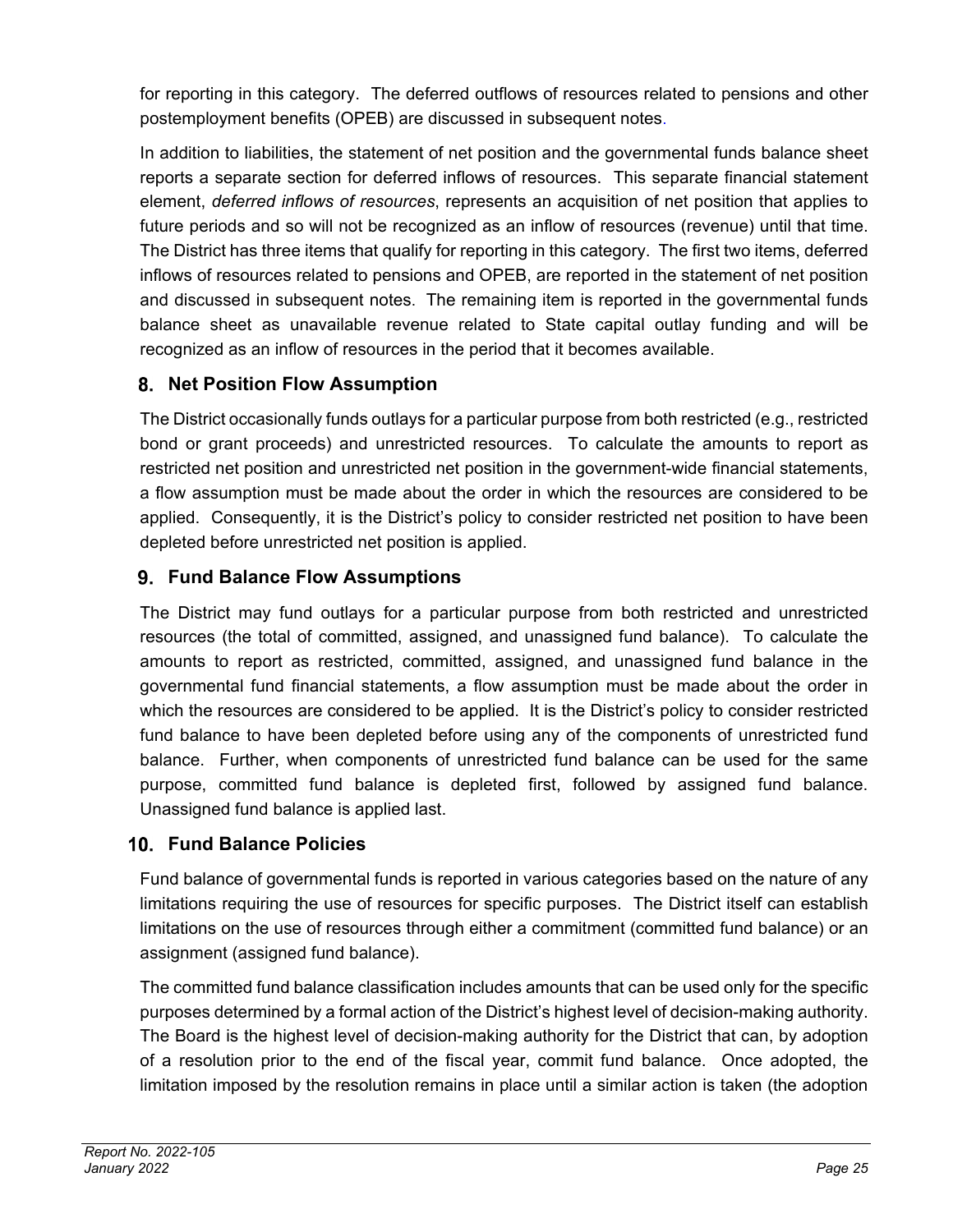of another resolution) to remove or revise the limitation. The District reported no committed fund balances at June 30, 2021.

Amounts in the assigned fund balance classification are intended to be used by the District for specific purposes but do not meet the criteria to be classified as committed. As authorized in Board Policy 6235, the Superintendent has the authority to assign fund balance. The Board may assign fund balance as it does when appropriating fund balance to cover a gap between estimated revenue and appropriations in the subsequent year's appropriated budget. Unlike commitments, assignments generally only exist temporarily. In other words, an additional action does not normally have to be taken for the removal of an assignment. Conversely, as discussed above, an additional action is essential to either remove or revise a commitment.

#### **G. Revenues and Expenditures/Expenses**

#### **Program Revenues**

Amounts reported as program revenues include charges paid by the recipient of the goods or services offered by the program and grants and contributions that are restricted to meeting the operational or capital requirements of a particular program. All taxes, including those dedicated for specific purposes, and other internally dedicated resources are reported as general revenues rather than program revenues. Revenues that are not classified as program revenues are presented as general revenues. The comparison of direct expenses with program revenues identifies the extent to which each governmental function is self-financing or draws from the general revenues of the District.

#### **State Revenue Sources**

Significant revenues from State sources for current operations include the Florida Education Finance Program administered by the FDOE under the provisions of Section 1011.62, Florida Statutes. In accordance with this law, the District determines and reports the number of full-time equivalent (FTE) students and related data to the FDOE. The FDOE performs certain edit checks on the reported number of FTE and related data and calculates the allocation of funds to the District. The District is permitted to amend its original reporting during specified time periods following the date of the original reporting. The FDOE may also adjust subsequent fiscal period allocations based upon an audit of the District's compliance in determining and reporting FTE and related data. Normally, such adjustments are treated as reductions or additions of revenue in the fiscal year when the adjustments are made.

The State provides financial assistance to administer certain educational programs. SBE rules require that revenue earmarked for certain programs be expended only for the program for which the money is provided, and require that the money not expended as of the close of the fiscal year be carried forward into the following fiscal year to be expended for the same educational programs. The FDOE generally requires that these educational program revenues be accounted for in the General Fund. A portion of the fund balance of the General Fund is restricted in the governmental fund financial statements for the balance of categorical and earmarked educational program resources.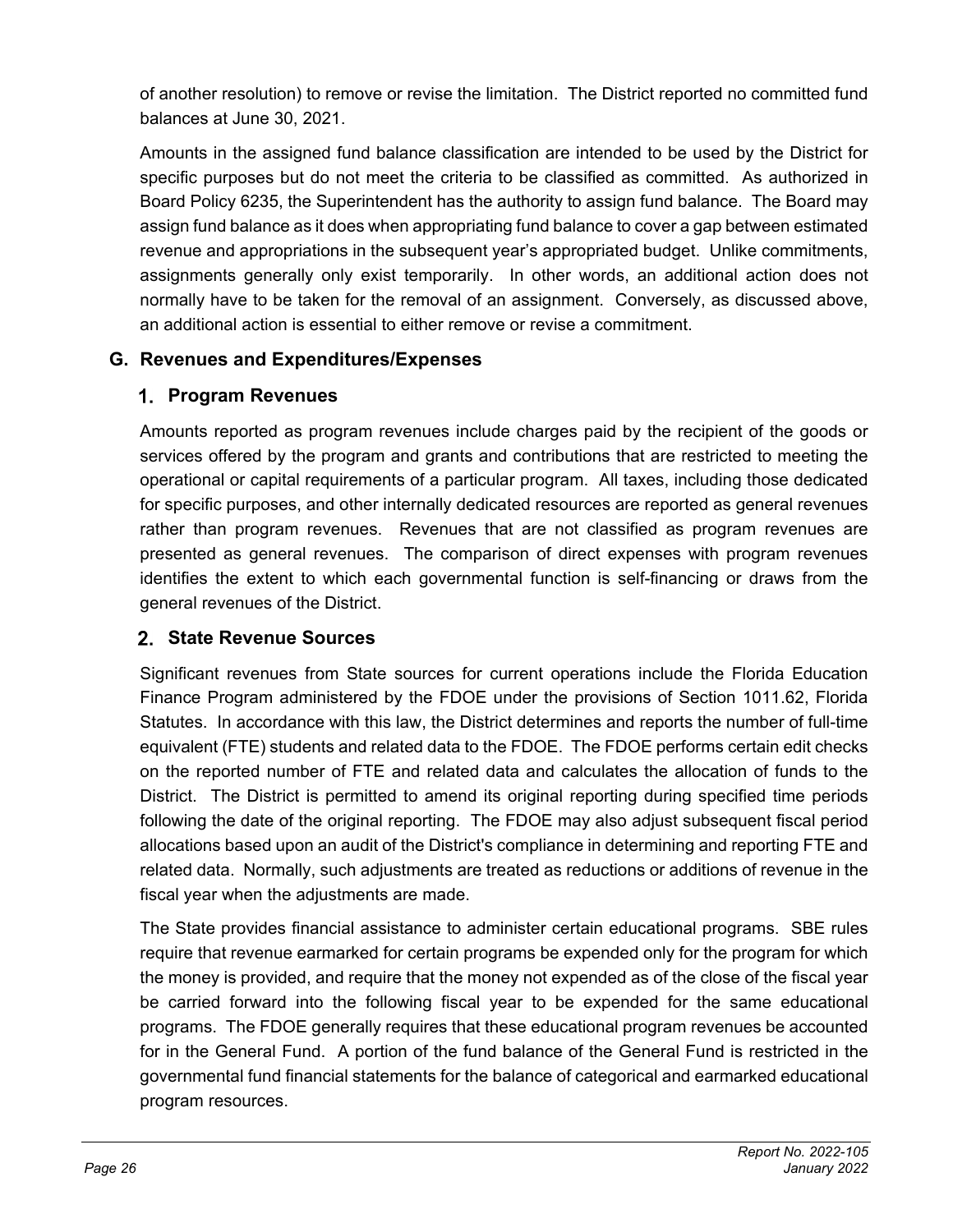The District received an allocation from the State under the Education Facilities Security Grant Program. The District is authorized to expend these funds only upon applying for and receiving an encumbrance authorization from the FDOE.

A schedule of revenue from State sources for the current year is presented in a subsequent note.

#### **District Property Taxes**

The Board is authorized by State law to levy property taxes for district school operations, capital improvements, and debt service.

Property taxes consist of ad valorem taxes on real and personal property within the District. Property values are determined by the DeSoto County Property Appraiser, and property taxes are collected by the DeSoto County Tax Collector.

The Board adopted the 2020 tax levy on September 8, 2020. Tax bills are mailed in October and taxes are payable between November 1 of the year assessed and March 31 of the following year at discounts of up to 4 percent for early payment.

Taxes become a lien on the property on January 1, and are delinquent on April 1, of the year following the year of assessment. State law provides for enforcement of collection of personal property taxes by seizure of the property to satisfy unpaid taxes, and for enforcement of collection of real property taxes by the sale of interest-bearing tax certificates to satisfy unpaid taxes. The procedures result in the collection of essentially all taxes prior to June 30 of the year following the year of assessment.

Property tax revenues are recognized in the government-wide financial statements when the Board adopts the tax levy. Property tax revenues are recognized in the governmental fund financial statements when taxes are received by the District, except that revenue is accrued for taxes collected by the DeSoto County Tax Collector at fiscal year-end but not yet remitted to the District.

Millages and taxes levied for the current year are presented in a subsequent note.

#### **Federal Revenue Sources**

The District receives Federal awards for the enhancement of various educational programs. Federal awards are generally received based on applications submitted to, and approved by, various granting agencies. For Federal awards in which a claim to these grant proceeds is based on incurring eligible expenditures, revenue is recognized to the extent that eligible expenditures have been incurred. The FDOE may require adjustments to subsequent fiscal period expenditures and related revenues based upon an audit of the District's compliance with applicable federal awards requirements. Normally, such adjustments are treated as reductions of expenditures and related revenues in the fiscal year when the adjustments are made.

#### **Compensated Absences**

In the government-wide financial statements, compensated absences (i.e., paid absences for employee vacation leave and sick leave) are accrued as liabilities to the extent that it is probable that the benefits will result in termination payments. A liability for these amounts is reported in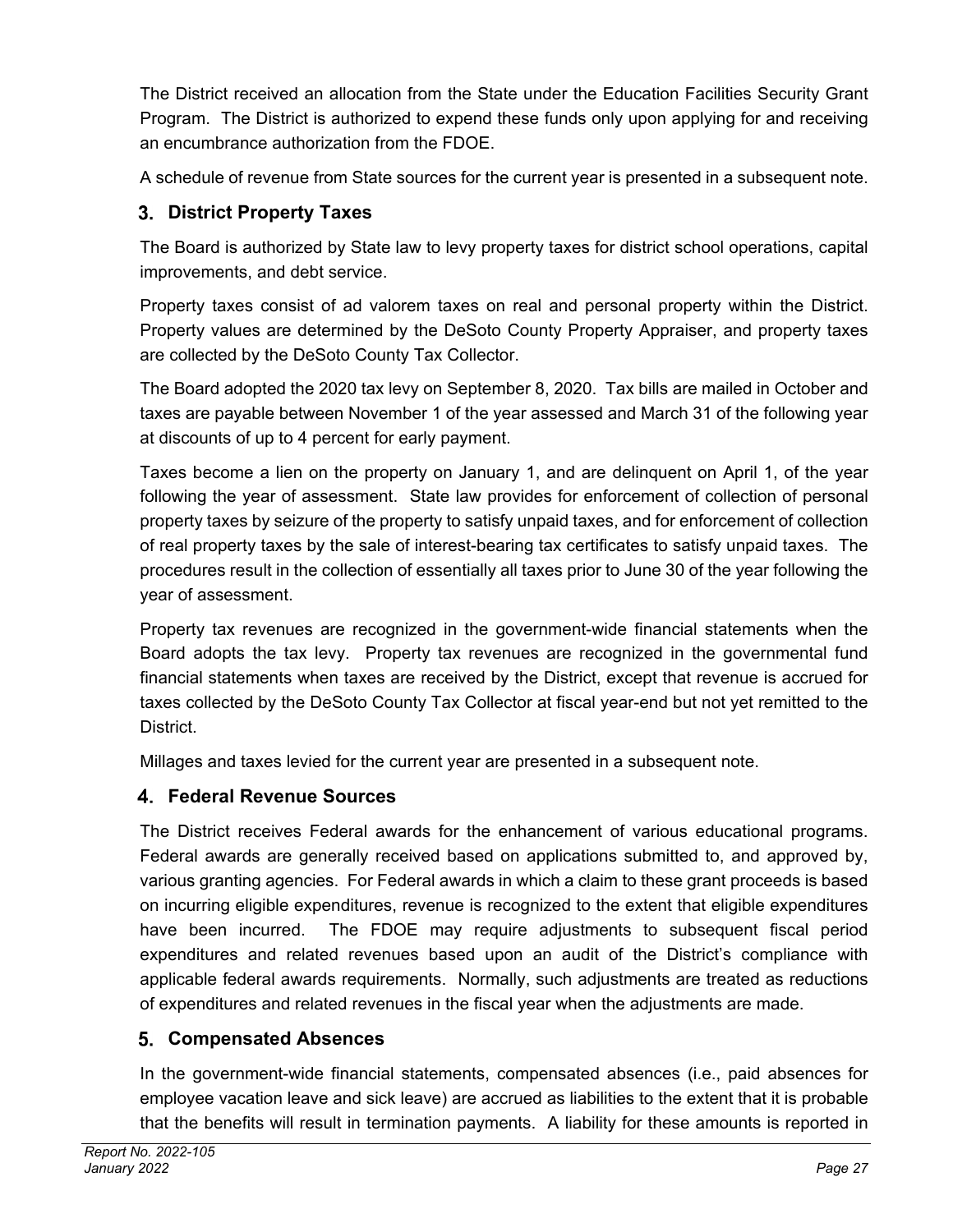the governmental fund financial statements only if it has matured, such as for occurrences of employee resignations and retirements. The liability for compensated absences includes salary-related benefits, where applicable.

#### **II. ACCOUNTING CHANGE**

The District implemented GASB Statement No. 84, *Fiduciary Activities*, which establishes criteria for identifying and reporting fiduciary activities of all state and local governments. The focus of the criteria generally is on (1) whether a government is controlling the assets of the fiduciary activity and (2) the beneficiaries with whom a fiduciary relationship exists. Governments with activities meeting the criteria should present a statement of fiduciary net position and a statement of changes in fiduciary net position. The District does not consider the school internal funds to meet the criteria for reporting as fiduciary activities due to the District's administrative involvement with those funds. As such, the beginning net position and fund balance of the statement of activities and nonmajor governmental funds were each increased by \$573,399.

#### **DETAILED NOTES ON ALL ACTIVITIES AND FUNDS**

#### **A. Cash Deposits with Financial Institutions**

**Custodial Credit Risk**. In the case of deposits, this is the risk that, in the event of the failure of a depository financial institution, the District will not be able to recover deposits or will not be able to recover collateral securities that are in the possession of an outside party. The District does not have a policy for custodial credit risk. All bank balances of the District are fully insured or collateralized as required by Chapter 280, Florida Statutes.

#### **B. Investments**

#### **Fair Value Measurement**

The District categorizes its fair value measurements within the fair value hierarchy established by generally accepted accounting principles. The hierarchy is based on the valuation inputs used to measure the fair value of the asset. Level 1 inputs are quoted prices in active markets for identical assets. The District's investment in Obligations of United States Government Instrumentalities: FHLB discount note, totaling \$2,377,958.43, is valued using Level 1 fair value measurement.

#### **Interest Rate Risk**

Interest rate risk is the risk that changes in interest rates will adversely affect the fair value of an investment. The District's investment policy requires investment maturities longer than 3 years must be disclosed to the Board. The FHLB discount note matures on September 28, 2021.

#### **Credit Risk**

Credit risk is the risk that an issuer or other counterparty to an investment will not fulfill its obligations. The District's investment in the FHLB discount note is authorized under a forward delivery agreement with the QZAB paying agent. The agreement authorizes the investment of available fund amounts in certain eligible securities, including, without limitation, the Federal Mortgage Corporation, Federal National Mortgage Association, and FHLB. This investment is rated A-1+ by Standard & Poor's.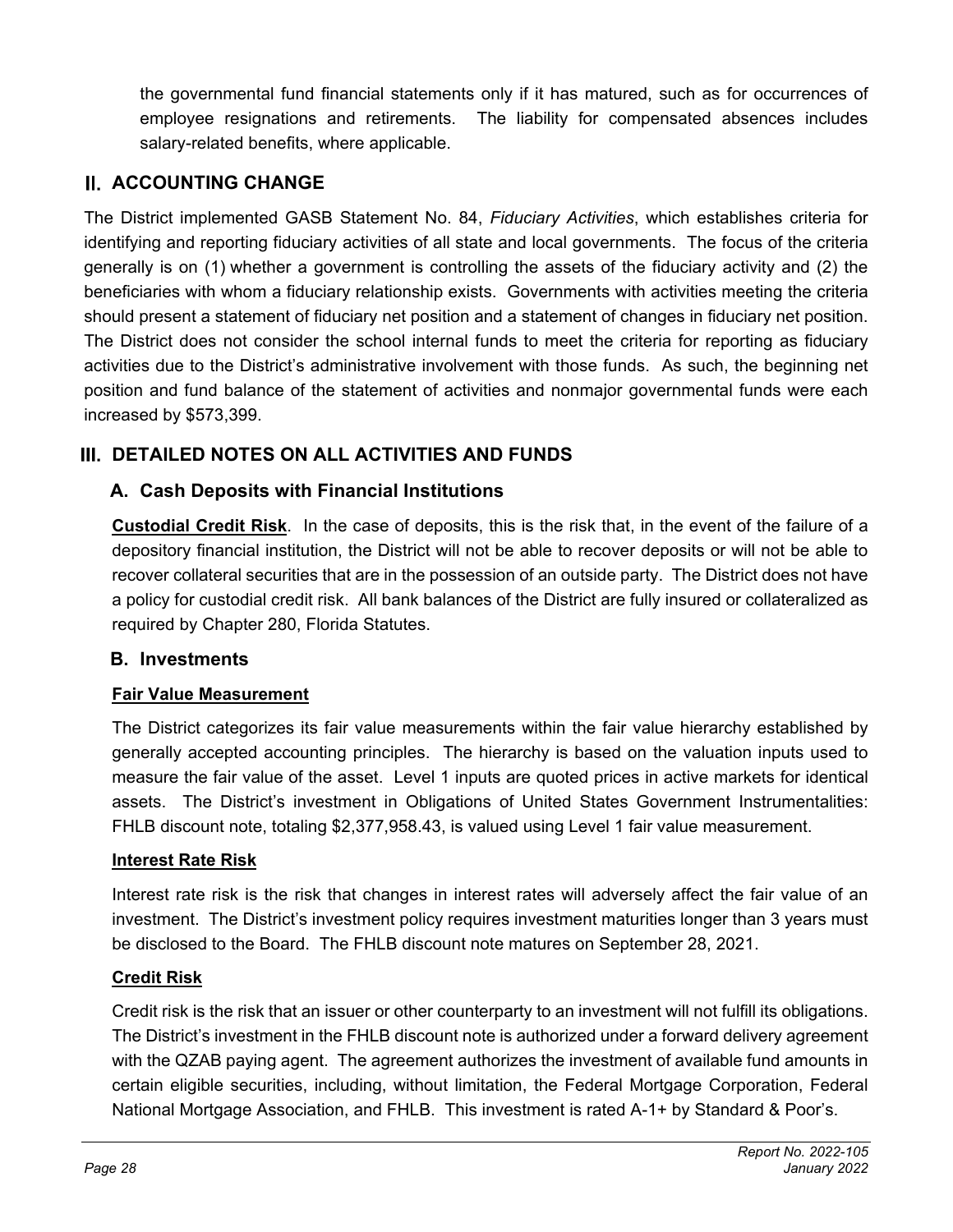#### **Custodial Credit Risk**

Custodial credit risk for investments is the risk that, in the event of the failure of the counterparty to a transaction, the District will not be able to recover the value of investment or collateral securities that are in the possession of an outside party. Section 218.415(18), Florida Statutes, requires the District to earmark all investments and (1) if registered with the issuer or its agents, the investment must be immediately placed for safekeeping in a location that protects the governing body's interest in the security; (2) if in book-entry form, the investment must be held for the credit of the governing body by a depository chartered by the Federal Government, the State, or any other state or territory of the United States which has a branch or principal place of business in this State, or by a national association organized and existing under the laws of the United States which is authorized to accept and execute trusts and which is doing business in this State, and must be kept by the depository in an account separate and apart from the assets of the financial institution; or (3) if physically issued to the holder but not registered with the issuer or its agents, the investment must be immediately placed for safekeeping in a secured vault. The District's investment policy addresses custodial credit risk in that all securities would be held with a third-party custodian as evidenced by safekeeping receipts, and all securities purchased by, and all collateral obtained by, the District should be properly designated as an asset of the District.

The District's investments in FHLB discount note is held by the trustee in the name of the District.

#### **Concentration of Credit Risk**

Concentration of credit risk is the risk of loss attributed to the magnitude of the District's investment in a single issuer. The risk and diversification characteristics of the investments in the Board's managed investment portfolio shall be structured so as to provide sufficient liquidity to meet obligations of the Board in a timely manner, meet the investment objectives, and meet the standards of care. Portfolio diversification requires approval of the Superintendent and Board.

The FHLB discount note comprises 100 percent of the District's total investments and 100 percent of the investments in the Debt Service – Other Debt Service Fund.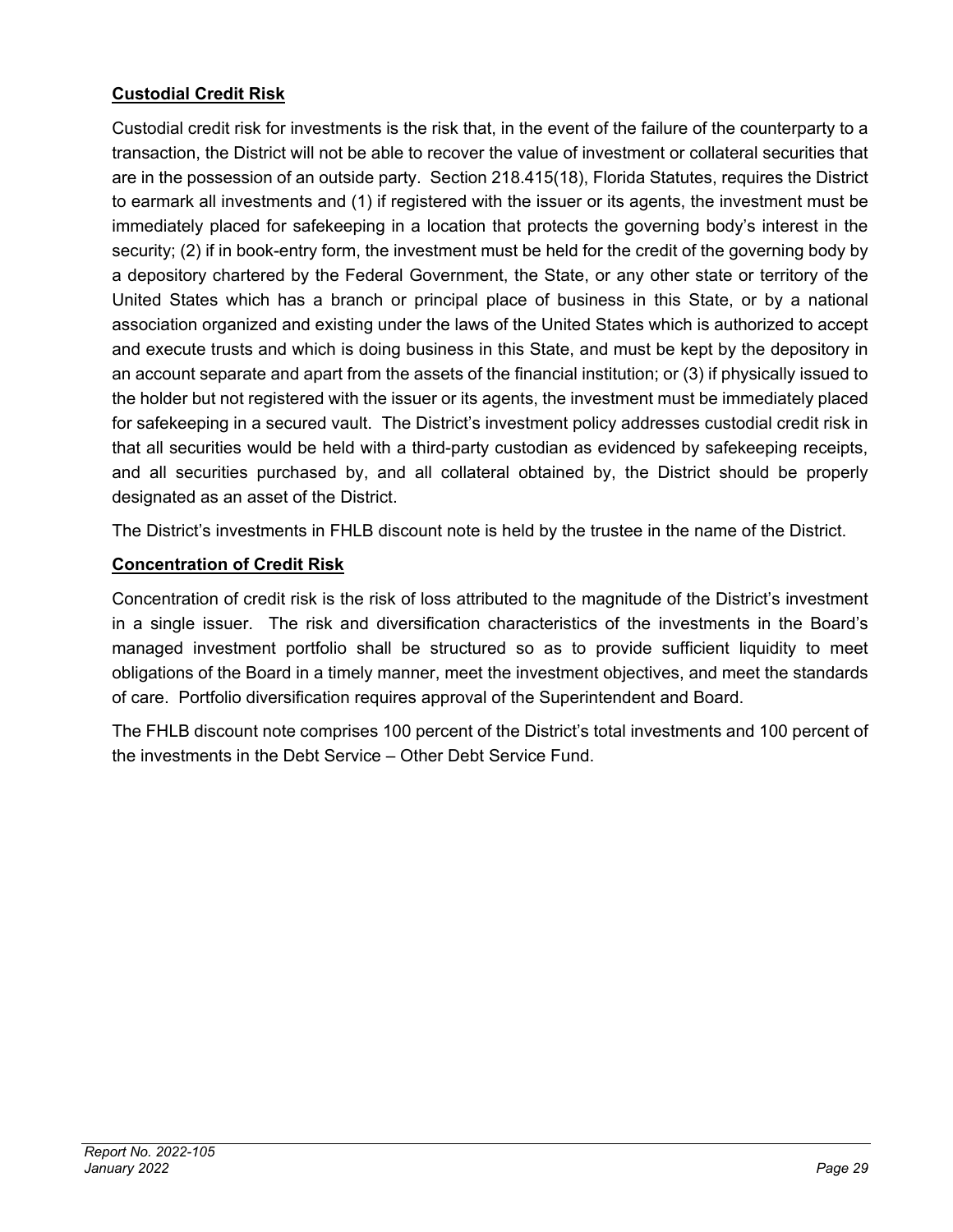#### **C. Changes in Capital Assets**

Changes in capital assets are presented in the table below:

|                                                                                                                                                                                                                                          | <b>Beginning</b><br><b>Balance</b>                                              | <b>Additions</b>                                                    | <b>Deletions</b>                     | <b>Ending</b><br><b>Balance</b>                                               |
|------------------------------------------------------------------------------------------------------------------------------------------------------------------------------------------------------------------------------------------|---------------------------------------------------------------------------------|---------------------------------------------------------------------|--------------------------------------|-------------------------------------------------------------------------------|
| <b>GOVERNMENTAL ACTIVITIES</b>                                                                                                                                                                                                           |                                                                                 |                                                                     |                                      |                                                                               |
| Capital Assets Not Being Depreciated:<br>Land<br><b>Construction in Progress</b>                                                                                                                                                         | \$<br>331,142.20                                                                | \$<br>1,022,413.44                                                  | \$<br>715,684.76                     | \$<br>331, 142. 20<br>306,728.68                                              |
| <b>Total Capital Assets Not Being Depreciated</b>                                                                                                                                                                                        | 331, 142. 20                                                                    | 1,022,413.44                                                        | 715,684.76                           | 637,870.88                                                                    |
| Capital Assets Being Depreciated:<br>Improvements Other Than Buildings<br><b>Buildings and Fixed Equipment</b><br>Furniture, Fixtures, and Equipment<br><b>Motor Vehicles</b><br>Audio Visual Materials and<br><b>Computer Software</b>  | 2,890,846.89<br>63,783,387.25<br>4,791,535.78<br>4,500,131.41<br>1,483,823.41   | 1,175.00<br>1,030,238.64<br>162,029.06<br>387,171.00<br>10,995.00   | 65,081.77<br>398,291.00<br>26,073.88 | 2,892,021.89<br>64,813,625.89<br>4,888,483.07<br>4,489,011.41<br>1,468,744.53 |
| <b>Total Capital Assets Being Depreciated</b>                                                                                                                                                                                            | 77,449,724.74                                                                   | 1,591,608.70                                                        | 489,446.65                           | 78,551,886.79                                                                 |
| Less Accumulated Depreciation for:<br>Improvements Other Than Buildings<br><b>Buildings and Fixed Equipment</b><br>Furniture, Fixtures, and Equipment<br><b>Motor Vehicles</b><br>Audio Visual Materials and<br><b>Computer Software</b> | 1,910,724.47<br>35, 172, 404.11<br>3,679,997.19<br>3,013,639.24<br>1,391,971.52 | 114,327.02<br>1,810,404.52<br>322,602.20<br>339,728.29<br>18,910.43 | 60.829.09<br>398,291.00<br>24,750.21 | 2,025,051.49<br>36,982,808.63<br>3,941,770.30<br>2,955,076.53<br>1,386,131.74 |
| <b>Total Accumulated Depreciation</b>                                                                                                                                                                                                    | 45, 168, 736.53                                                                 | 2,605,972.46                                                        | 483,870.30                           | 47,290,838.69                                                                 |
| Total Capital Assets Being Depreciated, Net                                                                                                                                                                                              | 32,280,988.21                                                                   | (1,014,363.76)                                                      | 5,576.35                             | 31,261,048.10                                                                 |
| Governmental Activities Capital Assets, Net                                                                                                                                                                                              | 32,612,130.41<br>\$                                                             | 8,049.68<br>\$                                                      | 721,261.11<br>\$                     | 31,898,918.98<br>\$                                                           |

The District's capital assets serve multiple functions; however, depreciation expense is not allocated to the various functions on the statement of activities but is shown as unallocated depreciation expense.

#### **D. Retirement Plans**

#### **FRS – Defined Benefit Pension Plans**

#### **General Information about the FRS**

The FRS was created in Chapter 121, Florida Statutes, to provide a defined benefit pension plan for participating public employees. The FRS was amended in 1998 to add the Deferred Retirement Option Program (DROP) under the defined benefit plan and amended in 2000 to provide a defined contribution plan alternative to the defined benefit plan for FRS members effective July 1, 2002. This integrated defined contribution pension plan is the FRS Investment Plan. Chapter 112, Florida Statutes, established the Retiree HIS Program, a cost-sharing multiple-employer defined benefit pension plan, to assist retired members of any State-administered retirement system in paying the costs of health insurance.

Essentially all regular employees of the District are eligible to enroll as members of the State-administered FRS. Provisions relating to the FRS are established by Chapters 121 and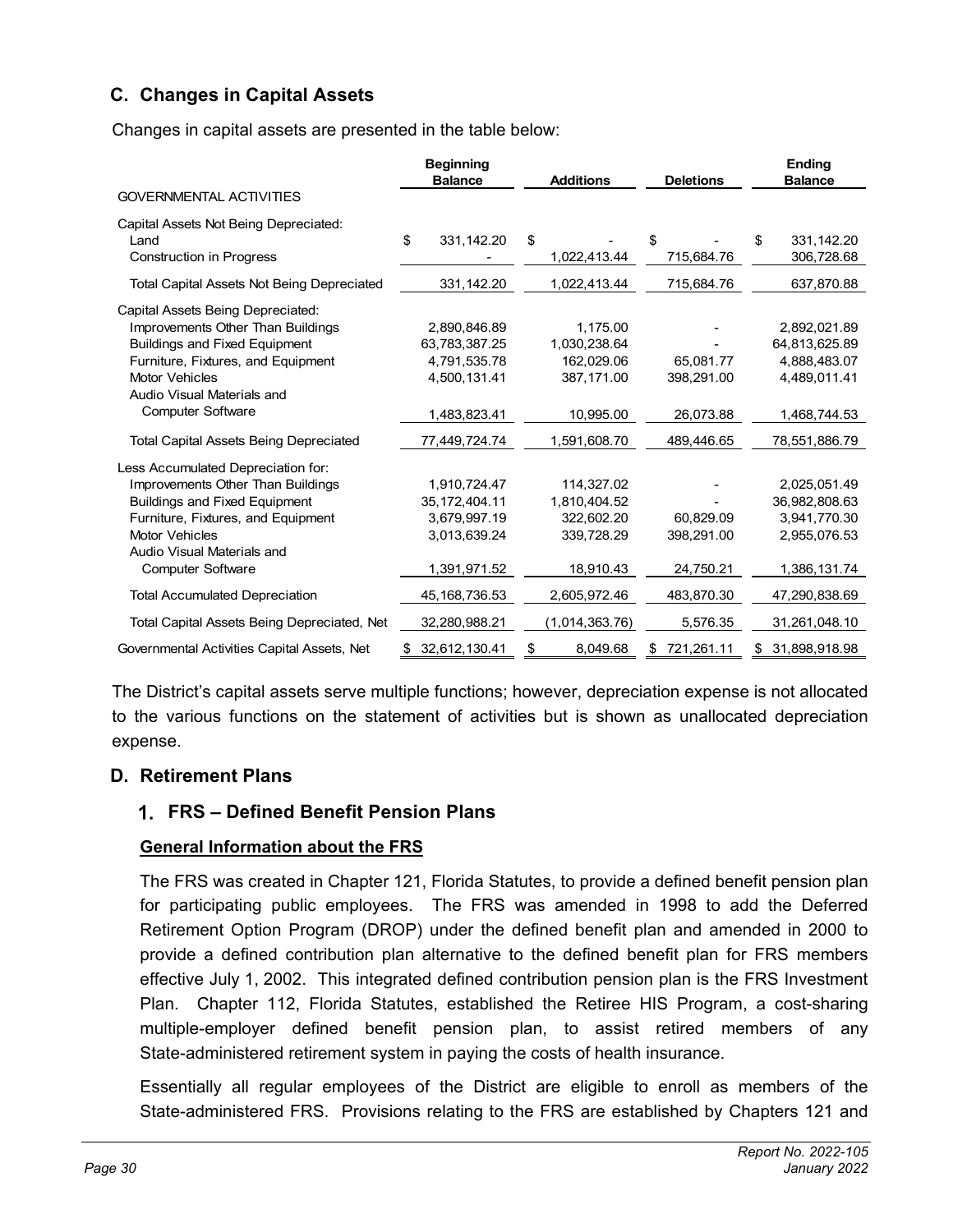122, Florida Statutes; Chapter 112, Part IV, Florida Statutes; Chapter 238, Florida Statutes; and FRS Rules, Chapter 60S, Florida Administrative Code; wherein eligibility, contributions, and benefits are defined and described in detail. Such provisions may be amended at any time by further action from the Florida Legislature. The FRS is a single retirement system administered by the Florida Department of Management Services, Division of Retirement, and consists of the two cost-sharing multiple-employer defined benefit plans and other nonintegrated programs. A comprehensive annual financial report of the FRS, which includes its financial statements, required supplementary information, actuarial report, and other relevant information, is available from the Florida Department of Management Services Web site (www.dms.myflorida.com).

The District's FRS and HIS pension expense totaled \$5,497,885 for the fiscal year ended June 30, 2021.

#### **FRS Pension Plan**

*Plan Description*. The FRS Pension Plan (Plan) is a cost-sharing multiple-employer defined benefit pension plan, with a DROP for eligible employees. The general classes of membership are:

- *Regular* Members of the FRS who do not qualify for membership in the other classes.
- *Elected County Officers* Members who hold specified elective offices in local government.
- *Senior Management Service*  Members in senior management level positions.

Employees enrolled in the Plan prior to July 1, 2011, vest at 6 years of creditable service and employees enrolled in the Plan on or after July 1, 2011, vest at 8 years of creditable service. All vested members, enrolled prior to July 1, 2011, are eligible for normal retirement benefits at age 62 or at any age after 30 years of service. All members enrolled in the Plan on or after July 1, 2011, once vested, are eligible for normal retirement benefits at age 65 or any time after 33 years of creditable service. Employees enrolled in the Plan may include up to 4 years of credit for military service toward creditable service. The Plan also includes an early retirement provision; however, there is a benefit reduction for each year a member retires before his or her normal retirement date. The Plan provides retirement, disability, death benefits, and annual cost-of-living adjustments to eligible participants.

The DROP, subject to provisions of Section 121.091, Florida Statutes, permits employees eligible for normal retirement under the Plan to defer receipt of monthly benefit payments while continuing employment with an FRS participating employer. An employee may participate in DROP for a period not to exceed 60 months after electing to participate, except that certain instructional personnel may participate for up to 96 months. During the period of DROP participation, deferred monthly benefits are held in the FRS Trust Fund and accrue interest. The net pension liability does not include amounts for DROP participants, as these members are considered retired and are not accruing additional pension benefits.

*Benefits Provided*. Benefits under the Plan are computed on the basis of age and/or years of service, average final compensation, and service credit. Credit for each year of service is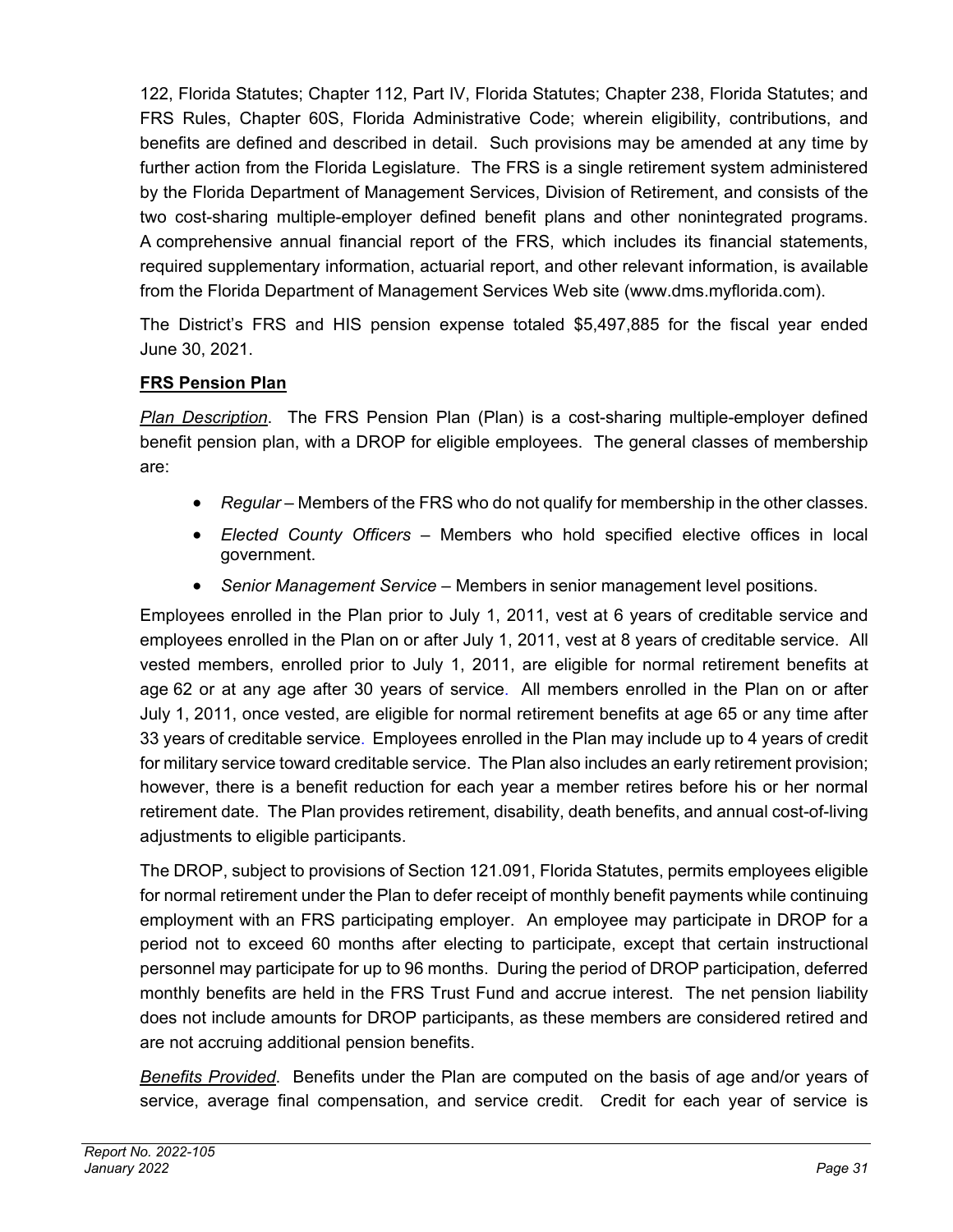expressed as a percentage of the average final compensation. For members initially enrolled before July 1, 2011, the average final compensation is the average of the 5 highest fiscal years' earnings; for members initially enrolled on or after July 1, 2011, the average final compensation is the average of the 8 highest fiscal years' earnings. The total percentage value of the benefit received is determined by calculating the total value of all service, which is based on the retirement class to which the member belonged when the service credit was earned. Members are eligible for in-line-of-duty or regular disability and survivors' benefits. The following table shows the percentage value for each year of service credit earned:

|                                                                | Percent |
|----------------------------------------------------------------|---------|
| Class, Initial Enrollment, and Retirement Age/Years of Service | Value   |
| Regular members initially enrolled before July 1, 2011         |         |
| Retirement up to age 62 or up to 30 years of service           | 1.60    |
| Retirement at age 63 or with 31 years of service               | 1.63    |
| Retirement at age 64 or with 32 years of service               | 1.65    |
| Retirement at age 65 or with 33 or more years of service       | 1.68    |
| Regular members initially enrolled on or after July 1, 2011    |         |
| Retirement up to age 65 or up to 33 years of service           | 1.60    |
| Retirement at age 66 or with 34 years of service               | 1.63    |
| Retirement at age 67 or with 35 years of service               | 1.65    |
| Retirement at age 68 or with 36 or more years of service       | 1.68    |
| <b>Elected County Officers</b>                                 | 3.00    |
| <b>Senior Management Service</b>                               | 2.00    |

As provided in Section 121.101, Florida Statutes, if the member is initially enrolled in the FRS before July 1, 2011, and all service credit was accrued before July 1, 2011, the annual cost-of-living adjustment is 3 percent per year. If the member is initially enrolled before July 1, 2011, and has service credit on or after July 1, 2011, there is an individually calculated cost-of-living adjustment. The annual cost-of-living adjustment is a proportion of 3 percent determined by dividing the sum of the pre-July 2011 service credit by the total service credit at retirement multiplied by 3 percent. Plan members initially enrolled on or after July 1, 2011, will not have a cost-of-living adjustment after retirement.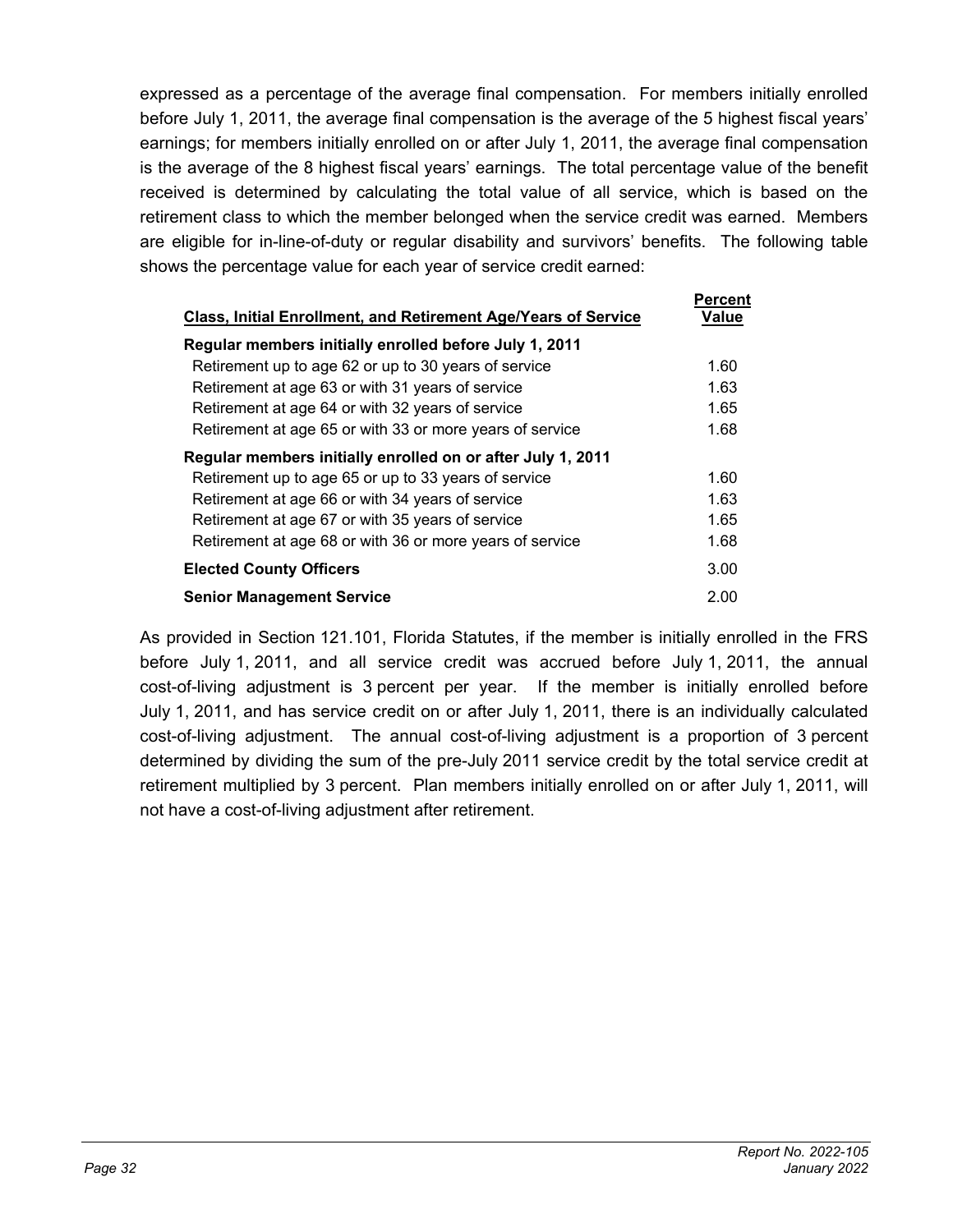*Contributions*. The Florida Legislature establishes contribution rates for participating employers and employees. Contribution rates during the 2020-21 fiscal year were as follows:

|                                                               | <b>Percent of Gross Salary</b> |                |  |
|---------------------------------------------------------------|--------------------------------|----------------|--|
| <b>Class</b>                                                  | <b>Employee</b>                | Employer $(1)$ |  |
| FRS, Regular                                                  | 3.00                           | 10.00          |  |
| FRS, Elected County Officers                                  | 3.00                           | 49.18          |  |
| FRS, Senior Management Service                                | 3.00                           | 27.29          |  |
| DROP - Applicable to<br>Members from All of the Above Classes | 0.00                           | 16.98          |  |
| FRS, Reemployed Retiree                                       | (2)                            | (2)            |  |

(1) Employer rates include 1.66 percent for the postemployment health insurance subsidy. Also, employer rates, other than for DROP participants, include 0.06 percent for administrative costs of the Investment Plan.

(2) Contribution rates are dependent upon retirement class in which reemployed.

The District's contributions to the Plan totaled \$2,286,538 for the fiscal year ended June 30, 2021.

*Pension Liabilities, Pension Expense, and Deferred Outflows of Resources and Deferred Inflows of Resources Related to Pensions*. At June 30, 2021, the District reported a liability of \$24,102,294 for its proportionate share of the Plan's net pension liability. The net pension liability was measured as of June 30, 2020, and the total pension liability used to calculate the net pension liability was determined by an actuarial valuation as of July 1, 2020. The District's proportionate share of the net pension liability was based on the District's 2019-20 fiscal year contributions relative to the total 2019-20 fiscal year contributions of all participating members. At June 30, 2020, the District's proportionate share was 0.055610231 percent, which was an increase of 0.0009282 percent from its proportionate share measured as of June 30, 2019.

For the fiscal year ended June 30, 2021, the District recognized the Plan pension expense of \$4,813,775. In addition, the District reported deferred outflows of resources and deferred inflows of resources related to pensions from the following sources:

| <b>Description</b>                            |    | <b>Deferred Outflows</b><br>of Resources |    | <b>Deferred Inflows</b><br>of Resources |  |
|-----------------------------------------------|----|------------------------------------------|----|-----------------------------------------|--|
| Differences Between Expected and              |    |                                          |    |                                         |  |
| <b>Actual Experience</b>                      | \$ | 922.444                                  | \$ |                                         |  |
| <b>Change of Assumptions</b>                  |    | 4,363,282                                |    |                                         |  |
| Net Difference Between Projected and Actual   |    |                                          |    |                                         |  |
| Earnings on FRS Pension Plan Investments      |    | 1.435.074                                |    |                                         |  |
| Changes in Proportion and Differences Between |    |                                          |    |                                         |  |
| District FRS Contributions and Proportionate  |    |                                          |    |                                         |  |
| <b>Share of Contributions</b>                 |    | 212,559                                  |    | 819,435                                 |  |
| District FRS Contributions Subsequent to      |    |                                          |    |                                         |  |
| the measurement date                          |    | 2,286,538                                |    |                                         |  |
| Total                                         | \$ | 9,219,897                                |    | 819,435                                 |  |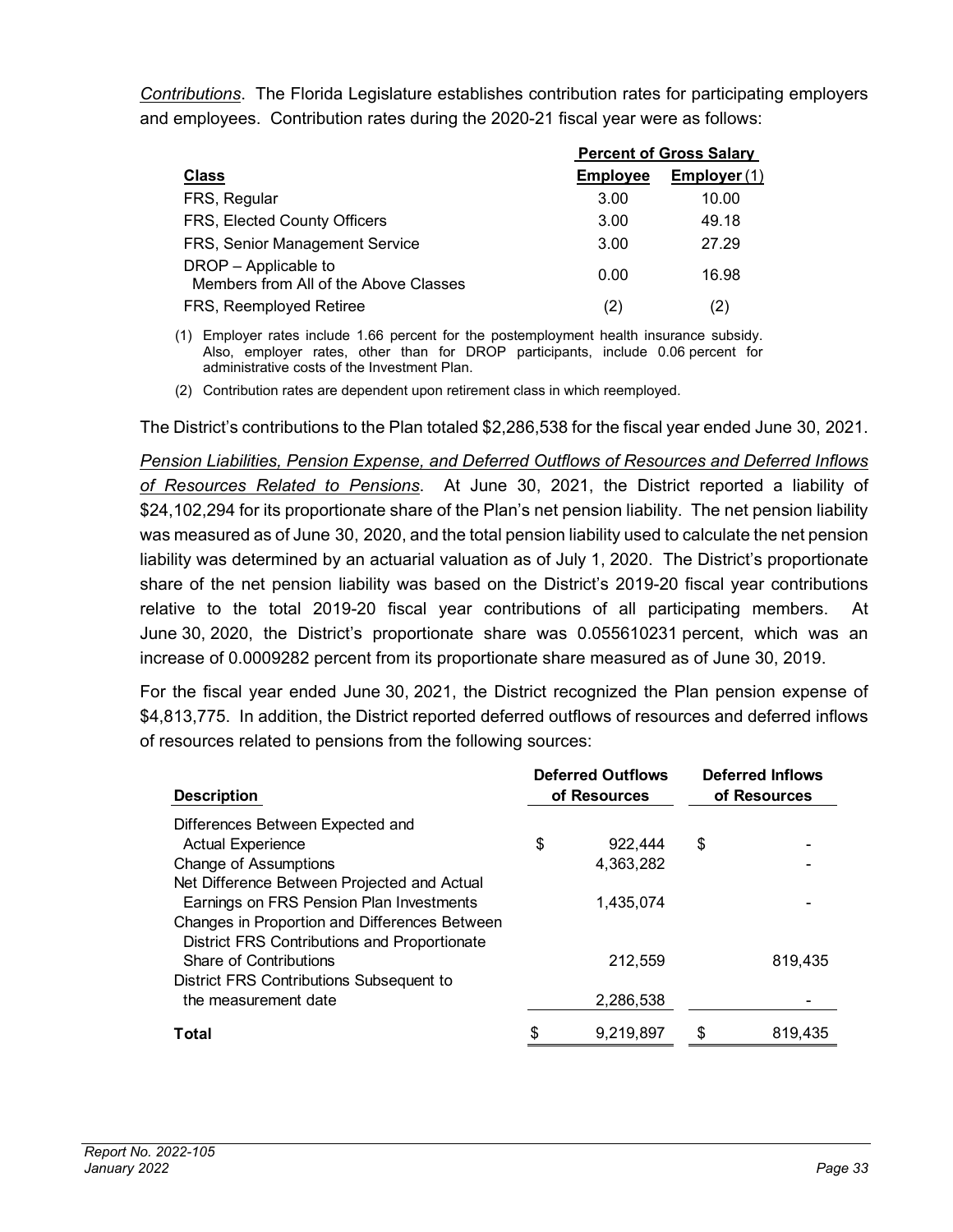The deferred outflows of resources related to pensions resulting from District contributions to the Plan subsequent to the measurement date, totaling \$2,286,538, will be recognized as a reduction of the net pension liability in the fiscal year ending June 30, 2022. Other amounts reported as deferred outflows of resources and deferred inflows of resources related to pensions will be recognized in pension expense as follows:

| <b>Fiscal Year Ending June 30</b> | Amount |           |  |
|-----------------------------------|--------|-----------|--|
| 2022                              | S      | 1,067,906 |  |
| 2023                              |        | 1,932,808 |  |
| 2024                              |        | 1,762,738 |  |
| 2025                              |        | 1,084,457 |  |
| 2026                              |        | 266,015   |  |
| Total                             |        | 6,113,924 |  |

*Actuarial Assumptions*. The total pension liability in the July 1, 2020, actuarial valuation was determined using the following actuarial assumptions, applied to all periods included in the measurement:

| Inflation                 | 2.40 percent                                                                 |
|---------------------------|------------------------------------------------------------------------------|
| Salary increases          | 3.25 percent, average, including inflation                                   |
| Investment rate of return | 6.80 percent, net of pension plan investment<br>expense, including inflation |

Mortality rates were based on the PUB-2010 base table, projected generationally with Scale MP-2018.

The actuarial assumptions used in the July 1, 2020, valuation were based on the results of an actuarial experience study for the period July 1, 2013, through June 30, 2018.

The long-term expected rate of return on pension plan investments was not based on historical returns, but instead is based on a forward-looking capital market economic model. The allocation policy's description of each asset class was used to map the target allocation to the asset classes shown below. Each asset class assumption is based on a consistent set of underlying assumptions and includes an adjustment for the inflation assumption. The target allocation and best estimates of arithmetic and geometric real rates of return for each major asset class are summarized in the following table: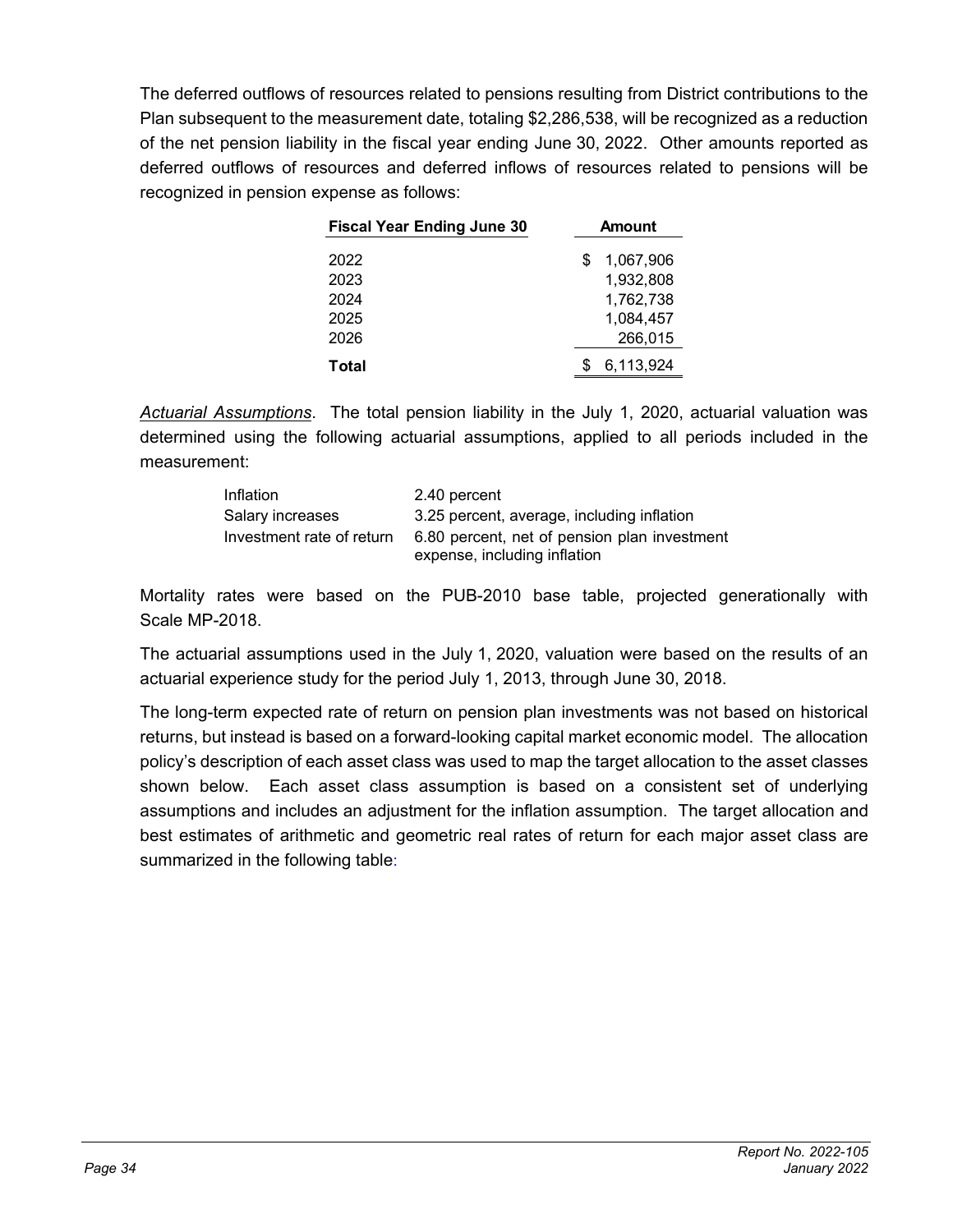| <b>Asset Class</b>           | <b>Target</b><br>Allocation (1) | Annual<br><b>Arithmetic</b><br>Return | Compound<br>Annual<br>(Geometric)<br>Return | <b>Standard</b><br><b>Deviation</b> |
|------------------------------|---------------------------------|---------------------------------------|---------------------------------------------|-------------------------------------|
| Cash                         | 1.0%                            | 2.2%                                  | 2.2%                                        | $1.2\%$                             |
| Fixed Income                 | 19.0%                           | 3.0%                                  | 2.9%                                        | 3.5%                                |
| <b>Global Equity</b>         | 54.2%                           | 8.0%                                  | 6.7%                                        | 17.1%                               |
| Real Estate (Property)       | 10.3%                           | 6.4%                                  | 5.8%                                        | 11.7%                               |
| <b>Private Equity</b>        | 11.1%                           | 10.8%                                 | 8.1%                                        | 25.7%                               |
| <b>Strategic Investments</b> | 4.4%                            | 5.5%                                  | 5.3%                                        | 6.9%                                |
| <b>Total</b>                 | 100%                            |                                       |                                             |                                     |
| Assumed inflation - Mean     |                                 |                                       | 2.4%                                        | 1.7%                                |

Note: (1) As outlined in the Plan's investment policy.

*Discount Rate*. The discount rate used to measure the total pension liability was 6.8 percent. The Plan's fiduciary net position was projected to be available to make all projected future benefit payments of current active and inactive employees. Therefore, the discount rate for calculating the total pension liability is equal to the long-term expected rate of return. The discount rate used in the 2020 valuation was updated from 6.9 percent to 6.8 percent.

*Sensitivity of the District's Proportionate Share of the Net Pension Liability to Changes in the Discount Rate*. The following presents the District's proportionate share of the net pension liability calculated using the discount rate of 6.8 percent, as well as what the District's proportionate share of the net pension liability would be if it were calculated using a discount rate that is 1 percentage point lower (5.8 percent) or 1 percentage point higher (7.8 percent) than the current rate:

|                                                                | 1%                        | <b>Current</b>                 | $1\%$                        |  |
|----------------------------------------------------------------|---------------------------|--------------------------------|------------------------------|--|
|                                                                | <b>Decrease</b><br>(5.8%) | <b>Discount Rate</b><br>(6.8%) | <b>Increase</b><br>$(7.8\%)$ |  |
| District's proportionate share of<br>the net pension liability | 38,487,312                | \$24,102,294                   | \$<br>12,087,863             |  |

*Pension Plan Fiduciary Net Position*. Detailed information about the Plan's fiduciary net position is available in the separately issued FRS Pension Plan and Other State Administered Systems Comprehensive Annual Financial Report.

#### **HIS Pension Plan**

*Plan Description*. The HIS Pension Plan (HIS Plan) is a cost-sharing multiple-employer defined benefit pension plan established under Section 112.363, Florida Statutes, and may be amended by the Florida Legislature at any time. The benefit is a monthly payment to assist retirees of State-administered retirement systems in paying their health insurance costs and is administered by the Florida Department of Management Services, Division of Retirement.

*Benefits Provided*. For the fiscal year ended June 30, 2021, eligible retirees and beneficiaries received a monthly HIS payment of \$5 for each year of creditable service completed at the time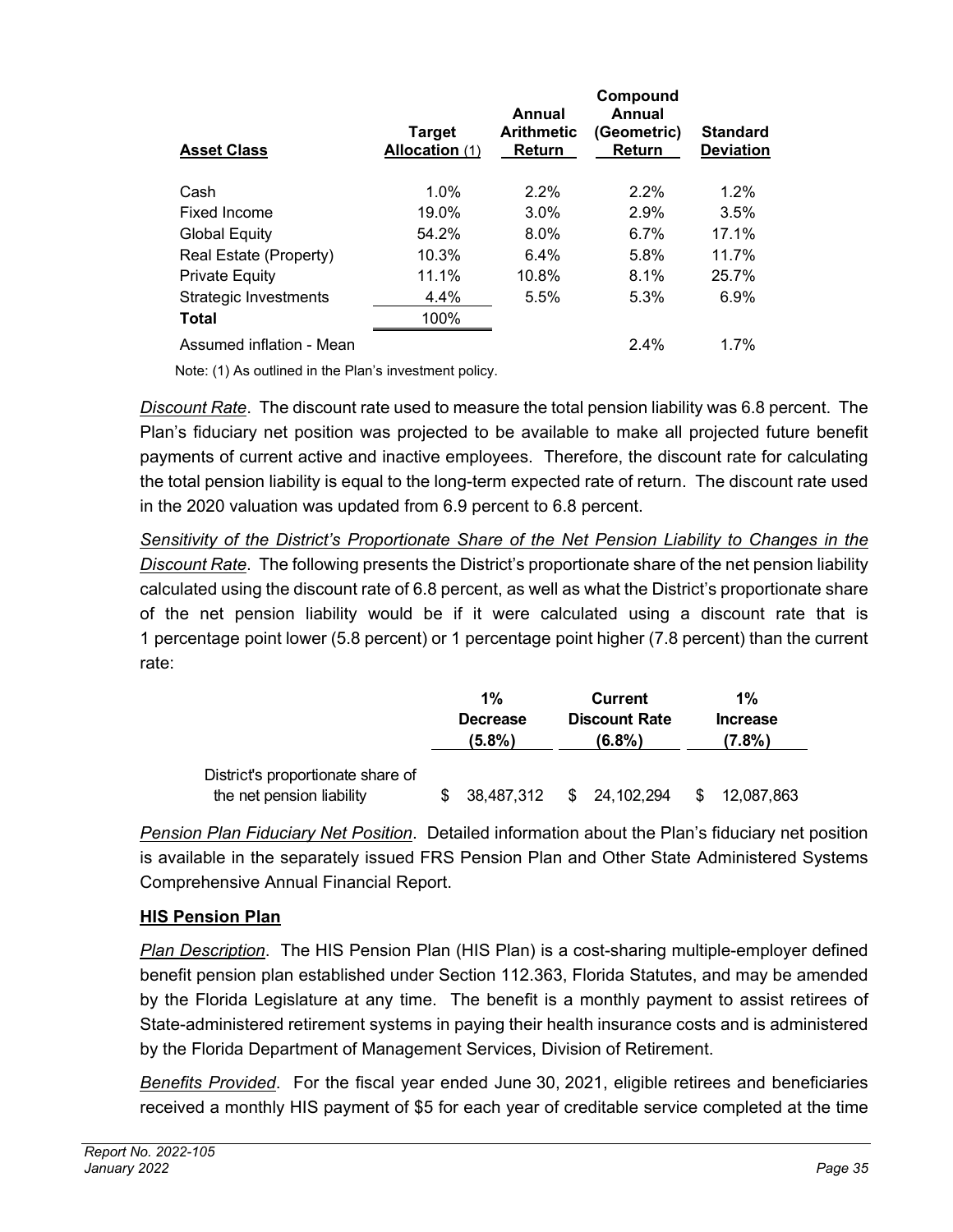of retirement, with a minimum HIS payment of \$30 and a maximum HIS payment of \$150 per month, pursuant to Section 112.363, Florida Statutes. To be eligible to receive a HIS Plan benefit, a retiree under a State-administered retirement system must provide proof of health insurance coverage, which may include Federal Medicare.

*Contributions*. The HIS Plan is funded by required contributions from FRS participating employers as set by the Florida Legislature. Employer contributions are a percentage of gross compensation for all active FRS members. For the fiscal year ended June 30, 2021, the contribution rate was 1.66 percent of payroll pursuant to Section 112.363, Florida Statutes. The District contributed 100 percent of its statutorily required contributions for the current and preceding 3 years. HIS Plan contributions are deposited in a separate trust fund from which payments are authorized. HIS Plan benefits are not guaranteed and are subject to annual legislative appropriation. In the event the legislative appropriation or available funds fail to provide full subsidy benefits to all participants, benefits may be reduced or canceled.

The District's contributions to the HIS Plan totaled \$455,240 for the fiscal year ended June 30, 2021.

*Pension Liabilities, Pension Expense, and Deferred Outflows of Resources and Deferred Inflows of Resources Related to Pensions*. At June 30, 2021, the District reported a net pension liability of \$9,452,891 for its proportionate share of the HIS Plan's net pension liability. The current portion of the net pension liability is the District's proportionate share of benefit payments expected to be paid within 1 year, net of the District's proportionate share of the HIS Plan's fiduciary net position available to pay that amount. The net pension liability was measured as of June 30, 2020, and the total pension liability used to calculate the net pension liability was determined by an actuarial valuation as of July 1, 2020. The District's proportionate share of the net pension liability was based on the District's 2019-20 fiscal year contributions relative to the total 2019-20 fiscal year contributions of all participating members. At June 30, 2020, the District's proportionate share was 0.077420290 percent, which was an increase of 0.001225678 percent from its proportionate share measured as of June 30, 2019.

For the fiscal year ended June 30, 2021, the District recognized the HIS Plan pension expense of \$684,110. In addition, the District reported deferred outflows of resources and deferred inflows of resources related to pensions from the following sources: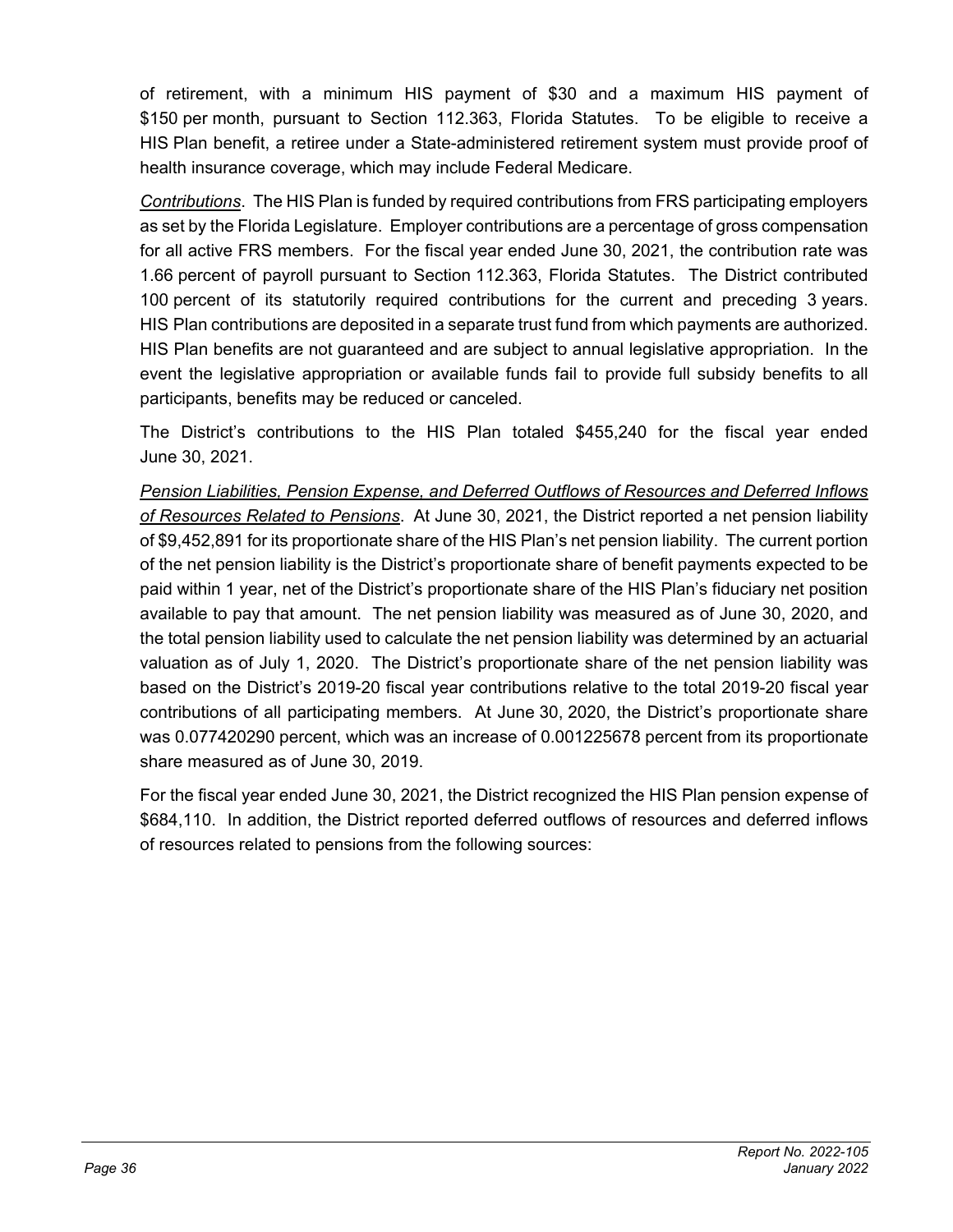| <b>Description</b>                                                                            |    | <b>Deferred Outflows</b><br>of Resources |    | <b>Deferred Inflows</b><br>of Resources |  |
|-----------------------------------------------------------------------------------------------|----|------------------------------------------|----|-----------------------------------------|--|
| Differences between expected                                                                  |    |                                          |    |                                         |  |
| and actual experience                                                                         | \$ | 386,681                                  | \$ | 7,292                                   |  |
| Change of assumptions                                                                         |    | 1,016,455                                |    | 549,649                                 |  |
| Net difference between projected and actual<br>earnings on HIS pension plan investments       |    | 7.547                                    |    |                                         |  |
| Changes in proportion and differences between<br>District HIS contributions and proportionate |    |                                          |    |                                         |  |
| share of contributions                                                                        |    | 136,047                                  |    | 469,006                                 |  |
| District HIS contributions subsequent to the                                                  |    |                                          |    |                                         |  |
| measurement date                                                                              |    | 455,240                                  |    |                                         |  |
| Total                                                                                         | \$ | 2,001,970                                |    | 1.025.947                               |  |

The deferred outflows of resources related to pensions resulting from District contributions to the HIS Plan subsequent to the measurement date, totaling \$455,240, will be recognized as a reduction of the net pension liability in the fiscal year ending June 30, 2022. Other amounts reported as deferred outflows of resources and deferred inflows of resources related to pensions will be recognized in pension expense as follows:

| <b>Fiscal Year Ending June 30</b> | Amount |                     |  |
|-----------------------------------|--------|---------------------|--|
| 2022                              | \$     | 121,380             |  |
| 2023                              |        | 43,051              |  |
| 2024<br>2025                      |        | (48, 182)<br>93,969 |  |
| 2026                              |        | 158,864             |  |
| Thereafter                        |        | 151,701             |  |
| Total                             | S      | 520,783             |  |

*Actuarial Assumptions*. The total pension liability in the July 1, 2020, actuarial valuation was determined using the following actuarial assumptions, applied to all periods included in the measurement:

| Inflation           | 2.40 percent                               |
|---------------------|--------------------------------------------|
| Salary Increases    | 3.25 percent, average, including inflation |
| Municipal bond rate | 2.21 percent                               |

Mortality rates were based on the PUB-2010 base table, projected generationally with Scale MP-2018. This is a change from prior year mortality assumption which was based on the Generational RP 2000 with Projection Scale BB tables.

While an experience study had not been completed for the HIS Plan, the actuarial assumptions that determined the total pension liability for the HIS Plan were based on certain results of the most recent experience study for the FRS Plan.

*Discount Rate*. The discount rate used to measure the total pension liability was 2.21 percent. In general, the discount rate for calculating the total pension liability is equal to the single rate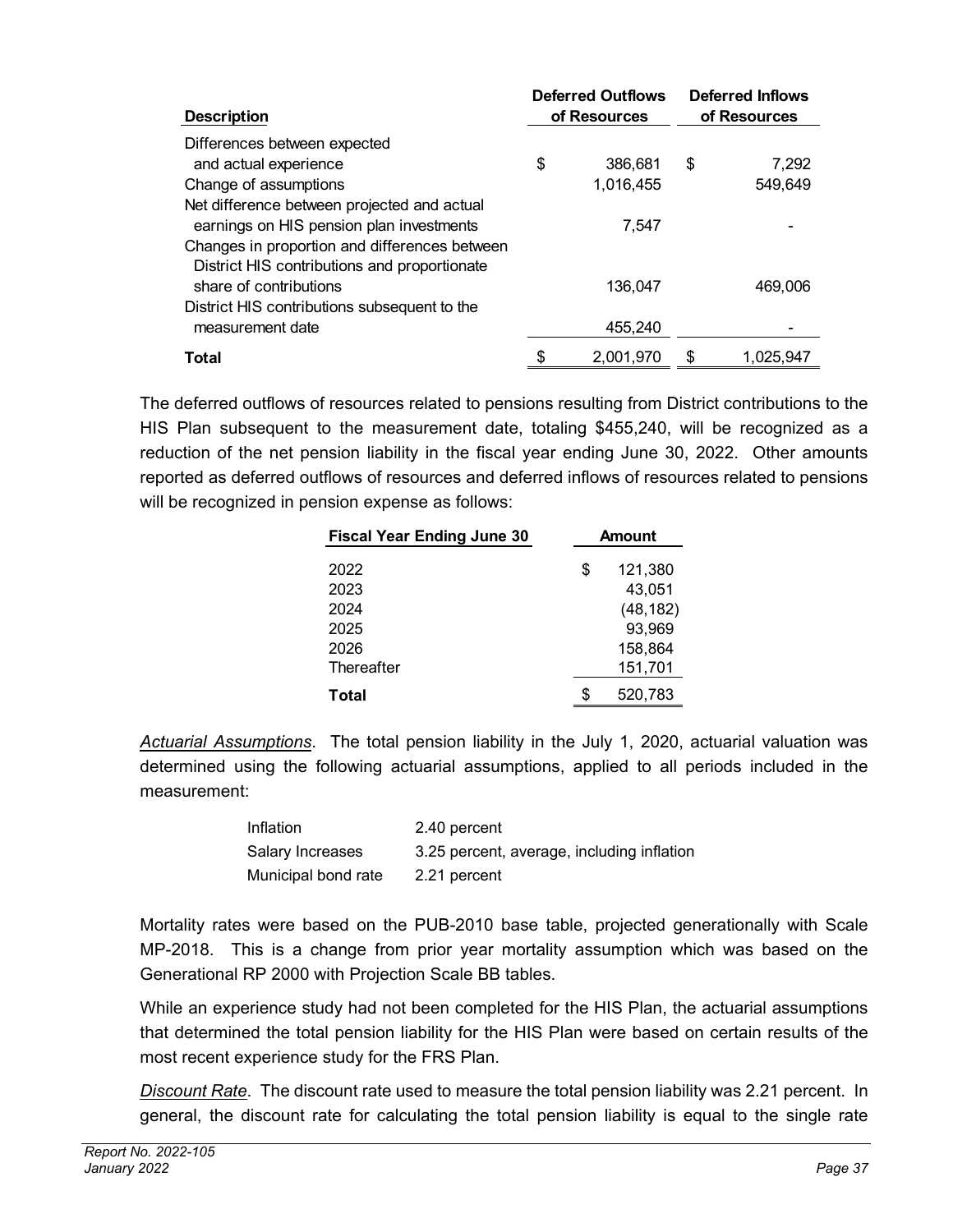equivalent to discounting at the long-term expected rate of return for benefit payments prior to the projected depletion date. Because the HIS benefit is essentially funded on a pay-as-you-go basis, the depletion date is considered to be immediate, and the single equivalent discount rate is equal to the municipal bond rate selected by the HIS Plan sponsor. The Bond Buyer General Obligation 20-Bond Municipal Bond Index was adopted as the applicable municipal bond index. The discount rate changed from 3.5 percent to 2.21 percent.

*Sensitivity of the District's Proportionate Share of the Net Pension Liability to Changes in the Discount Rate*. The following presents the District's proportionate share of the net pension liability calculated using the discount rate of 2.21 percent, as well as what the District's proportionate share of the net pension liability would be if it were calculated using a discount rate that is 1 percentage point lower (1.21 percent) or 1 percentage point higher (3.21 percent) than the current rate:

|                                   | <b>Decrease</b> |            | <b>Discount Rate</b> | <b>Increase</b> |  |
|-----------------------------------|-----------------|------------|----------------------|-----------------|--|
|                                   | $(1.21\%)$      | $(2.21\%)$ |                      | $(3.21\%)$      |  |
| District's proportionate share of |                 |            |                      |                 |  |
| the net pension liability         | 10.927.120      |            | \$ 9,452,891         | \$8,246,239     |  |

*Pension Plan Fiduciary Net Position*. Detailed information about the HIS Plan's fiduciary net position is available in the separately issued FRS Pension Plan and Other State Administered Systems Comprehensive Annual Financial Report.

#### **FRS – Defined Contribution Pension Plan**

The SBA administers the defined contribution plan officially titled the FRS Investment Plan (Investment Plan). The Investment Plan is reported in the SBA's annual financial statements and in the State's Comprehensive Annual Financial Report.

As provided in Section 121.4501, Florida Statutes, eligible FRS members may elect to participate in the Investment Plan in lieu of the FRS defined benefit plan. District employees participating in DROP are not eligible to participate in the Investment Plan. Employer and employee contributions, including amounts contributed to individual member's accounts, are defined by law, but the ultimate benefit depends in part on the performance of investment funds. Retirement benefits are based upon the value of the member's account upon retirement. Benefit terms, including contribution requirements, for the Investment Plan are established and may be amended by the Florida Legislature. The Investment Plan is funded with the same employer and employee contribution rates that are based on salary and membership class (Regular, Elected County Officers, etc.), as the FRS defined benefit plan. Contributions are directed to individual member accounts, and the individual members allocate contributions and account balances among various approved investment choices. Costs of administering the Investment Plan, including the FRS Financial Guidance Program, are funded through an employer contribution of 0.06 percent of payroll and by forfeited benefits of Investment Plan members. Allocations to the Investment Plan member accounts during the 2020-21 fiscal year were as follows: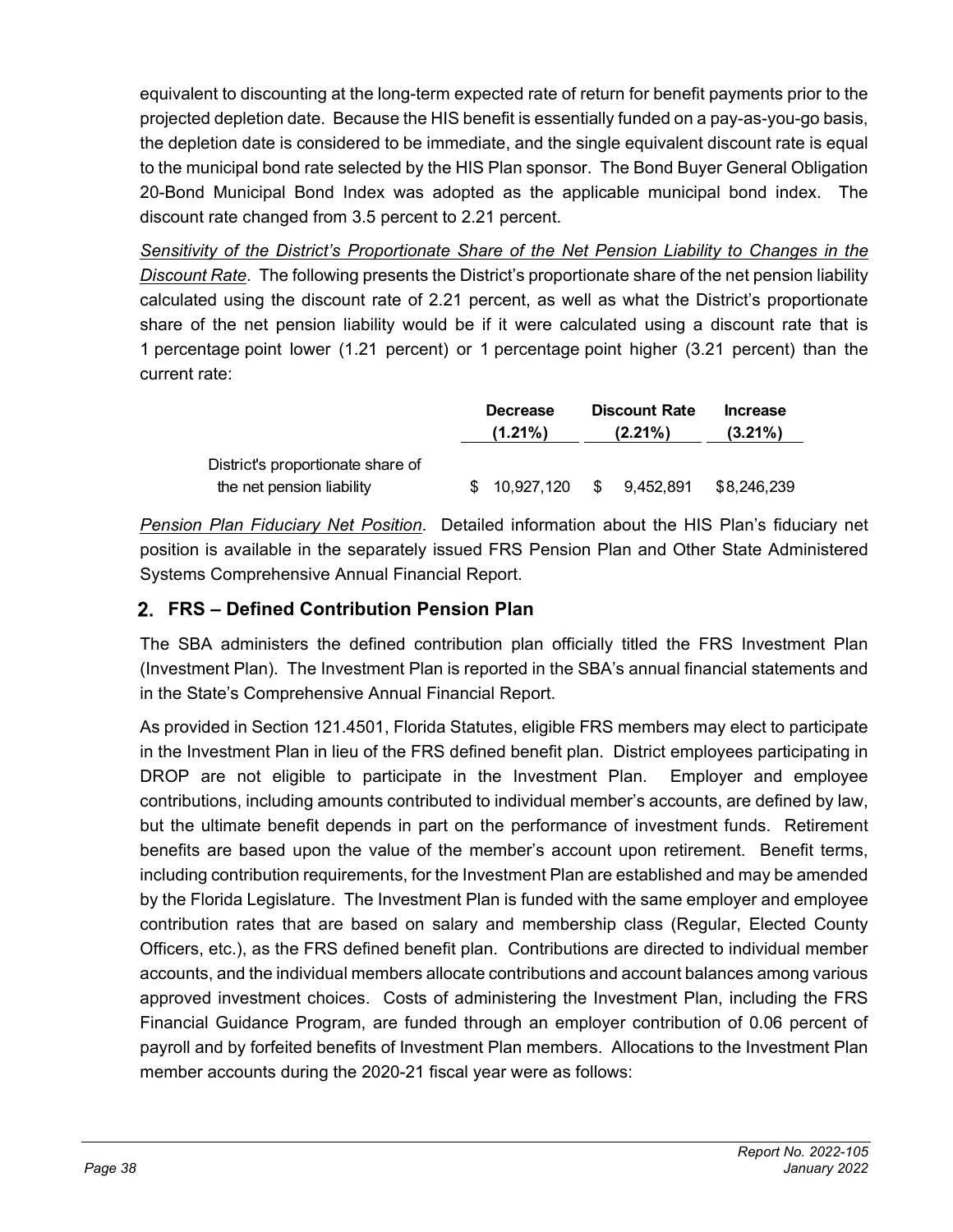|                                | <b>Percent of</b> |
|--------------------------------|-------------------|
|                                | Gross             |
| <b>Class</b>                   | Compensation      |
| FRS, Regular                   | 6.30              |
| FRS, Elected County Officers   | 11.34             |
| FRS, Senior Management Service | 7.67              |

For all membership classes, employees are immediately vested in their own contributions and are vested after 1 year of service for employer contributions and investment earnings, regardless of membership class. If an accumulated benefit obligation for service credit originally earned under the FRS Pension Plan is transferred to the Investment Plan, the member must have the years of service required for FRS Pension Plan vesting (including the service credit represented by the transferred funds) to be vested for these funds and the earnings on the funds. Nonvested employer contributions are placed in a suspense account for up to 5 years. If the employee returns to FRS-covered employment within the 5-year period, the employee will regain control over their account. If the employee does not return within the 5-year period, the employee will forfeit the accumulated account balance. For the fiscal year ended June 30, 2021, the information for the amount of forfeitures was unavailable from the SBA; however, management believes that these amounts, if any, would be immaterial to the District.

After termination and applying to receive benefits, the member may rollover vested funds to another qualified plan, structure a periodic payment under the Investment Plan, receive a lump-sum distribution, leave the funds invested for future distribution, or any combination of these options. Disability coverage is provided in which the member may either transfer the account balance to the FRS Pension Plan when approved for disability retirement to receive guaranteed lifetime monthly benefits under the FRS Pension Plan or remain in the Investment Plan and rely upon that account balance for retirement income.

The District's Investment Plan pension expense totaled \$625,271 for the fiscal year ended June 30, 2021.

#### **E. Other Postemployment Benefit Obligations**

*Plan Description*. The Other Postemployment Benefits Plan (OPEB Plan) is a single-employer defined benefit plan administered by the District that provides OPEB for all employees who satisfy the District's retirement eligibility provisions. Pursuant to Section 112.0801, Florida Statutes, former employees who retire from the District are eligible to participate in the District's health and hospitalization plan for medical and prescription drug coverage. The District subsidizes the premium rates paid by retirees by allowing them to participate in the OPEB Plan at reduced or blended group (implicitly subsidized) premium rates for both active and retired employees. These rates provide an implicit subsidy for retirees because retiree healthcare costs are generally greater than active employee healthcare costs. The OPEB Plan contribution requirements and benefit terms of the District and the OPEB Plan members are established and may be amended through action from the Board and the Insurance Committee. No assets are accumulated in a trust that meet the criteria in paragraph 4 of GASB Statement No. 75.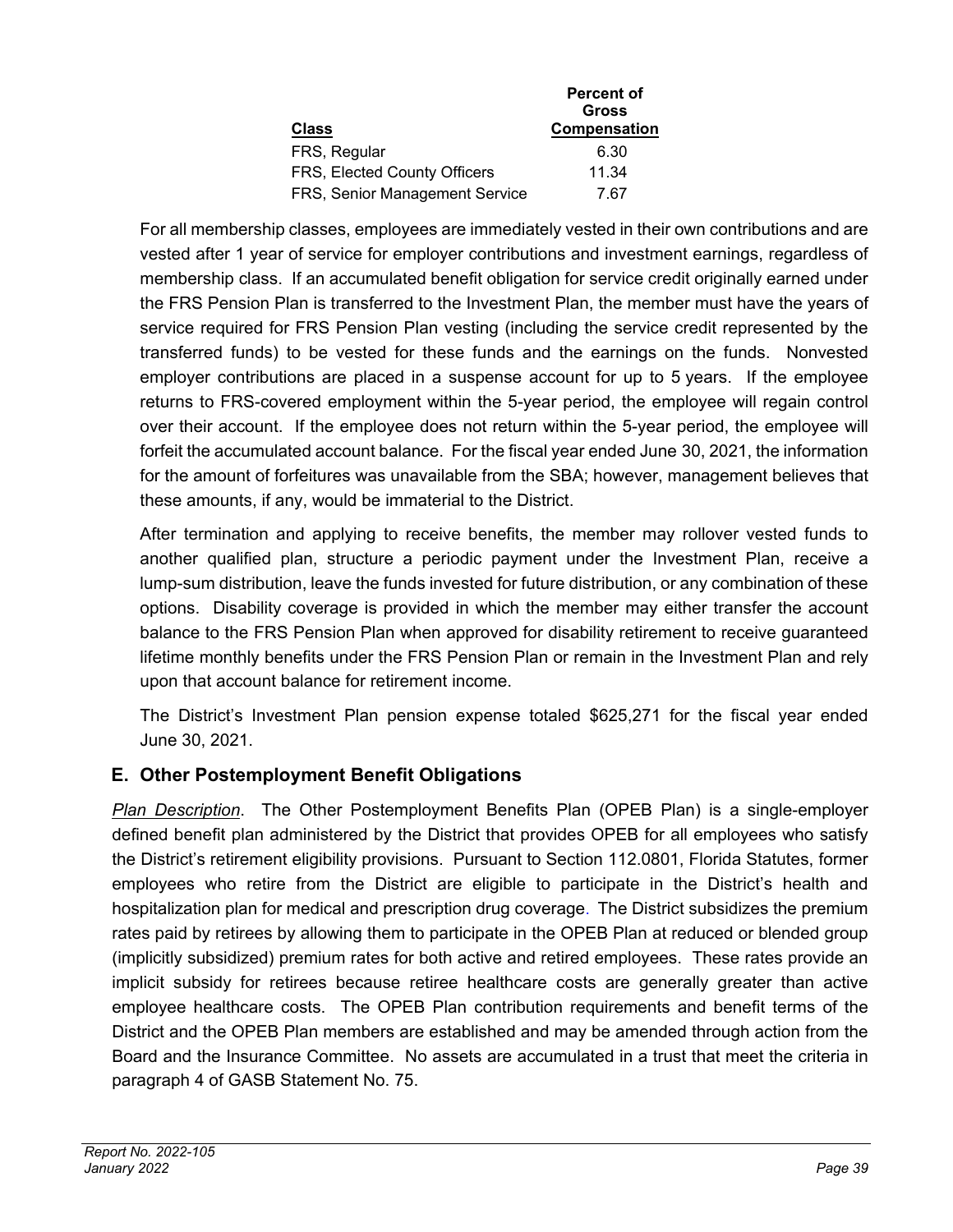*Benefits Provided.* The OPEB Plan provides healthcare and prescription drug benefits for retirees and their dependents. In addition to the implicit subsidy above, for retirees who accrue 20 years with no break in service with the District, the District pays the first year of premiums for the full amount of single coverage or 50 percent of the family coverage in the plan option selected. Retirees are not required to enroll in the Federal Medicare program in order to remain covered under the program; however, since the membership in Medicare Part A is automatic, the OPEB Plan pays as secondary for all eligible retirees, including eligible retirees that enroll in Medicare Part B. Retirees who change coverage to a Group Medicare option offered by the District (or other Medicare Advantage plan) upon first becoming eligible for the Medicare benefits may be eligible for a reimbursement of the Medicare Part B premium for that year.

*Employees Covered by Benefit Terms***.** At June 30, 2020, the following employees were covered by the benefit terms:

| Inactive Employees or Beneficiaries Currently Receiving Benefits | 14  |
|------------------------------------------------------------------|-----|
| <b>Active Employees</b>                                          | 563 |
| Total                                                            | 577 |

*Total OPEB Liability*. The District's total OPEB liability of \$2,835,237 was measured as of June 30, 2020, and was determined by an actuarial valuation as of June 30, 2019, and update procedures were used to determine the total OPEB liability as of June 30, 2020.

*Actuarial Assumptions and Other Inputs*. The total OPEB liability was determined using the following actuarial assumptions and other inputs, applied to all periods included in the measurement, unless otherwise specified:

| Inflation                          | 2.25 percent                                                                                                                                                                                                                                           |
|------------------------------------|--------------------------------------------------------------------------------------------------------------------------------------------------------------------------------------------------------------------------------------------------------|
| Salary Increases                   | 3.4 percent to 7.8 percent, including inflation                                                                                                                                                                                                        |
| Discount Rate                      | 2.45 percent                                                                                                                                                                                                                                           |
| <b>Healthcare Cost Trend Rates</b> | Starting at 10.66 percent (to reflect actual premium<br>increase for 10/1/2019 over 10/1/2018), followed by rates<br>based on the Getzen Model: 6.5 percent for 2020 and<br>gradually decreasing to an ultimate trend rate of<br>3.99 percent in 2040. |
| Aging factors                      | Based on the 2013 SOA study "Health Care Costs – From<br>Birth to Death."                                                                                                                                                                              |
| <b>Expenses</b>                    | Administrative Expenses are included in the per capita<br>health costs.                                                                                                                                                                                |

For plans that do not have formal assets, the discount rate should equal the tax-exempt municipal bond rate based on an index of 20-year general obligation bonds with an average AA rating as of the measurement date. For the purpose of this OPEB Plan actuarial roll-forward, the municipal bond rate is 2.45 percent (based on the daily rate of Fidelity Investments' "20-Year Municipal Bond GO AA Index" closest to but not later than the measurement date).

Demographic assumptions employed in the actuarial valuation were the same as those employed in the July 1, 2019, actuarial valuation of the FRS Defined Benefit Pension Plan. These demographic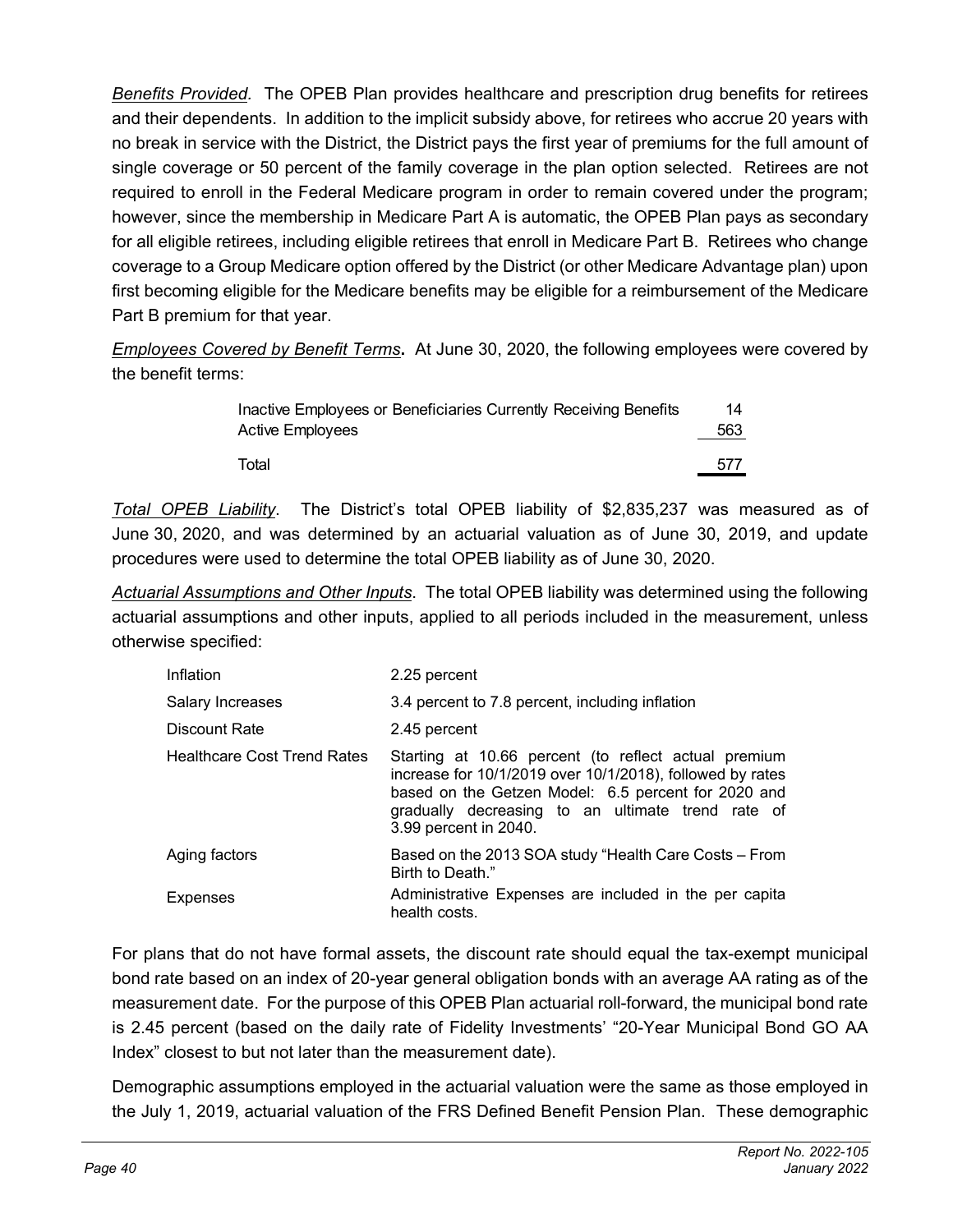assumptions were developed by FRS from an actuarial experience study, and therefore are appropriate for use in the OPEB Plan actuarial valuation. These include assumed rates of future terminations, mortality, disability, and retirement. In addition, salary increase assumptions (for development of the pattern of the normal cost increases) were the same as those used in the July 1, 2020, actuarial valuation of FRS Defined Benefit Pension Plan. Assumptions used in valuation of benefits for participants of the FRS Investment Plan are the same as for similarly situated participants of the FRS Defined Benefit Pension Plan.

#### *Changes in the Total OPEB Liability*.

|                                        | <b>Amount</b>   |
|----------------------------------------|-----------------|
| Balance at June 30, 2020               | \$<br>2,743,633 |
| Changes for the year:                  |                 |
| Service Cost                           | 144.431         |
| Interest                               | 88,701          |
| Changes of Assumptions or Other Inputs | (33, 179)       |
| <b>Benefit Payments</b>                | (108,349)       |
| Net Changes                            | 91,604          |
| Balance at June 30, 2021               | \$<br>2.835.237 |

The changes of assumptions or other inputs was based on the following:

- The discount rate was changed from 3.13 percent as of the beginning of the measurement period to 2.45 percent as of June 30, 2020.
- Rates of salary increases were changed to be based on revised inflation and individual member pay increases used in the July 1, 2020, FRS Actuarial Valuation.
- The assumed load to model the excise tax was removed, as it was repealed in December 2019.

*Sensitivity of the Total OPEB Liability to Changes in the Discount Rate*. The following table presents the total OPEB liability of the District, as well as what the District's total OPEB liability would be if it were calculated using a discount rate that is 1 percentage point lower (1.45 percent) or 1 percentage point higher (3.45 percent) than the current rate:

|                             |    | 1%<br><b>Decrease</b><br>$(1.45\%)$ | <b>Current</b><br><b>Discount Rate</b><br>(2.45%) |           |     | $1\%$<br><b>Increase</b><br>(3.45%) |
|-----------------------------|----|-------------------------------------|---------------------------------------------------|-----------|-----|-------------------------------------|
| <b>Total OPEB Liability</b> | S. | 3.029.889                           | \$                                                | 2,835,237 | -SG | 2.642.733                           |

*Sensitivity of the Total OPEB Liability to Changes in the Healthcare Cost Trend Rates*. The following table presents the total OPEB liability of the District, as well as what the District's total OPEB liability would be if it were calculated using healthcare cost trend rates that are 1 percentage point lower (9.66 percent decreasing to 2.99 percent) or 1 percentage point higher (11.66 percent decreasing to 4.99 percent) than the current healthcare cost trend rates: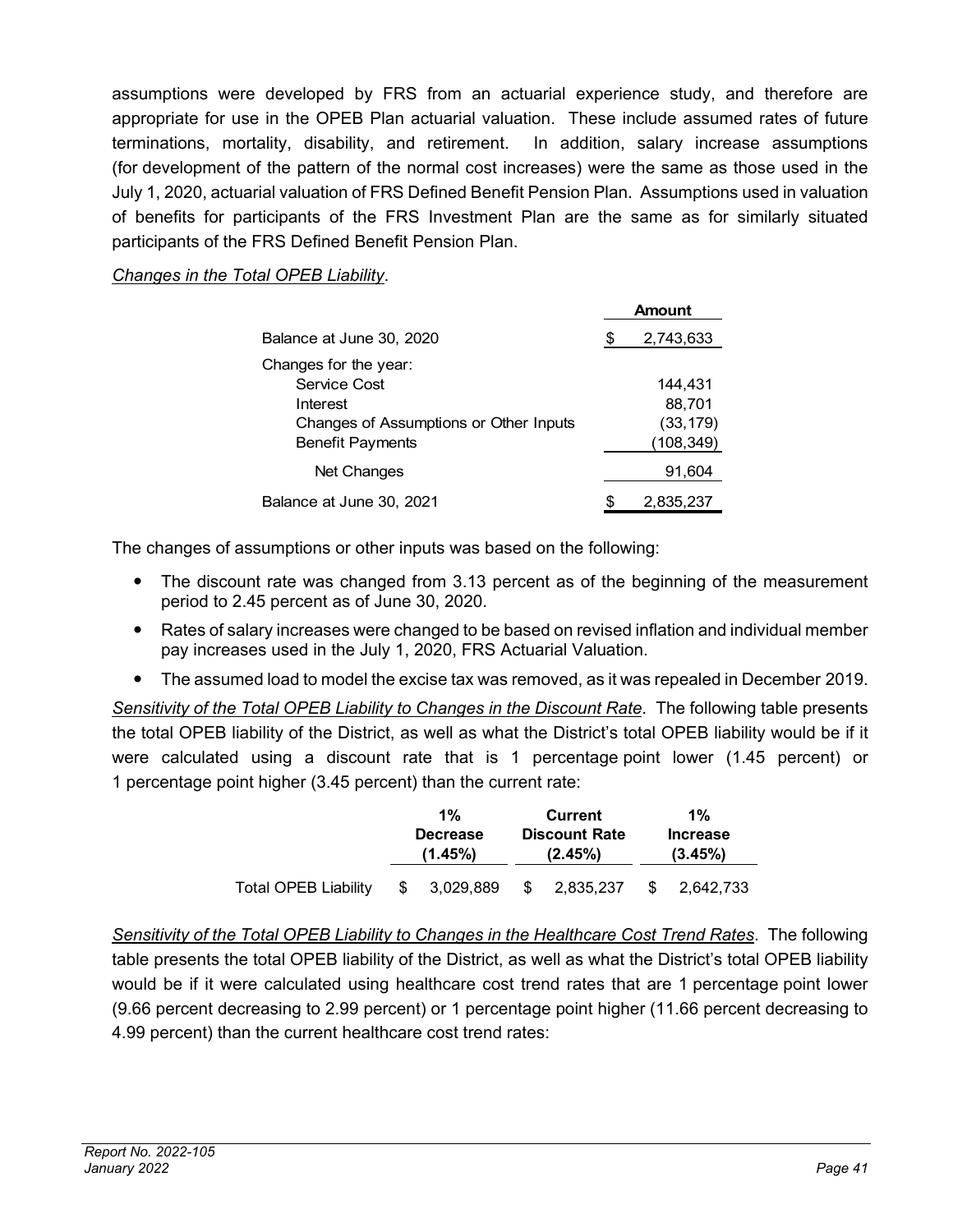|                             |   |                                                   | <b>Healthcare Cost</b><br><b>Trend Rate</b>              |                                                    |           |  |
|-----------------------------|---|---------------------------------------------------|----------------------------------------------------------|----------------------------------------------------|-----------|--|
|                             |   | 1% Decrease<br>(9.66% decreasing<br>to $2.99\%$ ) | <b>Assumption</b><br>(10.66% decreasing<br>to $3.99\%$ ) | 1% Increase<br>(11.66% decreasing<br>to $4.99\%$ ) |           |  |
| <b>Total OPEB Liability</b> | S | 2,438,416                                         | \$<br>2,835,237                                          | \$                                                 | 3,318,316 |  |

*OPEB Expense and Deferred Outflows of Resources and Deferred Inflows of Resources Related to OPEB*. For the fiscal year ended June 30, 2021, the District recognized OPEB expense of \$198,709. At June 30, 2021, the District reported deferred outflows of resources and deferred inflows of resources related to OPEB from the following sources:

| <b>Description</b>                                                                           | <b>Deferred Outflows</b><br>of Resources | <b>Deferred Inflows</b><br>of Resources |         |  |  |
|----------------------------------------------------------------------------------------------|------------------------------------------|-----------------------------------------|---------|--|--|
| Differences Between Expected and<br><b>Actual Experience</b>                                 | \$<br>$\overline{\phantom{0}}$           | \$                                      | 32,369  |  |  |
| Change of Assumptions or Other Inputs<br>Benefits Paid Subsequent to the<br>Measurement Date | $\overline{\phantom{0}}$<br>112,630      |                                         | 251,870 |  |  |
| Total                                                                                        | \$<br>112.630                            | S                                       | 284,239 |  |  |

The amount reported as deferred outflows of resources related to OPEB, totaling \$112,630 resulting from benefits paid subsequent to the measurement date and before the end of the fiscal year will be included as a reduction of the total OPEB liability in the year ended June 30, 2022. Other amounts reported as deferred inflows of resources related to OPEB will be recognized in OPEB expense as follows:

| <b>Fiscal Year Ending June 30</b> | <b>Amount</b> |            |  |
|-----------------------------------|---------------|------------|--|
| 2022                              | \$            | (34, 423)  |  |
| 2023                              |               | (34, 423)  |  |
| 2024                              |               | (34, 423)  |  |
| 2025                              |               | (34, 423)  |  |
| 2026                              |               | (34, 423)  |  |
| Thereafter                        |               | (112, 124) |  |
| Total                             |               | (284,239   |  |

#### **F. Other Significant Commitments**

**Encumbrances**. Appropriations in governmental funds are encumbered upon issuance of purchase orders for goods and services. Even though appropriations lapse at the end of the fiscal year, unfilled purchase orders of the current year are carried forward and the next fiscal year's appropriations are likewise encumbered.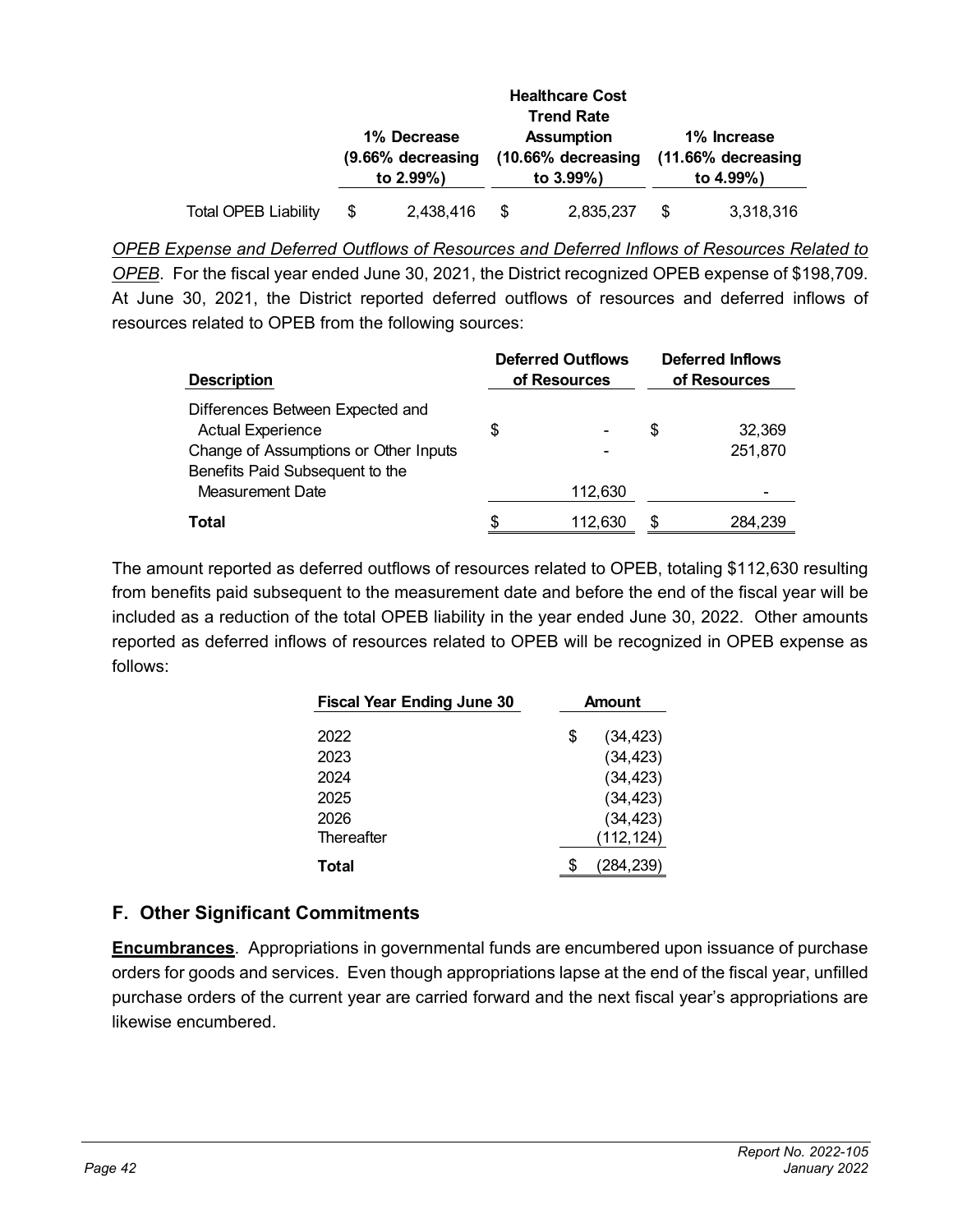The following is a schedule of encumbrances at June 30, 2021:

|                  |                                                                     |           | <b>Major Funds</b>                                                           |            |                                                                         |            |                                                 |           |                                       |            |
|------------------|---------------------------------------------------------------------|-----------|------------------------------------------------------------------------------|------------|-------------------------------------------------------------------------|------------|-------------------------------------------------|-----------|---------------------------------------|------------|
| General          | <b>Special Revenue -</b><br><b>Other Federal</b><br><b>Programs</b> |           | <b>Special Revenue -</b><br><b>Federal Education</b><br><b>Stabilization</b> |            | <b>Capital Projects -</b><br><b>Local Capital</b><br><b>Improvement</b> |            | <b>Nonmajor</b><br>Governmental<br><b>Funds</b> |           | Total<br>Governmental<br><b>Funds</b> |            |
| 202,762.93<br>S. |                                                                     | 22.101.75 | -S                                                                           | 296.713.12 | S                                                                       | 366.710.15 | \$.                                             | 21.135.51 | S.                                    | 909,423.46 |

#### **G. Risk Management Programs**

The District is exposed to various risks of loss related to torts; theft of, damage to, and destruction of assets; errors and omissions; injuries to employees; and natural disasters. The District is a member of the Preferred Governmental Insurance Trust (Trust) under which local governmental entities have established a combined limited self-insurance program for property protection, general liability, automobile liability, workers' compensation, money and securities, employee fidelity and faithful performance, and other coverage deemed necessary by the participating members of the Trust. Section 1001.42(12)(k), Florida Statutes, provides the authority for the District to enter into such a risk management program. The Board of Trustees for the Trust is composed of elected or appointed officials from the participating members. The Trust is administered by Public Risk Underwriters.

The District makes premium contributions to the Trust to pay for its coverage. The inter-local agreement which establishes the Trust is not intended to create a partnership or other legal entity whereby one member assumes the obligations of another member or the obligations of the Trust in general, except for payment of premiums. Should a deficit develop in the Trust, after excess reinsurance recoveries, whereby claims or other expenses cannot be paid, each individual member shall assume liability for the costs of claims brought against that member as if such member were individually self-insured. Each member shall thereafter be responsible for its individual costs, including, but not limited to, claims administration without an obligation to, or right of contribution from, other members.

Health and hospitalization coverage is being provided through purchased commercial insurance with minimum deductibles for each line of coverage.

Settled claims resulting from these risks described above have not exceeded commercial insurance coverage in any of the past 3 fiscal years.

#### **H. Long-Term Liabilities**

#### **Qualified Zone Academy Bonds Payable**

The District entered into a financing agreement on September 28, 2006, under the Qualified Zone Academy Bonds (QZAB) Program. The QZAB Program provides no interest cost financing to purchase certain goods and services for schools located in eligible District areas (zones). The District received financing of \$2,510,551 from a local bank on September 28, 2006, (direct borrowing). Interest on the debt is "paid" by the United Sates Government through the issuance of Federal Income tax credits to the holder of the QZAB debt (the bank). The rate of return to the bank was established by the United States Government at the time of the sale. Repayment of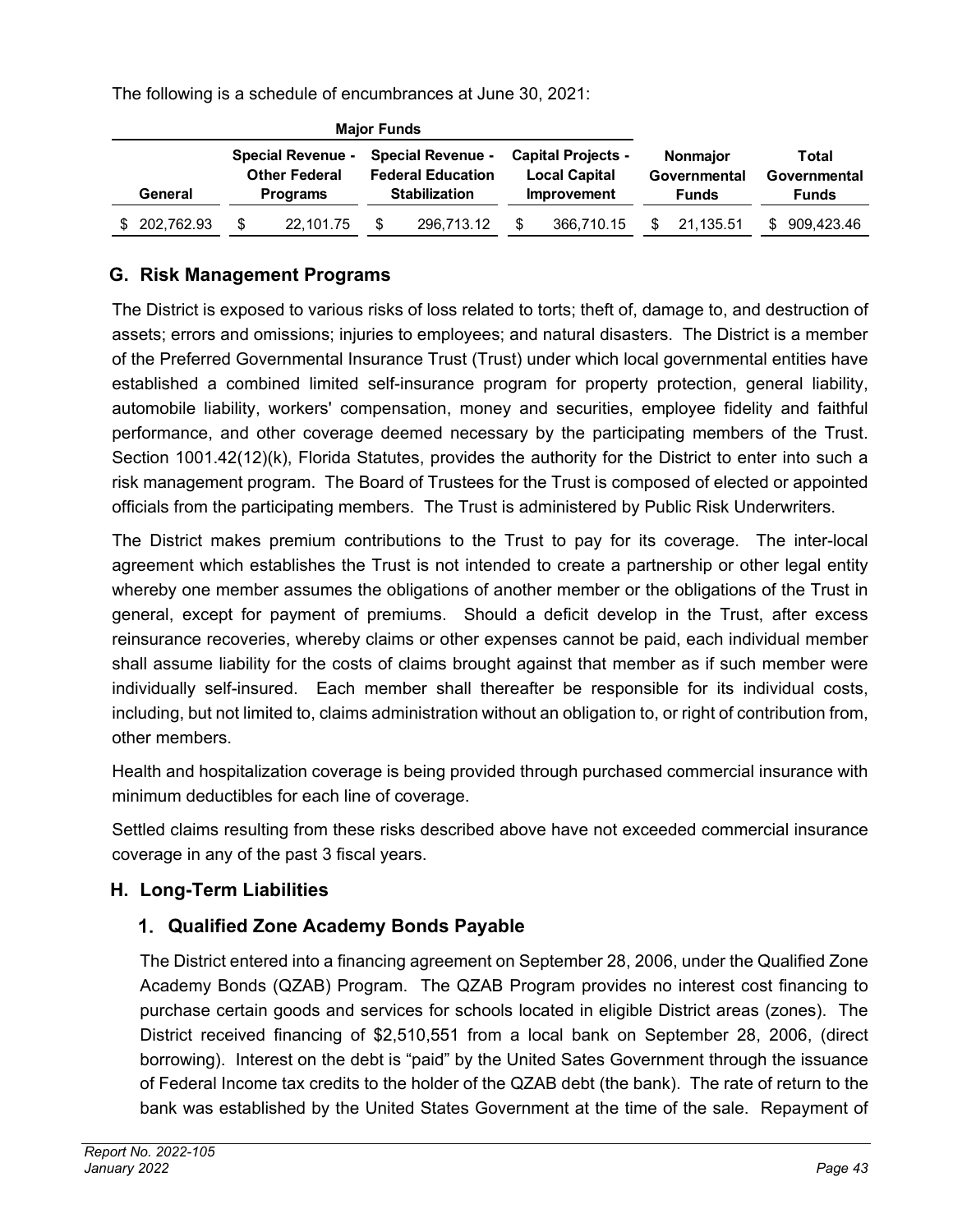the original \$2,510,551 financing proceeds is due in full on September 28, 2021. In connection with the financing, the District entered into a forward delivery agreement requiring annual deposits to a sinking fund of \$132,287 for 15 consecutive years beginning September 28, 2007. The forward delivery agreement provides a guaranteed investment return whereby the required deposits, along with the accrued interest, will be sufficient to repay the debt at maturity. The invested assets accumulated pursuant to the forward delivery agreement are held under a custodial agreement until the debt matures. The financing proceeds were designated for capital outlay maintenance and renovations projects at 4 qualifying schools (DeSoto Middle School, Nocatee Elementary School, West Elementary School, and Memorial Elementary School). The financing agreement contains a provision that in the event of default, outstanding amounts become immediately due if the District is unable to make payment.

#### **Bonds Payable**

Bonds payable at June 30, 2021, are as follows:

| <b>Bond Type</b>                                  |   | Amount<br>Outstanding | <b>Interest</b><br>Rate<br>(Percent) | Annual<br><b>Maturity</b><br>Τo |  |
|---------------------------------------------------|---|-----------------------|--------------------------------------|---------------------------------|--|
| District Revenue Bonds:<br>Series 2012, Refunding | S | 359,238               | 2.36                                 | 2025                            |  |

The bonds were issued to finance capital outlay projects of the District. The following is a description of the bonded debt issues:

#### **District Revenue Bonds**

These bonds are authorized by Chapter 78-947, Laws of Florida, Section 212.20, Florida Statutes, and a resolution adopted by the Board on July 10, 2012. These bonds are secured by pari-mutuel replacement (sales-tax) revenues distributed annually to DeSoto County from the Sate pursuant to Section 212.20(6)(d)6.a., Florida Statutes, as a replacement for moneys distributed under Section 550.135, Florida Statutes, prior to July 1, 2000.

The District has pledged a total of \$378,575 of sales tax revenues in connection with the District Revenue Bonds of 2012, described above. During the 2020-21 fiscal year, the District recognized sales tax revenues totaling \$132,166.66 and expended \$94,643.49 of these revenues for debt service directly collateralized by these revenues. The pledged sales tax revenues are committed until final maturity of the debt or on June 1, 2025. Approximately 72 percent of this revenue stream has been pledged in connection with debt service on the revenue bonds. The financing agreement contains a provision that in the event of default, outstanding amounts become immediately due if the District is unable to make a payment.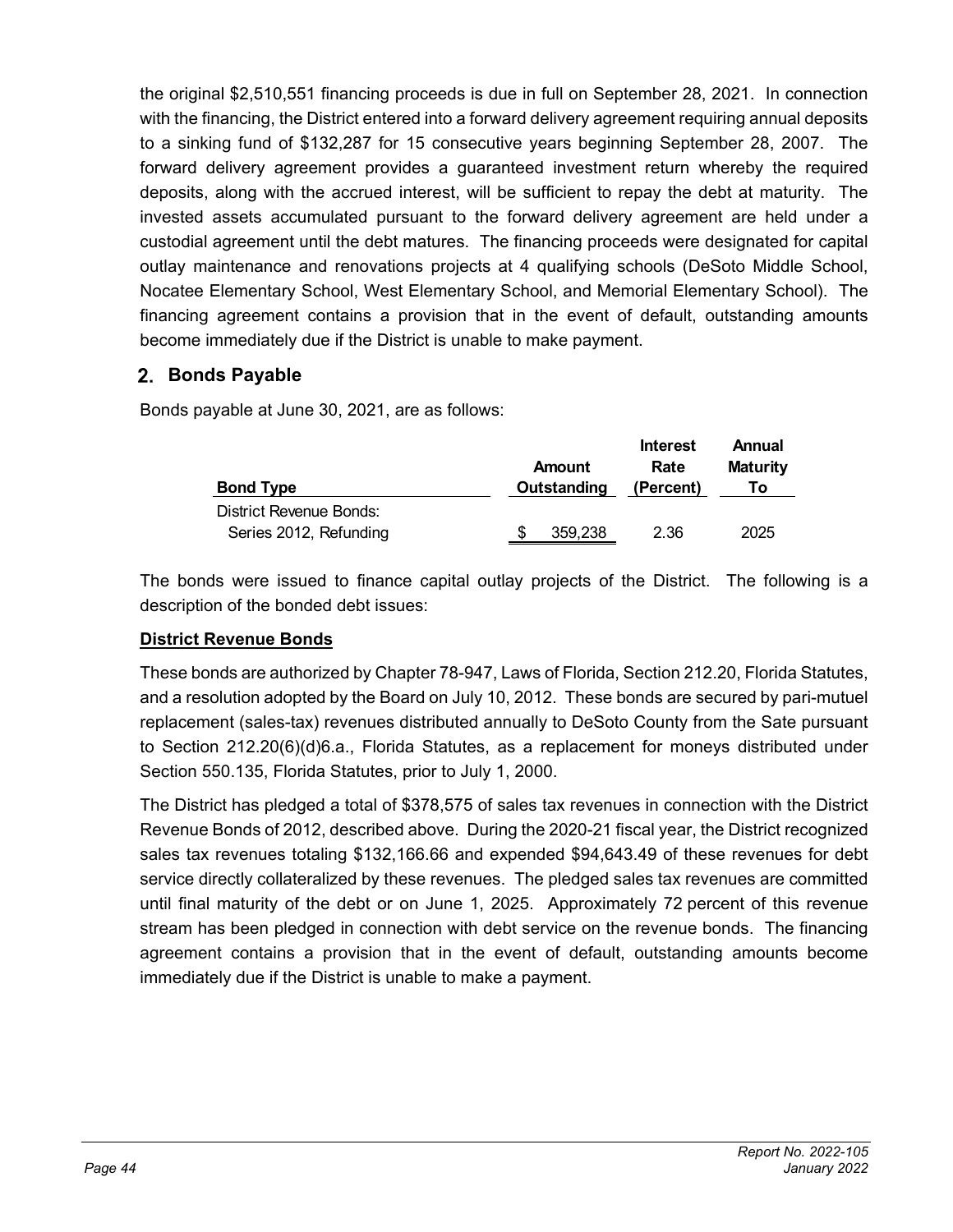| <b>Fiscal Year Ending June 30</b> | Total |         |    | <b>Principal</b> | <b>Interest</b> |        |
|-----------------------------------|-------|---------|----|------------------|-----------------|--------|
| District Revenue Bonds:           |       |         |    |                  |                 |        |
| 2022                              | S     | 94,644  | \$ | 86.674           | \$              | 7,970  |
| 2023                              |       | 94,644  |    | 88,732           |                 | 5,912  |
| 2024                              |       | 94,644  |    | 90,838           |                 | 3,806  |
| 2025                              |       | 94,643  |    | 92,994           |                 | 1,649  |
| Total                             |       | 378.575 |    | 359.238          | \$              | 19.337 |

Annual requirements to amortize all bonded debt outstanding as of June 30, 2021, are as follows:

#### **Changes in Long-Term Liabilities**

The following is a summary of changes in long-term liabilities:

| <b>Description</b>                    | <b>Beginning</b><br><b>Balance</b> | <b>Additions</b>         | <b>Deductions</b> | Ending<br><b>Balance</b> | Due In<br><b>One Year</b> |
|---------------------------------------|------------------------------------|--------------------------|-------------------|--------------------------|---------------------------|
| <b>GOVERNMENTAL ACTIVITIES</b>        |                                    |                          |                   |                          |                           |
| Qualified Zone Academy Bonds Payable  | \$ 2,510,551.00                    | \$.<br>$\blacksquare$    | S                 | \$2,510,551.00           | \$2,510,551.00            |
| <b>Bonds Payable</b>                  | 444.438.00                         | $\overline{\phantom{0}}$ | 85.200.00         | 359.238.00               | 86.674.00                 |
| <b>Compensated Absences Payable</b>   | 1.837.879.78                       | 179.212.82               | 286.346.28        | 1.730.746.32             | 269,654.62                |
| Other Postemployment Benefits Payable | 2.743.633.00                       | 233,132.00               | 141,528.00        | 2,835,237.00             | 112,630.00                |
| Net Pension Liability                 | 27,357,145.00                      | 17,387,733.00            | 11,189,693.00     | 33,555,185.00            | 98,547.00                 |
| <b>Total Governmental Activities</b>  | \$34.893.646.78                    | \$17,800,077.82          | \$11.702.767.28   | \$40.990.957.32          | \$3.078.056.62            |

For the governmental activities, compensated absences, pensions, and other postemployment benefits are generally liquidated with resources of the General Fund.

#### **I. Fund Balance Reporting**

In addition to committed and assigned fund balance categories discussed in Note 1.F.10., fund balances may be classified as follows:

- **Nonspendable Fund Balance**. Nonspendable fund balance is the net current financial resources that cannot be spent because they are either not in spendable form or are legally or contractually required to be maintained intact. Generally, not in spendable form means that an item is not expected to be converted to cash.
- **Restricted Fund Balance**. Restricted fund balance is the portion of fund balance on which constraints have been placed by creditors, grantors, contributors, laws or regulations of other governments, constitutional provisions, or enabling legislation. Restricted fund balance places the most binding level of constraint on the use of fund balance.
- **Unassigned Fund Balance**. The unassigned fund balance is the portion of fund balance that is the residual classification for the General Fund. This balance represents amounts that have not been assigned to other funds and that have not been restricted, committed, or assigned for specific purposes.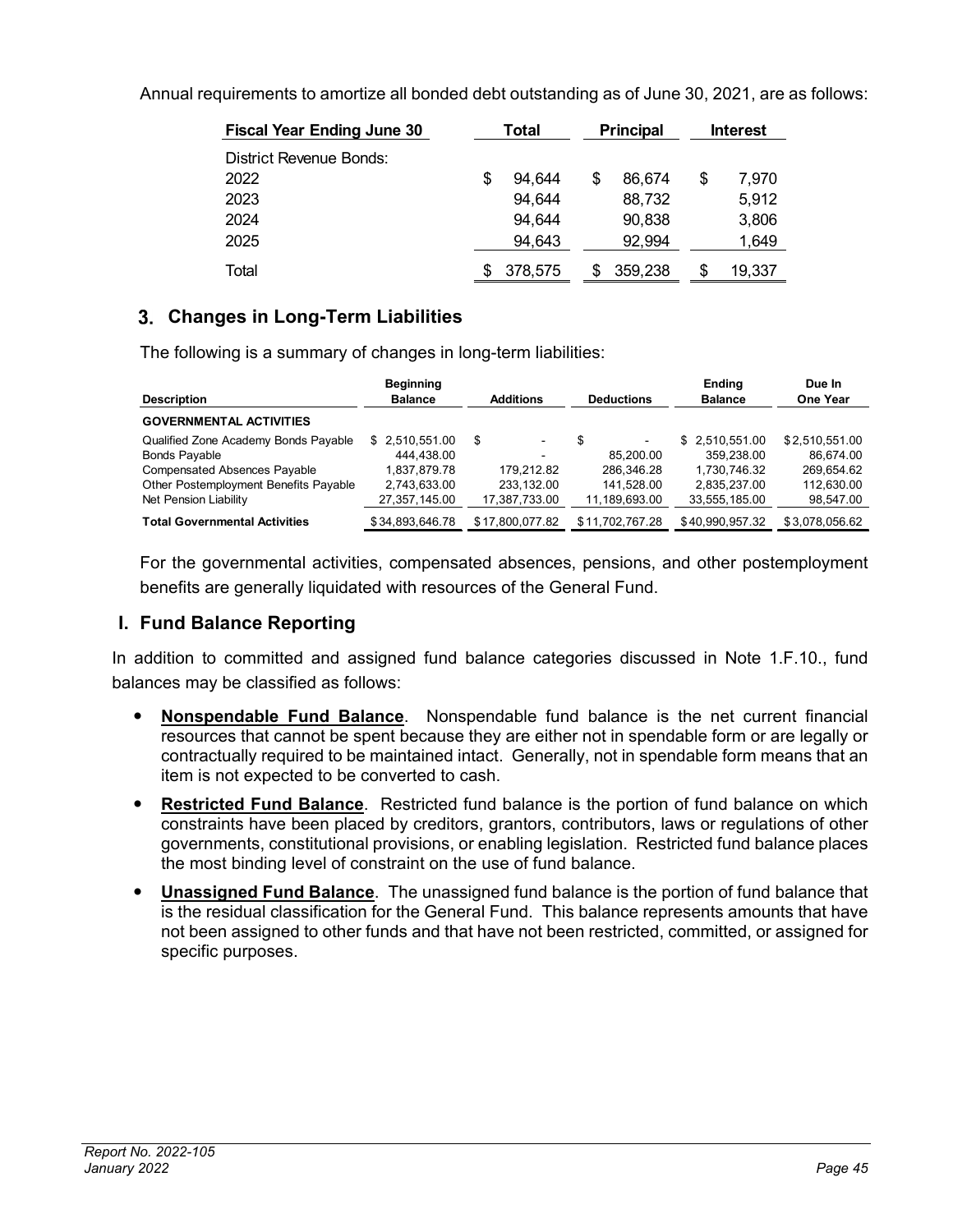#### **J. Interfund Receivables and Payables**

The following is a summary of interfund receivables and payables reported in the fund financial statements:

|                                        | <b>Interfund</b>   |                 |  |  |  |
|----------------------------------------|--------------------|-----------------|--|--|--|
| <b>Funds</b>                           | <b>Receivables</b> | <b>Payables</b> |  |  |  |
| Major:                                 |                    |                 |  |  |  |
| General                                | \$243,587.23       | S               |  |  |  |
| Special Revenue:                       |                    |                 |  |  |  |
| <b>Other Federal Programs</b>          |                    | 151,225.75      |  |  |  |
| <b>Federal Education Stabilization</b> |                    | 92,361.48       |  |  |  |
| Total                                  | \$243,587.23       | \$243,587.23    |  |  |  |

Interfund amounts represent temporary loans from one fund to another fund incurring expenditures and the subsequent reimbursement by the other fund and are expected to be repaid within 13 months.

#### **K. Revenues**

#### **Schedule of State Revenue Sources**

The following is a schedule of the District's State revenue sources for the 2020-21 fiscal year:

| <b>Source</b>                                             | <b>Amount</b>   |
|-----------------------------------------------------------|-----------------|
| Florida Education Finance Program                         | \$23,638,277.00 |
| Categorical Educational Program - Class Size Reduction    | 5,176,438.00    |
| Workforce Development Program                             | 609,940.00      |
| Motor Vehicle License Tax (Capital Outlay & Debt Service) | 153,913.64      |
| Voluntary Prekindergarten Program                         | 92,505.19       |
| <b>Miscellaneous</b>                                      | 241,615.40      |
| <b>Total</b>                                              | \$29,912,689.23 |

Accounting policies relating to certain State revenue sources are described in Note 1.G.2.

#### **Property Taxes**

The following is a summary of millages and taxes levied on the 2020 tax roll for the 2020-21 fiscal year:

| <b>Millages</b> | <b>Taxes Levied</b> |
|-----------------|---------------------|
|                 |                     |
|                 |                     |
| 3.686           | 7,722,328<br>S.     |
| 0.748           | 1,567,092           |
|                 |                     |
|                 |                     |
| 1.500           | 3, 142, 564         |
| 5.934           | \$12,431,984        |
|                 |                     |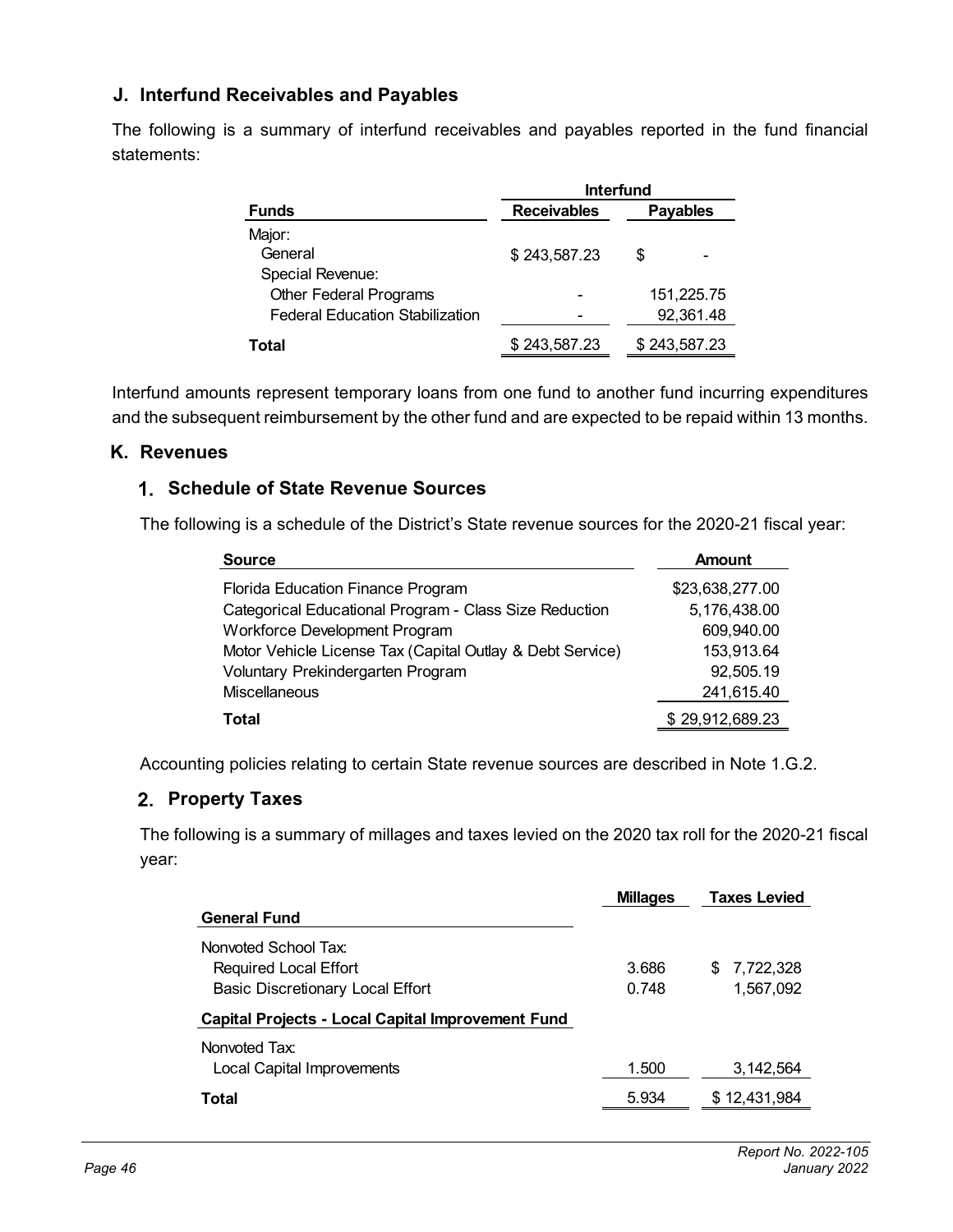#### **L. Interfund Transfers**

|                                  | <b>Interfund</b>    |                      |  |  |  |  |  |  |
|----------------------------------|---------------------|----------------------|--|--|--|--|--|--|
| <b>Funds</b>                     | <b>Transfers In</b> | <b>Transfers Out</b> |  |  |  |  |  |  |
| Major:                           |                     |                      |  |  |  |  |  |  |
| General                          | \$1,000,000.00      | S                    |  |  |  |  |  |  |
| Debt Service:                    |                     |                      |  |  |  |  |  |  |
| Other Debt Service               | 132,287.00          |                      |  |  |  |  |  |  |
| Capital Projects:                |                     |                      |  |  |  |  |  |  |
| <b>Local Capital Improvement</b> |                     | 1,132,287.00         |  |  |  |  |  |  |
| Total                            | 1,132,287.00        | 1,132,287.00         |  |  |  |  |  |  |

The following is a summary of interfund transfers reported in the fund financial statements:

In general, interfund transfers were made for the debt service repayments, allocations of maintenance and repair costs, and payment of property casualty insurance premiums.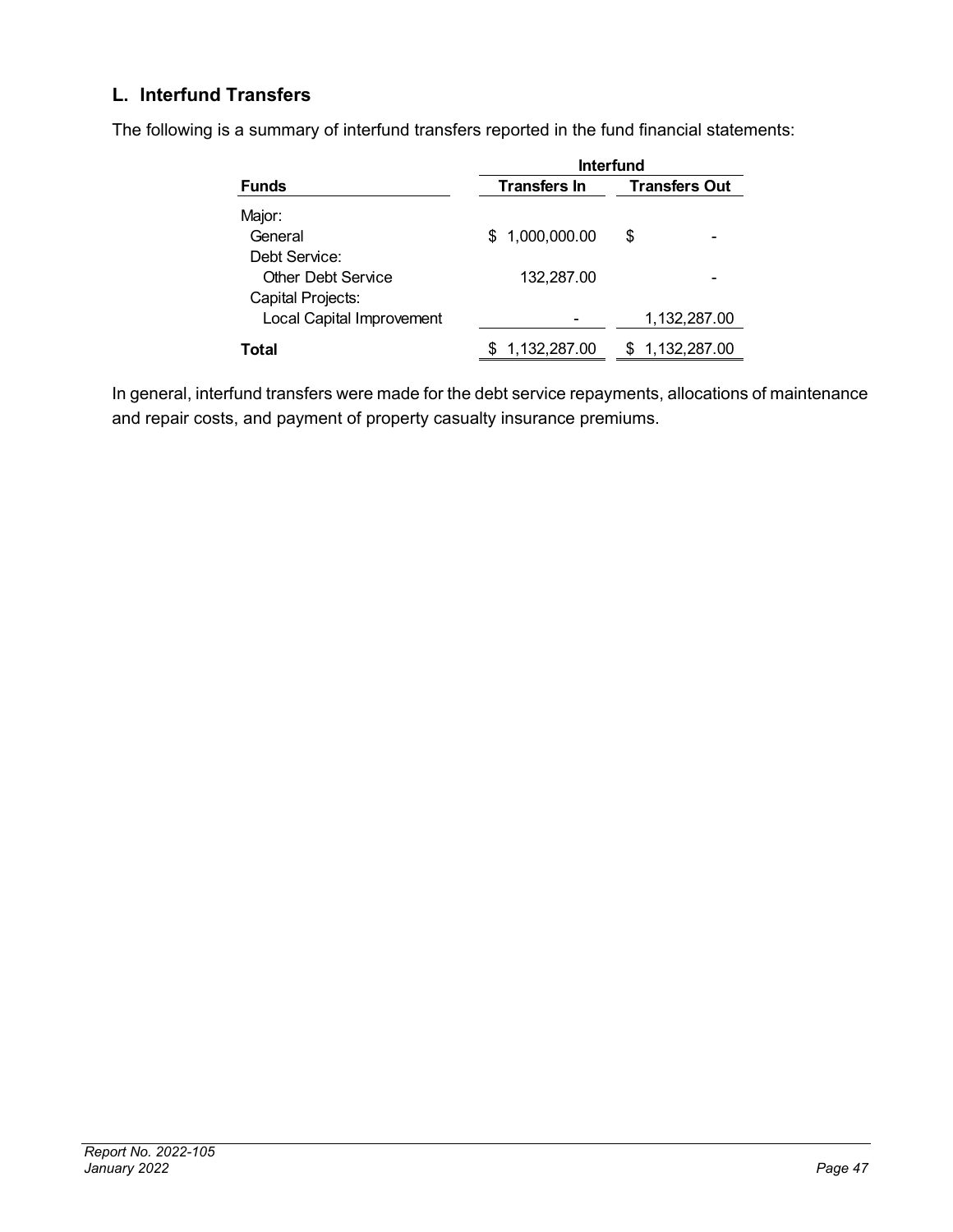## <span id="page-53-0"></span>*OTHER REQUIRED SUPPLEMENTARY INFORMATION*

#### **Budgetary Comparison Schedule General and Major Special Revenue Funds For the Fiscal Year Ended June 30, 2021**

|                                                                                                                                                                                                                                                                                                                                                                                                                                                                                                                                                                                                                                                                                                                             | <b>General Fund</b> |                                                                                                                                                                                                                                                          |    |                                                                                                                                                                                                                                                                                                   |    |                                                                                                                                                                                                                                                                             |    |                                                                                                                                                                                                            |
|-----------------------------------------------------------------------------------------------------------------------------------------------------------------------------------------------------------------------------------------------------------------------------------------------------------------------------------------------------------------------------------------------------------------------------------------------------------------------------------------------------------------------------------------------------------------------------------------------------------------------------------------------------------------------------------------------------------------------------|---------------------|----------------------------------------------------------------------------------------------------------------------------------------------------------------------------------------------------------------------------------------------------------|----|---------------------------------------------------------------------------------------------------------------------------------------------------------------------------------------------------------------------------------------------------------------------------------------------------|----|-----------------------------------------------------------------------------------------------------------------------------------------------------------------------------------------------------------------------------------------------------------------------------|----|------------------------------------------------------------------------------------------------------------------------------------------------------------------------------------------------------------|
|                                                                                                                                                                                                                                                                                                                                                                                                                                                                                                                                                                                                                                                                                                                             |                     | Original<br><b>Budget</b>                                                                                                                                                                                                                                |    | <b>Final</b><br><b>Budget</b>                                                                                                                                                                                                                                                                     |    | <b>Actual</b>                                                                                                                                                                                                                                                               |    | Variance with<br>Final Budget -<br><b>Positive</b><br>(Negative)                                                                                                                                           |
| <b>Revenues</b>                                                                                                                                                                                                                                                                                                                                                                                                                                                                                                                                                                                                                                                                                                             |                     |                                                                                                                                                                                                                                                          |    |                                                                                                                                                                                                                                                                                                   |    |                                                                                                                                                                                                                                                                             |    |                                                                                                                                                                                                            |
| Intergovernmental:<br><b>Federal Direct</b><br>Federal Through State and Local<br>State                                                                                                                                                                                                                                                                                                                                                                                                                                                                                                                                                                                                                                     | \$                  | 62,267.00<br>333,757.95<br>30,239,895.00                                                                                                                                                                                                                 | \$ | 50,914.84<br>429,749.65<br>29,592,360.06                                                                                                                                                                                                                                                          | \$ | 50,914.84<br>429,749.65<br>29,592,360.06                                                                                                                                                                                                                                    | \$ |                                                                                                                                                                                                            |
| Local:<br><b>Property Taxes</b><br>Miscellaneous<br><b>Total Local Revenues</b>                                                                                                                                                                                                                                                                                                                                                                                                                                                                                                                                                                                                                                             |                     | 8,689,539.00<br>867,604.53<br>9,557,143.53                                                                                                                                                                                                               |    | 9,091,114.39<br>1,641,338.18<br>10,732,452.57                                                                                                                                                                                                                                                     |    | 9,091,114.39<br>1,641,338.18<br>10,732,452.57                                                                                                                                                                                                                               |    | $\overline{\phantom{a}}$                                                                                                                                                                                   |
| <b>Total Revenues</b>                                                                                                                                                                                                                                                                                                                                                                                                                                                                                                                                                                                                                                                                                                       |                     | 40, 193, 063. 48                                                                                                                                                                                                                                         |    | 40,805,477.12                                                                                                                                                                                                                                                                                     |    | 40,805,477.12                                                                                                                                                                                                                                                               |    | $\overline{a}$                                                                                                                                                                                             |
| <b>Expenditures</b><br>Current - Education:<br>Instruction<br><b>Student Support Services</b><br>Instructional Media Services<br>Instruction and Curriculum Development Services<br><b>Instructional Staff Training Services</b><br>Instruction-Related Technology<br>Board<br><b>General Administration</b><br>School Administration<br><b>Facilities Acquisition and Construction</b><br><b>Fiscal Services</b><br><b>Food Services</b><br><b>Central Services</b><br><b>Student Transportation Services</b><br>Operation of Plant<br>Maintenance of Plant<br>Administrative Technology Services<br><b>Community Services</b><br>Fixed Capital Outlay:<br>Facilities Acquisition and Construction<br>Other Capital Outlay |                     | 28,670,738.29<br>2,657,338.73<br>516,724.43<br>1,064,270.73<br>426,219.58<br>606,498.53<br>407,047.09<br>812,793.73<br>3,033,021.53<br>31,494.40<br>648,139.73<br>909,181.36<br>2,212,899.08<br>4, 133, 718.01<br>2,540,506.00<br>914,327.50<br>3,400.00 |    | 25, 354, 324.57<br>2,288,585.26<br>522,293.54<br>1,002,325.70<br>302,577.09<br>607,047.76<br>341,877.78<br>499,818.24<br>3, 132, 157.73<br>29,920.16<br>625,749.44<br>8,931.74<br>1,103,044.34<br>2,013,097.74<br>4,094,091.35<br>2,526,246.19<br>894,027.93<br>4,550.00<br>2,378.88<br>37,784.73 |    | 23,886,984.95<br>2,151,604.02<br>515,522.23<br>763,354.65<br>67,614.44<br>411,858.78<br>341,877.78<br>467,859.23<br>3,118,160.88<br>614,935.56<br>8,931.74<br>942,416.98<br>2,003,732.80<br>3,891,662.96<br>1,474,443.37<br>869,218.65<br>4,550.00<br>2,378.88<br>37,784.73 |    | 1,467,339.62<br>136,981.24<br>6,771.31<br>238,971.05<br>234,962.65<br>195, 188.98<br>31,959.01<br>13,996.85<br>29,920.16<br>10,813.88<br>160,627.36<br>9,364.94<br>202,428.39<br>1,051,802.82<br>24,809.28 |
| <b>Total Expenditures</b>                                                                                                                                                                                                                                                                                                                                                                                                                                                                                                                                                                                                                                                                                                   |                     | 49,588,318.72                                                                                                                                                                                                                                            |    | 45,390,830.17                                                                                                                                                                                                                                                                                     |    | 41,574,892.63                                                                                                                                                                                                                                                               |    | 3,815,937.54                                                                                                                                                                                               |
| Deficiency of Revenues Over Expenditures                                                                                                                                                                                                                                                                                                                                                                                                                                                                                                                                                                                                                                                                                    |                     | (9,395,255.24)                                                                                                                                                                                                                                           |    | (4,585,353.05)                                                                                                                                                                                                                                                                                    |    | (769, 415.51)                                                                                                                                                                                                                                                               |    | 3,815,937.54                                                                                                                                                                                               |
| <b>Other Financing Sources</b>                                                                                                                                                                                                                                                                                                                                                                                                                                                                                                                                                                                                                                                                                              |                     |                                                                                                                                                                                                                                                          |    |                                                                                                                                                                                                                                                                                                   |    |                                                                                                                                                                                                                                                                             |    |                                                                                                                                                                                                            |
| Transfers In<br><b>Loss Recoveries</b>                                                                                                                                                                                                                                                                                                                                                                                                                                                                                                                                                                                                                                                                                      |                     | 1,000,000.00                                                                                                                                                                                                                                             |    | 1,000,000.00<br>2,336.76                                                                                                                                                                                                                                                                          |    | 1,000,000.00<br>2,336.76                                                                                                                                                                                                                                                    |    |                                                                                                                                                                                                            |
| <b>Total Other Financing Sources</b>                                                                                                                                                                                                                                                                                                                                                                                                                                                                                                                                                                                                                                                                                        |                     | 1,000,000.00                                                                                                                                                                                                                                             |    | 1,002,336.76                                                                                                                                                                                                                                                                                      |    | 1,002,336.76                                                                                                                                                                                                                                                                |    |                                                                                                                                                                                                            |
| <b>Net Change in Fund Balances</b><br>Fund Balances, Beginning<br>Changes in Nonspendable Inventories                                                                                                                                                                                                                                                                                                                                                                                                                                                                                                                                                                                                                       |                     | (8,395,255.24)<br>10,075,790.02                                                                                                                                                                                                                          |    | (3,583,016.29)<br>10,075,790.02                                                                                                                                                                                                                                                                   |    | 232,921.25<br>10,075,790.02<br>5,108.28                                                                                                                                                                                                                                     |    | 3,815,937.54<br>5,108.28                                                                                                                                                                                   |
| <b>Fund Balances, Ending</b>                                                                                                                                                                                                                                                                                                                                                                                                                                                                                                                                                                                                                                                                                                | \$                  | 1,680,534.78                                                                                                                                                                                                                                             | \$ | 6,492,773.73                                                                                                                                                                                                                                                                                      | \$ | 10,313,819.55                                                                                                                                                                                                                                                               | \$ | 3,821,045.82                                                                                                                                                                                               |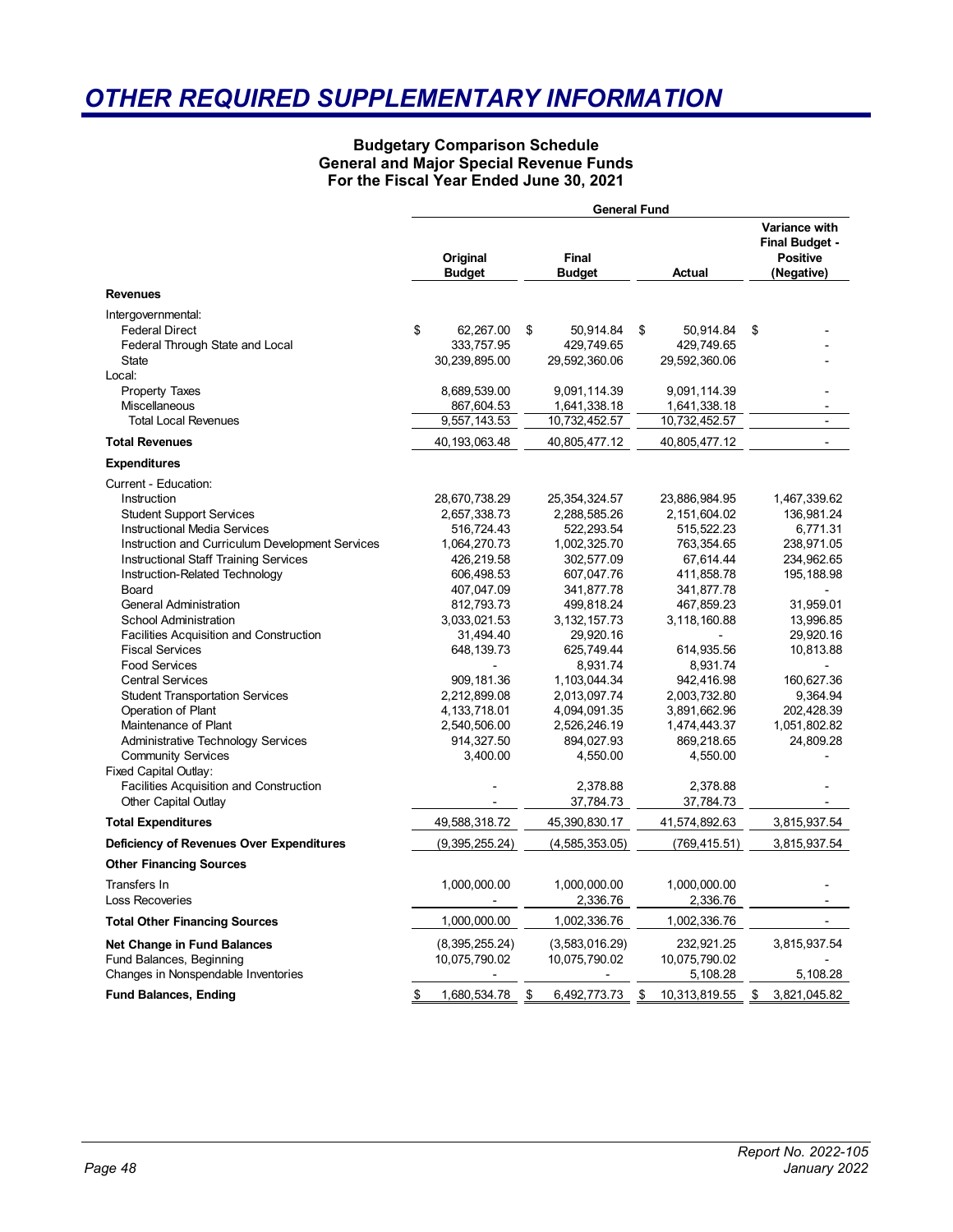|                            | Special Revenue - Other Federal Programs Fund |                             |                                                                  |                           | Special Revenue - Federal Education Stabilization Fund |                                |                                                                  |  |  |
|----------------------------|-----------------------------------------------|-----------------------------|------------------------------------------------------------------|---------------------------|--------------------------------------------------------|--------------------------------|------------------------------------------------------------------|--|--|
| Original<br><b>Budget</b>  | Final<br><b>Budget</b>                        | Actual                      | Variance with<br>Final Budget -<br><b>Positive</b><br>(Negative) | Original<br><b>Budget</b> | <b>Final</b><br><b>Budget</b>                          | <b>Actual</b>                  | Variance with<br>Final Budget -<br><b>Positive</b><br>(Negative) |  |  |
|                            |                                               |                             |                                                                  |                           |                                                        |                                |                                                                  |  |  |
| \$<br>5,555,583.25         | \$<br>6,979,487.34                            | \$<br>5,295,933.66          | \$<br>(1,683,553.68)                                             | \$<br>2,238,838.15        | 7,168.30<br>\$<br>2,708,825.50                         | \$<br>7,168.30<br>1,966,124.07 | \$<br>(742, 701.43)                                              |  |  |
|                            |                                               |                             |                                                                  |                           |                                                        |                                |                                                                  |  |  |
|                            |                                               |                             |                                                                  |                           |                                                        |                                |                                                                  |  |  |
|                            |                                               |                             |                                                                  |                           |                                                        |                                |                                                                  |  |  |
|                            | 2,788.88<br>2,788.88                          | 2,788.88<br>2,788.88        |                                                                  |                           |                                                        |                                |                                                                  |  |  |
|                            |                                               |                             |                                                                  |                           |                                                        |                                |                                                                  |  |  |
| 5,555,583.25               | 6,982,276.22                                  | 5,298,722.54                | (1,683,553.68)                                                   | 2,238,838.15              | 2,715,993.80                                           | 1,973,292.37                   | (742, 701.43)                                                    |  |  |
|                            |                                               |                             |                                                                  |                           |                                                        |                                |                                                                  |  |  |
| 3,239,929.45<br>471,432.65 | 3,984,743.98<br>369,631.71                    | 2,934,959.09<br>259, 155.25 | 1,049,784.89<br>110,476.46                                       | 1,447,956.24<br>97,999.88 | 1,743,247.07<br>225,931.88                             | 1,341,021.45<br>7,654.92       | 402,225.62<br>218,276.96                                         |  |  |
|                            |                                               | $\blacksquare$              | $\overline{a}$                                                   |                           | $\blacksquare$                                         | $\frac{1}{2}$                  |                                                                  |  |  |
| 1,046,635.56               | 1,213,467.41                                  | 1,097,301.22                | 116, 166. 19                                                     |                           | 57,241.79                                              | 23,978.67                      | 33,263.12                                                        |  |  |
| 358,678.19                 | 601,738.83                                    | 460,508.33                  | 141,230.50                                                       |                           | 71,812.21                                              | 33,242.15                      | 38,570.06                                                        |  |  |
| 53,428.91                  | 84,096.26                                     | 52,475.76                   | 31,620.50                                                        |                           | 6,594.00                                               | 1,402.00                       | 5,192.00                                                         |  |  |
| $\mathbf{r}$               | $\overline{\phantom{0}}$                      | $\blacksquare$              | $\blacksquare$                                                   |                           | $\overline{a}$                                         | $\overline{\phantom{a}}$       | $\blacksquare$                                                   |  |  |
| 211,447.35                 | 504,664.54                                    | 384,603.08                  | 120,061.46                                                       | 89,928.12                 | 81,176.26                                              | 68,044.08                      | 13, 132. 18                                                      |  |  |
|                            |                                               |                             |                                                                  |                           |                                                        |                                |                                                                  |  |  |
|                            |                                               |                             |                                                                  |                           |                                                        |                                |                                                                  |  |  |
|                            |                                               |                             |                                                                  |                           |                                                        |                                |                                                                  |  |  |
| 132, 103.18                | 94.799.81                                     | 50,116.42                   | 44,683.39                                                        |                           | 46,321.01                                              | 41,404.11                      | 4,916.90                                                         |  |  |
| 41,927.96                  | 126, 183.46                                   | 56,653.17                   | 69,530.29                                                        | 94, 176. 15               | 83,993.63                                              | 77,224.06                      | 6,769.57                                                         |  |  |
|                            |                                               |                             |                                                                  | 505,027.76                | 333,048.88                                             | 312,693.86                     | 20,355.02                                                        |  |  |
|                            |                                               |                             |                                                                  | 3,750.00                  |                                                        |                                |                                                                  |  |  |
|                            |                                               |                             |                                                                  |                           |                                                        |                                |                                                                  |  |  |
|                            |                                               |                             |                                                                  |                           |                                                        |                                |                                                                  |  |  |
|                            |                                               |                             |                                                                  |                           |                                                        |                                |                                                                  |  |  |
|                            | 2,950.22                                      | 2,950.22                    |                                                                  |                           | 66,627.07                                              | 66,627.07                      |                                                                  |  |  |
| 5,555,583.25               | 6,982,276.22                                  | 5,298,722.54                | 1,683,553.68                                                     | 2,238,838.15              | 2,715,993.80                                           | 1,973,292.37                   | 742,701.43                                                       |  |  |
|                            |                                               |                             |                                                                  |                           |                                                        |                                |                                                                  |  |  |
|                            |                                               |                             |                                                                  |                           |                                                        |                                |                                                                  |  |  |
|                            |                                               |                             |                                                                  |                           |                                                        |                                |                                                                  |  |  |
|                            |                                               |                             |                                                                  |                           |                                                        |                                |                                                                  |  |  |
|                            |                                               |                             |                                                                  |                           |                                                        |                                |                                                                  |  |  |
|                            |                                               |                             |                                                                  |                           |                                                        |                                |                                                                  |  |  |
|                            |                                               |                             |                                                                  |                           |                                                        |                                |                                                                  |  |  |
| 0.00<br>\$                 | $\overline{\mathcal{L}}$<br>0.00              | \$<br>0.00                  | $\overline{\mathcal{L}}$<br>0.00                                 | \$<br>0.00                | $\frac{1}{2}$<br>0.00                                  | \$<br>0.00                     | $\overline{\mathcal{L}}$<br>0.00                                 |  |  |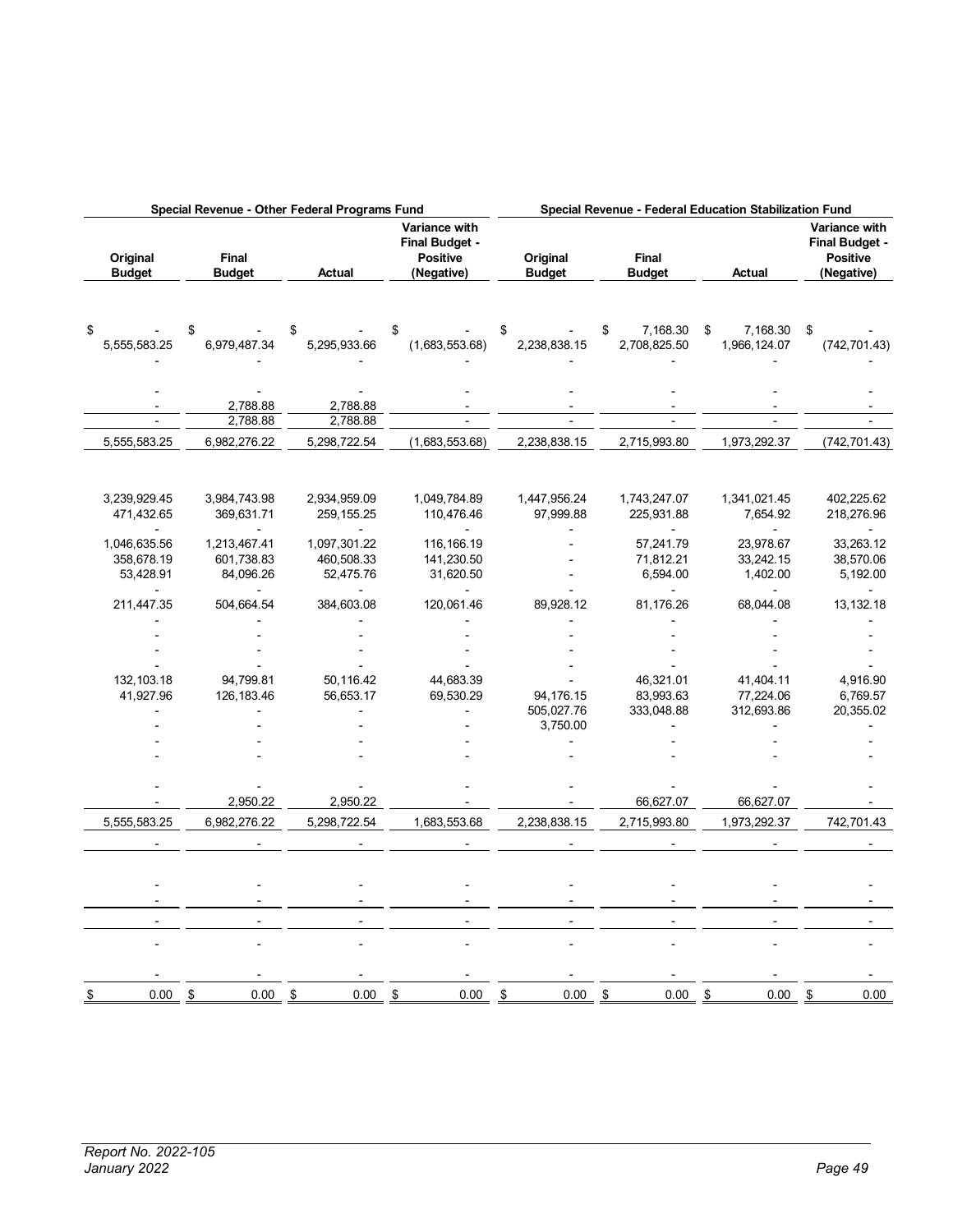#### **Schedule of Changes in the District's Total OPEB Liability and Related Ratios**

<span id="page-55-0"></span>

|                                                                            | 2021 |            | 2020 |            | 2019 |            | 2018             |
|----------------------------------------------------------------------------|------|------------|------|------------|------|------------|------------------|
| <b>Total OPEB Liability</b>                                                |      |            |      |            |      |            |                  |
| Service Cost                                                               | \$   | 144,431    | \$   | 146,572    | \$   | 164,569    | \$<br>177,540    |
| Interest                                                                   |      | 88,701     |      | 103,577    |      | 115,634    | 99,254           |
| <b>Changes of Benefit Terms</b>                                            |      |            |      |            |      | (459, 942) |                  |
| Differences Between Expected and<br><b>Actual Experience</b>               |      |            |      | (39, 561)  |      |            |                  |
| Changes of Assumptions or Other Inputs                                     |      | (33, 179)  |      | (103, 395) |      | (17, 836)  | (192, 413)       |
| <b>Benefit Payments</b>                                                    |      | (108, 349) |      | (156,462)  |      | (186,197)  | (258, 585)       |
| Net Change in Total OPEB Liability                                         |      | 91,604     |      | (49,269)   |      | (383,772)  | (174,204)        |
| Total OPEB Liability - Beginning                                           |      | 2,743,633  |      | 2,792,902  |      | 3,176,674  | 3,350,878        |
| <b>Total OPEB Liability - Ending</b>                                       | \$   | 2,835,237  | \$   | 2,743,633  | S    | 2,792,902  | \$<br>3,176,674  |
| Covered-Employee Payroll                                                   | \$   | 21,510,123 | \$   | 20,883,615 | \$   | 21,986,884 | \$<br>21,346,489 |
| <b>Total OPEB Liability as a Percentage</b><br>of Covered-Employee Payroll |      | 13.18%     |      | 13.14%     |      | 12.70%     | 14.88%           |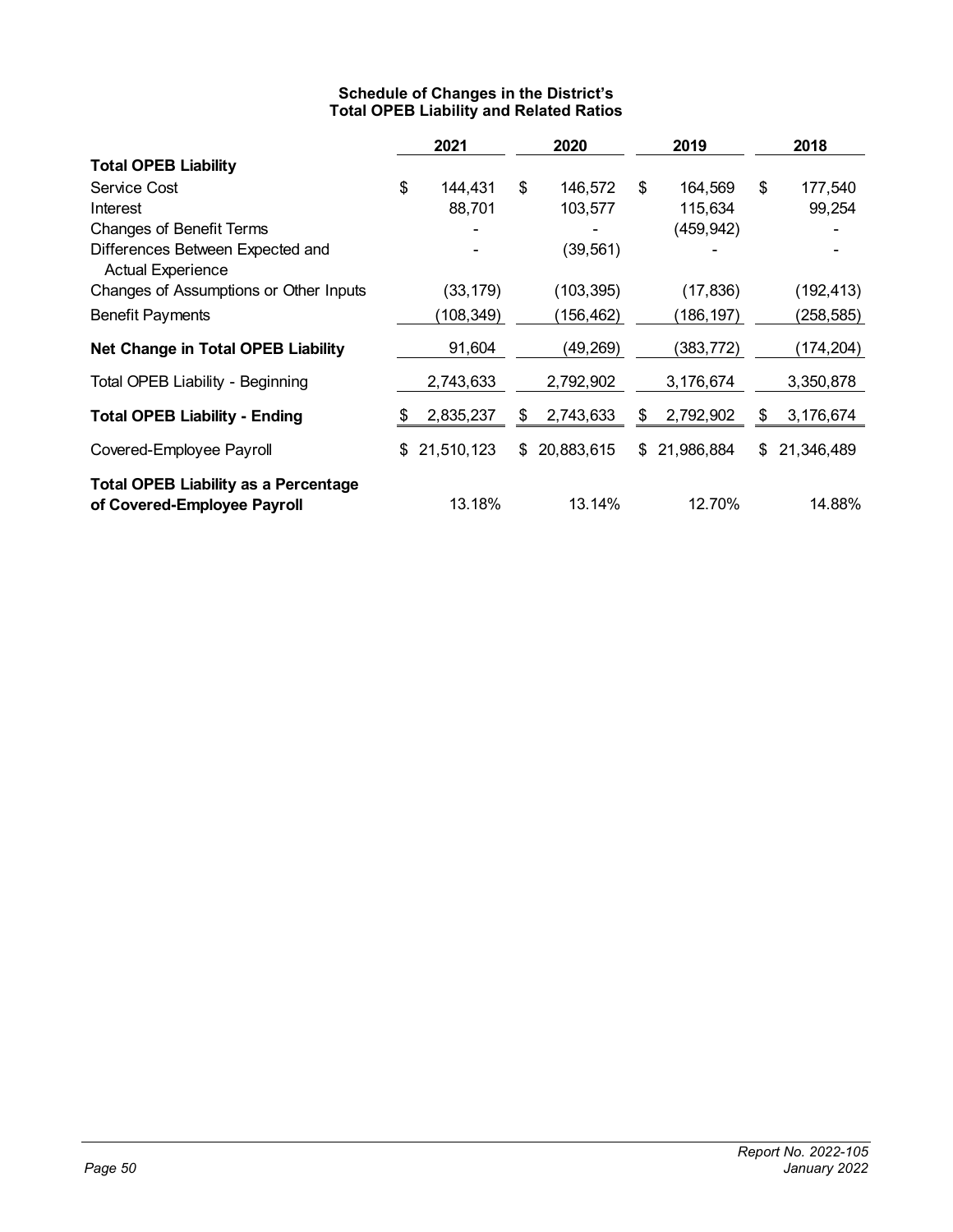#### **Schedule of the District's Proportionate Share of the Net Pension Liability – Florida Retirement System Pension Plan** (1)

<span id="page-56-0"></span>

| <b>Fiscal Year</b><br><b>Ending</b><br>June 30 | District's<br><b>Proportion of the</b><br><b>FRS Net Pension</b><br>Liability | District's<br><b>Proportionate Share</b><br>of the FRS Net<br><b>Pension Liability</b> | District's<br><b>Covered Payroll</b> | District's<br><b>Proportionate Share</b><br>of the FRS Net<br>Pension Liability as a<br>Percentage of its<br><b>Covered Payroll</b> | <b>FRS Plan Fiduciary</b><br>Net Position as a<br>Percentage of the<br><b>Total Pension</b><br>Liability |
|------------------------------------------------|-------------------------------------------------------------------------------|----------------------------------------------------------------------------------------|--------------------------------------|-------------------------------------------------------------------------------------------------------------------------------------|----------------------------------------------------------------------------------------------------------|
| 2013                                           | 0.064332539%                                                                  | \$<br>11,074,493                                                                       | \$<br>24,471,803                     | 45.25%                                                                                                                              | 88.54%                                                                                                   |
| 2014                                           | 0.068168861%                                                                  | 4,159,303                                                                              | 25,647,878                           | 16.22%                                                                                                                              | 96.09%                                                                                                   |
| 2015                                           | 0.070345059%                                                                  | 9,086,008                                                                              | 26,594,697                           | 34.16%                                                                                                                              | 92.00%                                                                                                   |
| 2016                                           | 0.062089697%                                                                  | 15,677,697                                                                             | 25,906,517                           | 60.52%                                                                                                                              | 84.88%                                                                                                   |
| 2017                                           | 0.056527164%                                                                  | 16,720,356                                                                             | 24,709,326                           | 67.67%                                                                                                                              | 83.89%                                                                                                   |
| 2018                                           | 0.056212549%                                                                  | 16,931,511                                                                             | 25,110,588                           | 67.43%                                                                                                                              | 84.26%                                                                                                   |
| 2019                                           | 0.054682031%                                                                  | 18,831,730                                                                             | 25,486,761                           | 73.89%                                                                                                                              | 82.61%                                                                                                   |
| 2020                                           | 0.055610231%                                                                  | 24, 102, 294                                                                           | 26,875,862                           | 89.68%                                                                                                                              | 78.85%                                                                                                   |

(1) The amounts presented for each fiscal year were determined as of June 30.

#### **Schedule of District Contributions – Florida Retirement System Pension Plan** (1)

| <b>Fiscal</b><br><b>Year Ending</b><br>June 30 | Contractually<br><b>Required</b><br><b>FRS Contribution</b> |           |    |               |  |                  |       |  |  |  | <b>FRS Contributions</b><br>in Relation to the<br>Contractually<br><b>Required</b><br><b>Contribution</b> |  | <b>FRS</b><br><b>Contribution</b><br>Deficiency (Excess) | District's<br><b>Covered Payroll</b> | <b>FRS</b><br><b>Contributions</b><br>as a Percentage of<br><b>Covered Payroll</b> |
|------------------------------------------------|-------------------------------------------------------------|-----------|----|---------------|--|------------------|-------|--|--|--|-----------------------------------------------------------------------------------------------------------|--|----------------------------------------------------------|--------------------------------------|------------------------------------------------------------------------------------|
| 2014                                           | \$                                                          | 1,493,187 | \$ | (1,493,187)   |  | \$<br>25,647,878 | 5.82% |  |  |  |                                                                                                           |  |                                                          |                                      |                                                                                    |
| 2015                                           |                                                             | 1,715,072 |    | (1,715,072)   |  | 26,594,697       | 6.45% |  |  |  |                                                                                                           |  |                                                          |                                      |                                                                                    |
| 2016                                           |                                                             | 1,514,156 |    | (1,514,156)   |  | 25,906,517       | 5.84% |  |  |  |                                                                                                           |  |                                                          |                                      |                                                                                    |
| 2017                                           |                                                             | 1,471,541 |    | (1,471,541)   |  | 24,709,326       | 5.96% |  |  |  |                                                                                                           |  |                                                          |                                      |                                                                                    |
| 2018                                           |                                                             | 1,545,118 |    | (1,545,118)   |  | 25,110,588       | 6.15% |  |  |  |                                                                                                           |  |                                                          |                                      |                                                                                    |
| 2019                                           |                                                             | 1,695,538 |    | (1,695,538)   |  | 25,486,761       | 6.65% |  |  |  |                                                                                                           |  |                                                          |                                      |                                                                                    |
| 2020                                           |                                                             | 1,847,682 |    | (1,847,682)   |  | 26,875,862       | 6.87% |  |  |  |                                                                                                           |  |                                                          |                                      |                                                                                    |
| 2021                                           |                                                             | 2,286,538 |    | (2, 286, 538) |  | 27,421,746       | 8.34% |  |  |  |                                                                                                           |  |                                                          |                                      |                                                                                    |
|                                                |                                                             |           |    |               |  |                  |       |  |  |  |                                                                                                           |  |                                                          |                                      |                                                                                    |

(1) The amounts presented for each fiscal year were determined as of June 30.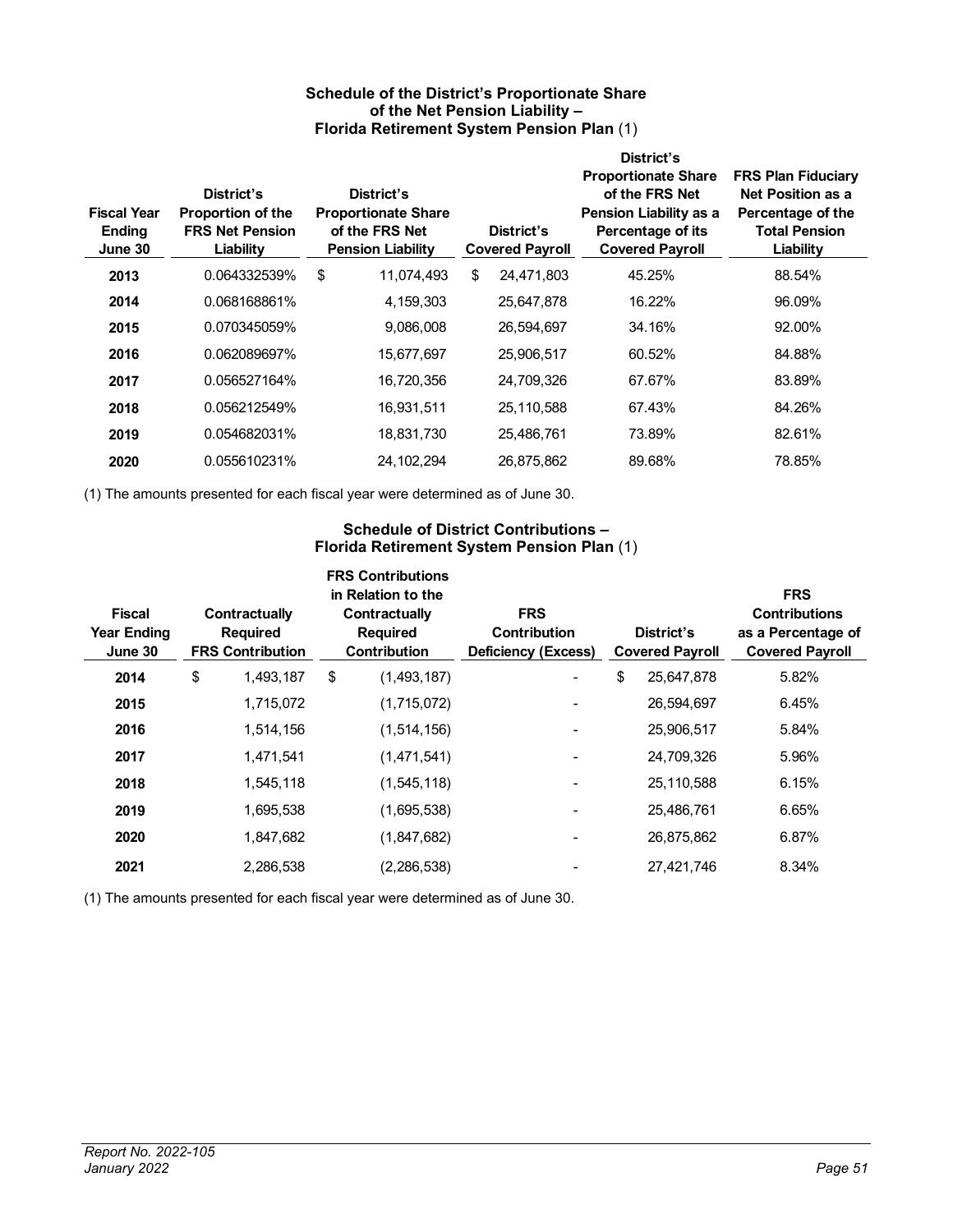#### **Schedule of the District's Proportionate Share of the Net Pension Liability – Health Insurance Subsidy Pension Plan** (1)

<span id="page-57-0"></span>

| <b>Fiscal</b><br><b>Year Ending</b><br>June 30 | District's<br><b>Proportion of the</b><br><b>HIS Net Pension</b><br>Liability | District's<br><b>Proportionate Share</b><br>of the HIS Net<br><b>Pension Liability</b> | District's<br><b>Covered Payroll</b> | District's<br><b>Proportionate Share</b><br>of the HIS Net<br>Pension Liability as a<br>Percentage of its<br><b>Covered Payroll</b> | <b>HIS Plan Fiduciary</b><br>Net Position as a<br>Percentage of the<br><b>Total Pension</b><br>Liability |
|------------------------------------------------|-------------------------------------------------------------------------------|----------------------------------------------------------------------------------------|--------------------------------------|-------------------------------------------------------------------------------------------------------------------------------------|----------------------------------------------------------------------------------------------------------|
| 2013                                           | 0.084154714%                                                                  | \$<br>7,326,774                                                                        | 24,471,803<br>\$                     | 29.94%                                                                                                                              | 1.78%                                                                                                    |
| 2014                                           | 0.086330210%                                                                  | 8,072,085                                                                              | 25,647,878                           | 31.47%                                                                                                                              | 0.99%                                                                                                    |
| 2015                                           | 0.087533775%                                                                  | 8,927,068                                                                              | 26,594,697                           | 33.57%                                                                                                                              | 0.50%                                                                                                    |
| 2016                                           | 0.083781222%                                                                  | 9,764,354                                                                              | 25,906,517                           | 37.69%                                                                                                                              | 0.97%                                                                                                    |
| 2017                                           | 0.077470118%                                                                  | 8,283,464                                                                              | 24,709,326                           | 33.52%                                                                                                                              | 1.64%                                                                                                    |
| 2018                                           | 0.076811655%                                                                  | 8,129,832                                                                              | 25,110,588                           | 32.38%                                                                                                                              | 2.15%                                                                                                    |
| 2019                                           | 0.076194612%                                                                  | 8,525,415                                                                              | 25,486,761                           | 33.45%                                                                                                                              | 2.63%                                                                                                    |
| 2020                                           | 0.077420290%                                                                  | 9,452,891                                                                              | 26,875,862                           | 35.17%                                                                                                                              | 3.00%                                                                                                    |

(1) The amounts presented for each fiscal year were determined as of June 30.

#### **Schedule of District Contributions – Health Insurance Subsidy Pension Plan** (1)

| <b>Fiscal</b><br><b>Year Ending</b><br>June 30 | Contractually<br><b>Required</b><br><b>HIS Contribution</b> | <b>HIS Contributions</b><br>in Relation to the<br>Contractually<br><b>Required</b><br><b>Contribution</b> | <b>HIS</b><br><b>Contribution</b><br><b>Deficiency (Excess)</b> | District's<br><b>Covered Payroll</b> | <b>HIS</b><br><b>Contributions</b><br>as a Percentage of<br><b>Covered Payroll</b> |
|------------------------------------------------|-------------------------------------------------------------|-----------------------------------------------------------------------------------------------------------|-----------------------------------------------------------------|--------------------------------------|------------------------------------------------------------------------------------|
| 2014                                           | \$<br>295,738                                               | \$<br>(295,738)                                                                                           | \$<br>$\blacksquare$                                            | \$<br>25.647.878                     | 1.15%                                                                              |
| 2015                                           | 334,609                                                     | (334, 609)                                                                                                | $\overline{\phantom{a}}$                                        | 26,594,697                           | 1.26%                                                                              |
| 2016                                           | 429,432                                                     | (429,432)                                                                                                 |                                                                 | 25,906,517                           | 1.66%                                                                              |
| 2017                                           | 409,994                                                     | (409,994)                                                                                                 |                                                                 | 24,709,326                           | 1.66%                                                                              |
| 2018                                           | 430.493                                                     | (430,493)                                                                                                 |                                                                 | 25,110,588                           | 1.71%                                                                              |
| 2019                                           | 423,101                                                     | (423,101)                                                                                                 |                                                                 | 25,486,761                           | 1.66%                                                                              |
| 2020                                           | 446,137                                                     | (446,137)                                                                                                 | $\overline{\phantom{0}}$                                        | 26,875,862                           | 1.66%                                                                              |
| 2021                                           | 455,240                                                     | (455,240)                                                                                                 |                                                                 | 27,421,746                           | 1.66%                                                                              |

(1) The amounts presented for each fiscal year were determined as of June 30.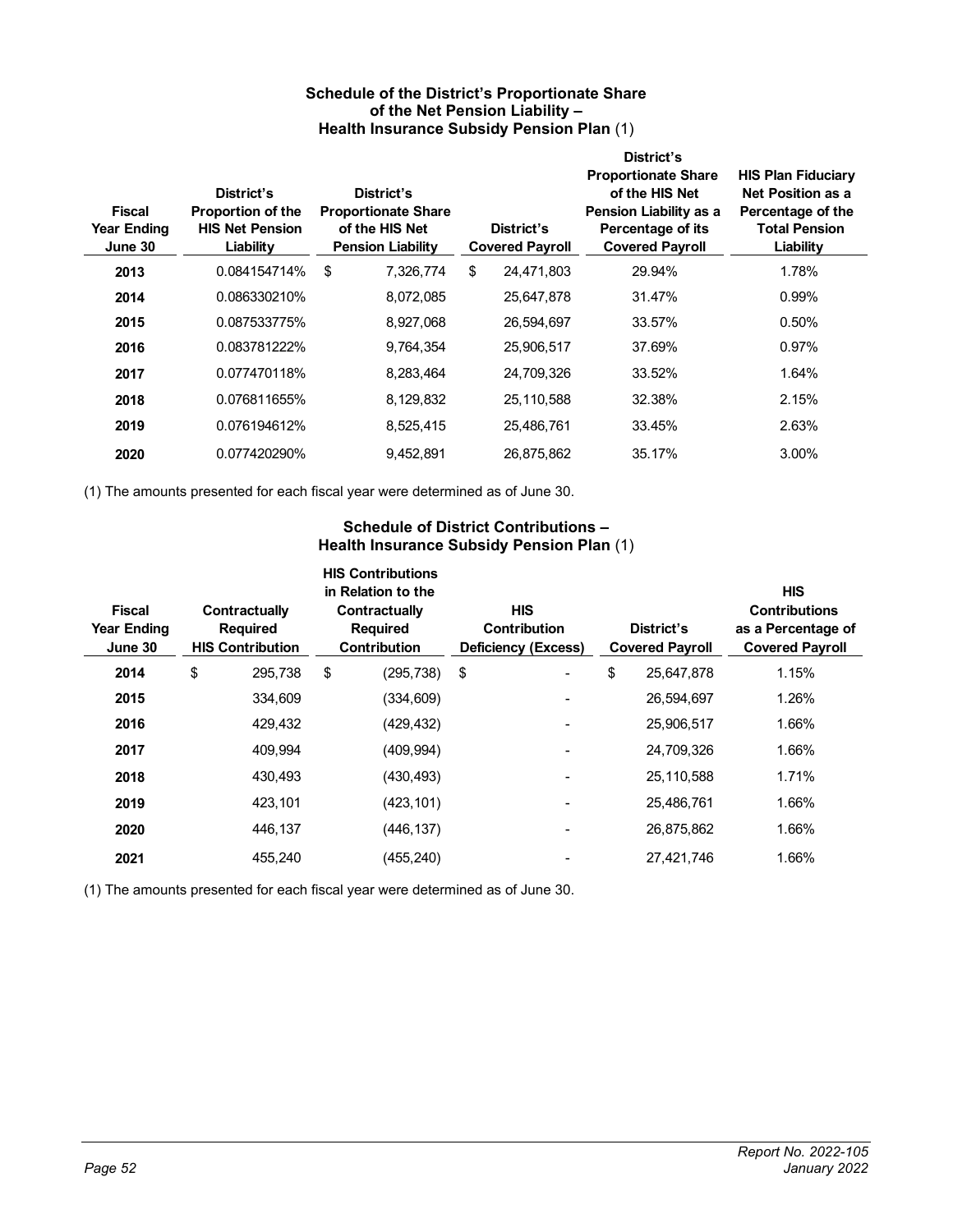#### NOTES TO REQUIRED SUPPLEMENTARY INFORMATION

#### <span id="page-58-0"></span>**1. Budgetary Basis of Accounting**

The Board follows procedures established by State law and State Board of Education (SBE) rules in establishing budget balances for governmental funds, as described below:

- Budgets are prepared, public hearings are held, and original budgets are adopted annually for all governmental fund types in accordance with procedures and time intervals prescribed by law and SBE rules.
- Appropriations are controlled at the object level (e.g., salaries, purchased services, and capital outlay) within each activity (e.g., instruction, student transportation services, and school administration) and may be amended by resolution at any Board meeting prior to the due date for the annual financial report.
- Budgets are prepared using the same modified accrual basis as is used to account for governmental funds.
- Budgetary information is integrated into the accounting system and, to facilitate budget control, budget balances are encumbered when purchase orders are issued. Appropriations lapse at fiscal year end and encumbrances outstanding are honored from the subsequent year's appropriations.

#### **2. Schedule of Changes in the District's Total Other Postemployment Benefits Liability and Related Ratios**

No assets are accumulated in a trust that meets the criteria in paragraph 4 of GASB Statement No. 75 to pay related benefits. For the 2020-21 fiscal year, changes to assumptions are discussed below:

- The discount rate was changed from 3.13 percent as of the beginning of the measurement period to 2.45 percent as of June 30, 2020.
- Rates of salary increases were changed to be based on revised inflation and individual member pay increases used in the July 1, 2020, FRS Actuarial Valuation.
- The assumed load to model the excise tax was removed, as it was repealed in December 2019.

#### **3. Schedule of Net Pension Liability and Schedule of Contributions – Florida Retirement System Pension Plan**

*Changes of Assumptions.* In 2020, the long-term expected rate of return was decreased from 6.9 percent to 6.8 percent.

#### **4. Schedule of Net Pension Liability and Schedule of Contributions – Health Insurance Subsidy Pension Plan**

*Changes of Assumptions.* In 2020, the municipal bond rate used to determine total pension liability was decreased from 3.5 percent to 2.21 percent, and the mortality assumption was updated.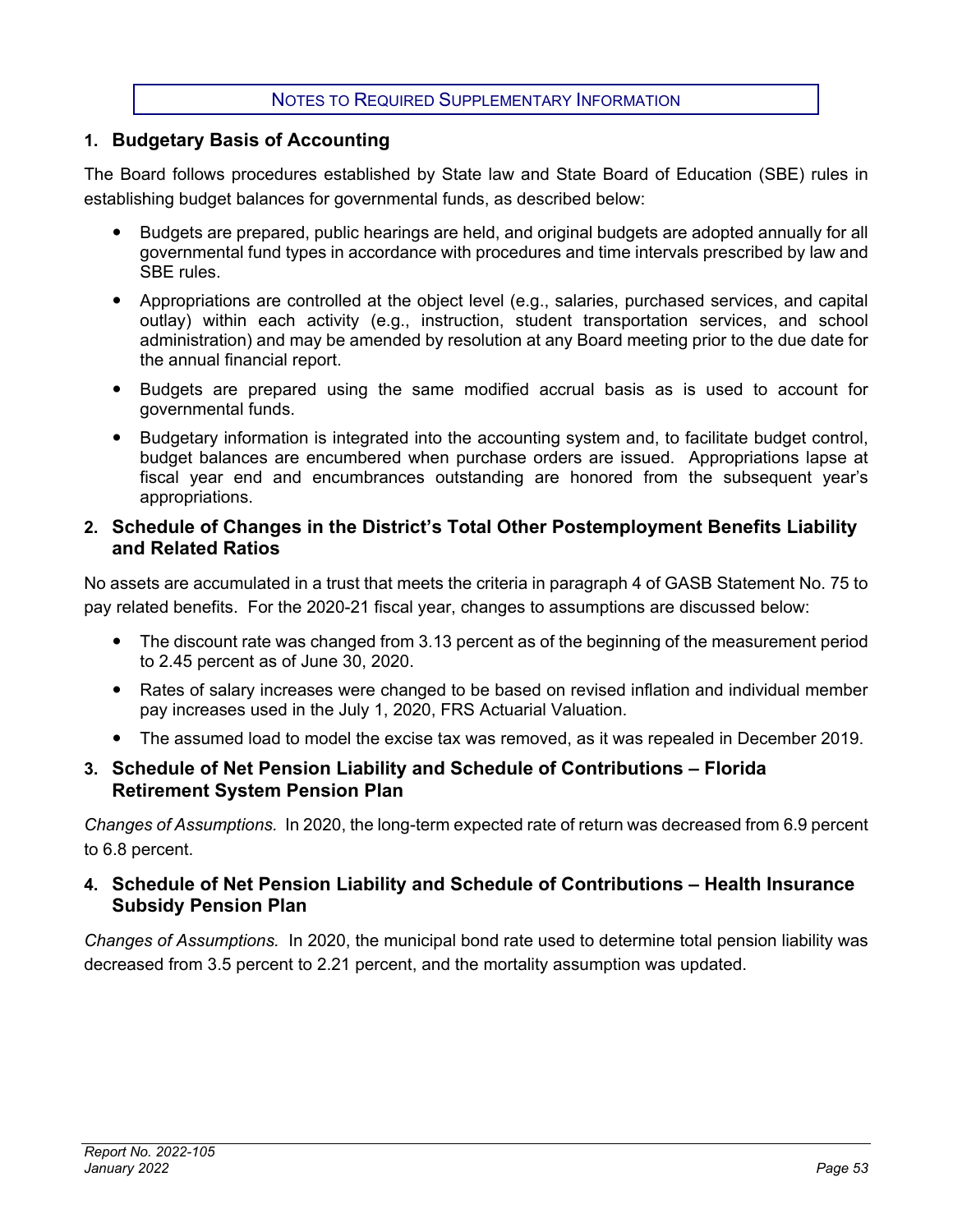## <span id="page-59-0"></span>*SCHEDULE OF EXPENDITURES OF FEDERAL AWARDS*

#### **DeSoto County District School Board Schedule of Expenditures of Federal Awards For the Fiscal Year Ended June 30, 2021**

| Federal Grantor/Pass-Through Grantor/<br><b>Program or Cluster</b>                                                                                                                                            | Federal<br><b>Assistance Listing</b><br><b>Number</b> | Pass - Through<br><b>Entity Identifying</b><br><b>Number</b> | Total<br><b>Expenditures</b> |
|---------------------------------------------------------------------------------------------------------------------------------------------------------------------------------------------------------------|-------------------------------------------------------|--------------------------------------------------------------|------------------------------|
| <b>Clustered</b>                                                                                                                                                                                              |                                                       |                                                              |                              |
| <b>Child Nutrition Cluster</b><br>United States Department of Agriculture:<br>Florida Department of Agriculture and Consumer Services:<br>School Breakfast Program                                            | 10.553                                                | 21002                                                        | \$<br>509,451.46             |
|                                                                                                                                                                                                               |                                                       |                                                              |                              |
| National School Lunch Program                                                                                                                                                                                 | 10.555                                                | 21001, 21003                                                 | 2,118,799.11                 |
| COVID-19 National School Lunch Program                                                                                                                                                                        | COVID-19, 10.555                                      | 21001                                                        | 282,232.55                   |
| <b>Total National School Lunch Program</b>                                                                                                                                                                    |                                                       |                                                              | 2,401,031.66<br>174,782.87   |
| Summer Food Service Program for Children                                                                                                                                                                      | 10.559                                                | 20006, 20007, 21006, 21007                                   |                              |
| <b>Total Child Nutrition Cluster</b>                                                                                                                                                                          |                                                       |                                                              | 3,085,265.99                 |
| <b>Special Education Cluster</b>                                                                                                                                                                              |                                                       |                                                              |                              |
| United States Department of Education:                                                                                                                                                                        |                                                       |                                                              |                              |
| Special Education - Grants to States:                                                                                                                                                                         | 84.027                                                |                                                              |                              |
| Florida Department of Education                                                                                                                                                                               |                                                       | 263                                                          | 1,254,575.48                 |
| <b>Highlands County District School Board</b>                                                                                                                                                                 |                                                       | None                                                         | 82,704.43                    |
| <b>Total Special Education - Grants to States</b>                                                                                                                                                             | 84.027                                                |                                                              | 1,337,279.91                 |
| Special Education - Preschool Grants:                                                                                                                                                                         |                                                       |                                                              |                              |
| Florida Department of Education                                                                                                                                                                               | 84.173                                                | 267                                                          | 59,125.96                    |
| <b>Total Special Education Cluster</b>                                                                                                                                                                        |                                                       |                                                              | 1,396,405.87                 |
| <b>Child Care and Development Fund Cluster:</b><br>United States Department of Health and Human Services:<br>Early Learning Coalition of Florida's Heartland, Inc.:<br>Child Care and Development Block Grant | COVID-19, 93.575                                      | None                                                         | 52,538.30                    |
| <b>Not Clustered</b>                                                                                                                                                                                          |                                                       |                                                              |                              |
| United States Department of Agriculture                                                                                                                                                                       |                                                       |                                                              |                              |
| Florida Department of Health:                                                                                                                                                                                 |                                                       |                                                              |                              |
| Child and Adult Care Food Program                                                                                                                                                                             | 10.558                                                | A5585                                                        | 69,170.74                    |
| <b>United States Department of Defense</b><br>Army Junior Reserve Officers Training Corps                                                                                                                     | <b>12.UNK</b>                                         | N/A                                                          | 50,914.84                    |
| <b>United States Department of Education</b><br>Florida Department of Education:                                                                                                                              |                                                       |                                                              |                              |
| Adult Education - Basic Grants to States                                                                                                                                                                      | 84.002                                                | 191, 193                                                     | 200,384.00                   |
| Title I Grants to Local Educational Agencies                                                                                                                                                                  | 84.010                                                | 212                                                          | 2, 162, 531.47               |
| Migrant Education - State Grant Program                                                                                                                                                                       | 84.011                                                | 217                                                          | 458,368.47                   |
| Career and Technical Education - Basic Grants to States                                                                                                                                                       | 84.048                                                | 161                                                          | 135,062.05                   |
| Education for Homeless Children and Youth                                                                                                                                                                     | 84.196                                                | 127                                                          | 56,265.73                    |
| Twenty-First Century Community Learning Centers                                                                                                                                                               | 84.287                                                | 244                                                          | 404,770.67                   |
| <b>Rural Education</b>                                                                                                                                                                                        | 84.358                                                | 110                                                          | 79,565.17                    |
| English Language Acquisition State Grants                                                                                                                                                                     | 84.365                                                | 102                                                          | 65,787.17                    |
| Supporting Effective Instruction State Grants                                                                                                                                                                 | 84.367                                                | 224                                                          | 254,831.64                   |
| School Improvement Grants                                                                                                                                                                                     | 84.377                                                | 126                                                          | 43,314.33                    |
| Student Support and Academic Enrichment Program                                                                                                                                                               | 84.424                                                | 241                                                          | 121,351.52                   |
| <b>Education Stabilization Fund:</b>                                                                                                                                                                          |                                                       |                                                              |                              |
| Governor's Emergency Education Relief Fund                                                                                                                                                                    | COVID-19, 84.425C                                     | 123                                                          | 254,785.02                   |
| Elementary and Secondary School Emergency Relief Fund                                                                                                                                                         | COVID-19, 84.425D                                     | 124                                                          | 1,665,969.05                 |
| <b>Total Education Stabilization Fund</b>                                                                                                                                                                     | 84.425                                                |                                                              | 1,920,754.07                 |
| Florida Gulf Coast University:<br>Special Education - State Personnel Development                                                                                                                             | 84.323                                                | None                                                         | 26,958.30                    |
|                                                                                                                                                                                                               |                                                       |                                                              |                              |
| <b>Total United States Department of Education</b>                                                                                                                                                            |                                                       |                                                              | 5,929,944.59                 |
| <b>Total Expenditures of Federal Awards</b>                                                                                                                                                                   |                                                       |                                                              | \$10,584,240.33              |

The accompanying notes are an integral part of this Schedule.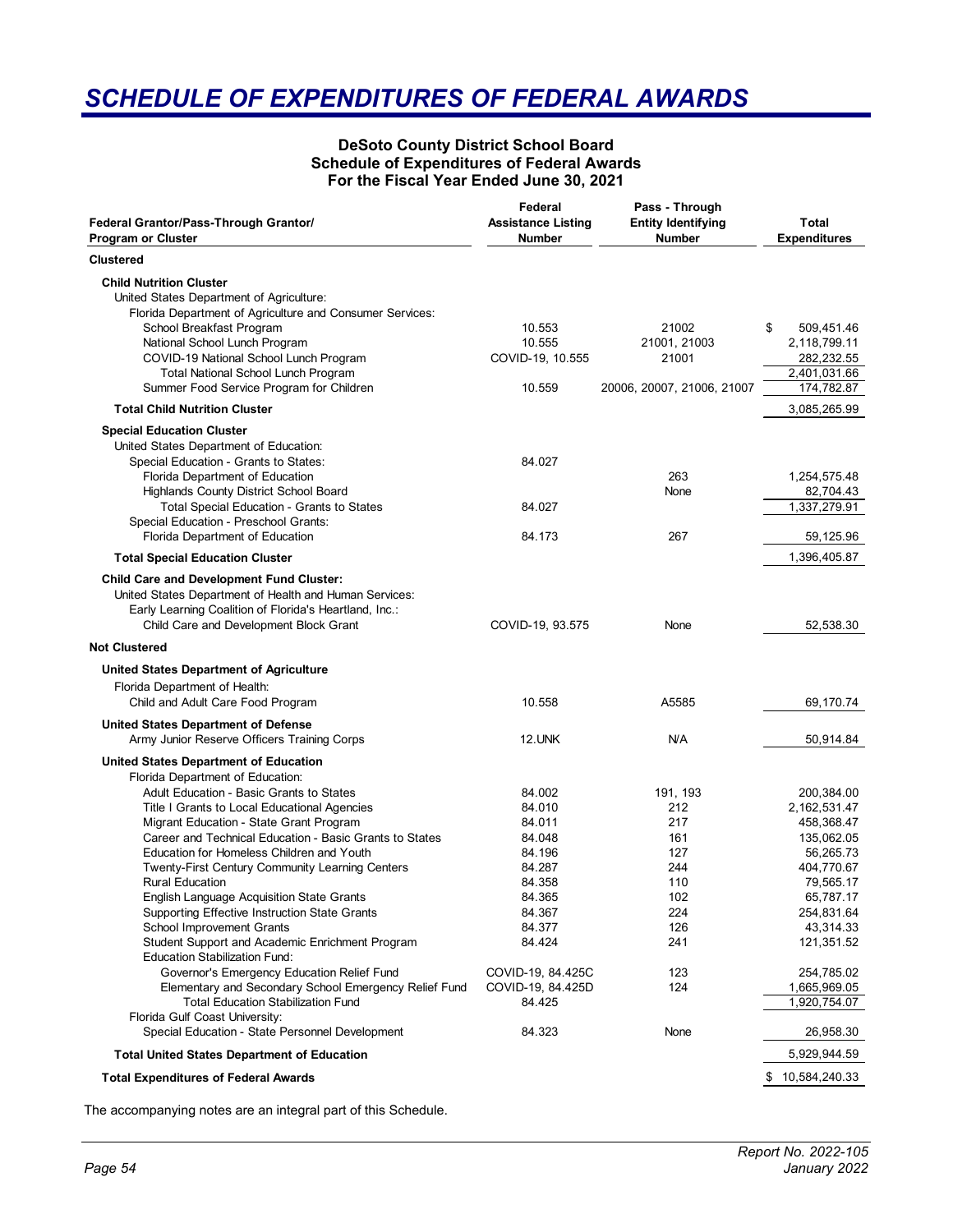- Notes: (1) Basis of Presentation. The accompanying Schedule of Expenditures of Federal Awards (Schedule) includes the Federal award activity of the DeSoto County District School Board under programs of the Federal Government for the fiscal year ended June 30, 2021. The information in this Schedule is presented in accordance with the requirements of Title 2 U.S. *Code of Federal Regulations* Part 200, *Uniform Administrative Requirements, Cost Principals, and Audit Requirements for Federal Awards* (Uniform Guidance). Because the Schedule presents only a selected portion of the operations of the District, it is not intended to and does not present the financial position or changes in net position of the District.
	- (2) Summary of Significant Accounting Policies. Expenditures reported on the Schedule are reported on the modified accrual basis of accounting. Such expenditures are recognized following the cost principles contained in the Uniform Guidance, wherein certain types of expenditures are not allowable or are limited as to reimbursement.
	- (3) Indirect Cost Rate. The District has not elected to use the 10 percent de minimis cost rate allowed under the Uniform Guidance.
	- (4) Noncash Assistance: National School Lunch Program. Includes \$466,928.31 of donated food used during the fiscal year. Donated foods are valued at fair market value as determined at the time of donation.
	- (5) COVID-19 National School Lunch Program. The District incurred \$282,232.55 in expenditures for the National School Lunch Program grant in the 2019-20 fiscal year.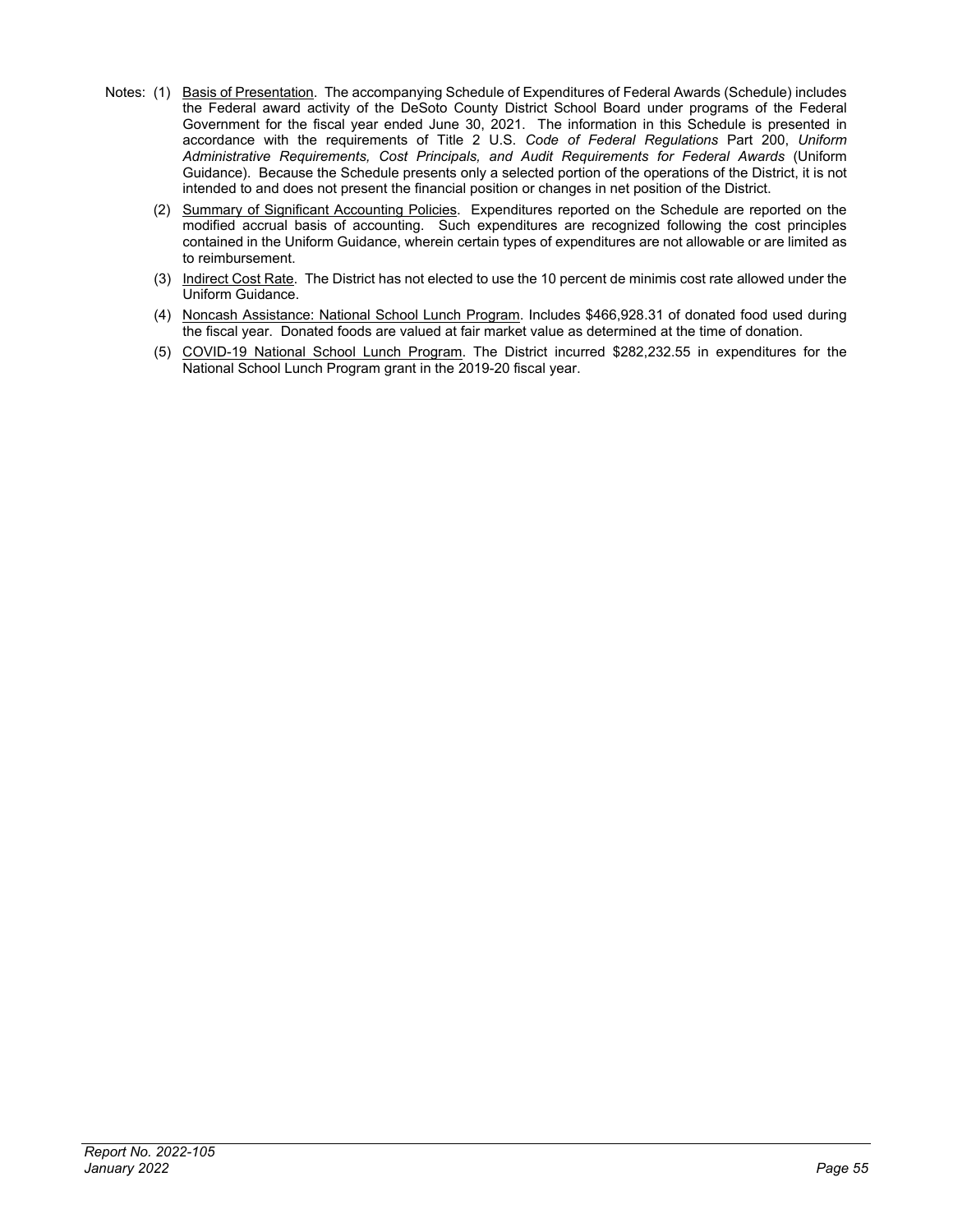<span id="page-61-0"></span>

Sherrill F. Norman, CPA Auditor General

# **AUDITOR GENERAL STATE OF FLORIDA**

Claude Denson Pepper Building, Suite G74 111 West Madison Street Tallahassee, Florida 32399-1450



Phone: (850) 412-2722 Fax: (850) 488-6975

The President of the Senate, the Speaker of the House of Representatives, and the Legislative Auditing Committee

#### **INDEPENDENT AUDITOR'S REPORT ON INTERNAL CONTROL OVER FINANCIAL REPORTING AND ON COMPLIANCE AND OTHER MATTERS BASED ON AN AUDIT OF FINANCIAL STATEMENTS PERFORMED IN ACCORDANCE WITH** *GOVERNMENT AUDITING STANDARDS*

We have audited, in accordance with the auditing standards generally accepted in the United States of America and the standards applicable to financial audits contained in *Government Auditing Standards* issued by the Comptroller General of the United States, the financial statements of the governmental activities, each major fund, and the aggregate remaining fund information of the DeSoto County District School Board as of and for the fiscal year ended June 30, 2021, and the related notes to the financial statements, which collectively comprise the District's basic financial statements, and have issued our report thereon dated January 27, 2022, included under the heading **INDEPENDENT AUDITOR'S REPORT**.Our report includes a reference to other auditors who audited the financial statements of the school internal funds as described in our report on the District's financial statements. This report does not include the results of the other auditors' testing of internal control over financial reporting or compliance and other matters that are reported on separately by those auditors.

#### **Internal Control Over Financial Reporting**

In planning and performing our audit of the financial statements, we considered the District's internal control over financial reporting (internal control) as a basis for designing audit procedures that are appropriate in the circumstances for the purpose of expressing our opinions on the financial statements, but not for the purpose of expressing an opinion on the effectiveness of the District's internal control. Accordingly, we do not express an opinion on the effectiveness of the District's internal control.

A *deficiency in internal control* exists when the design or operation of a control does not allow management or employees, in the normal course of performing their assigned functions, to prevent, or detect and correct, misstatements on a timely basis. A *material weakness* is a deficiency, or a combination of deficiencies, in internal control such that there is a reasonable possibility that a material misstatement of the District's financial statements will not be prevented, or detected and corrected on a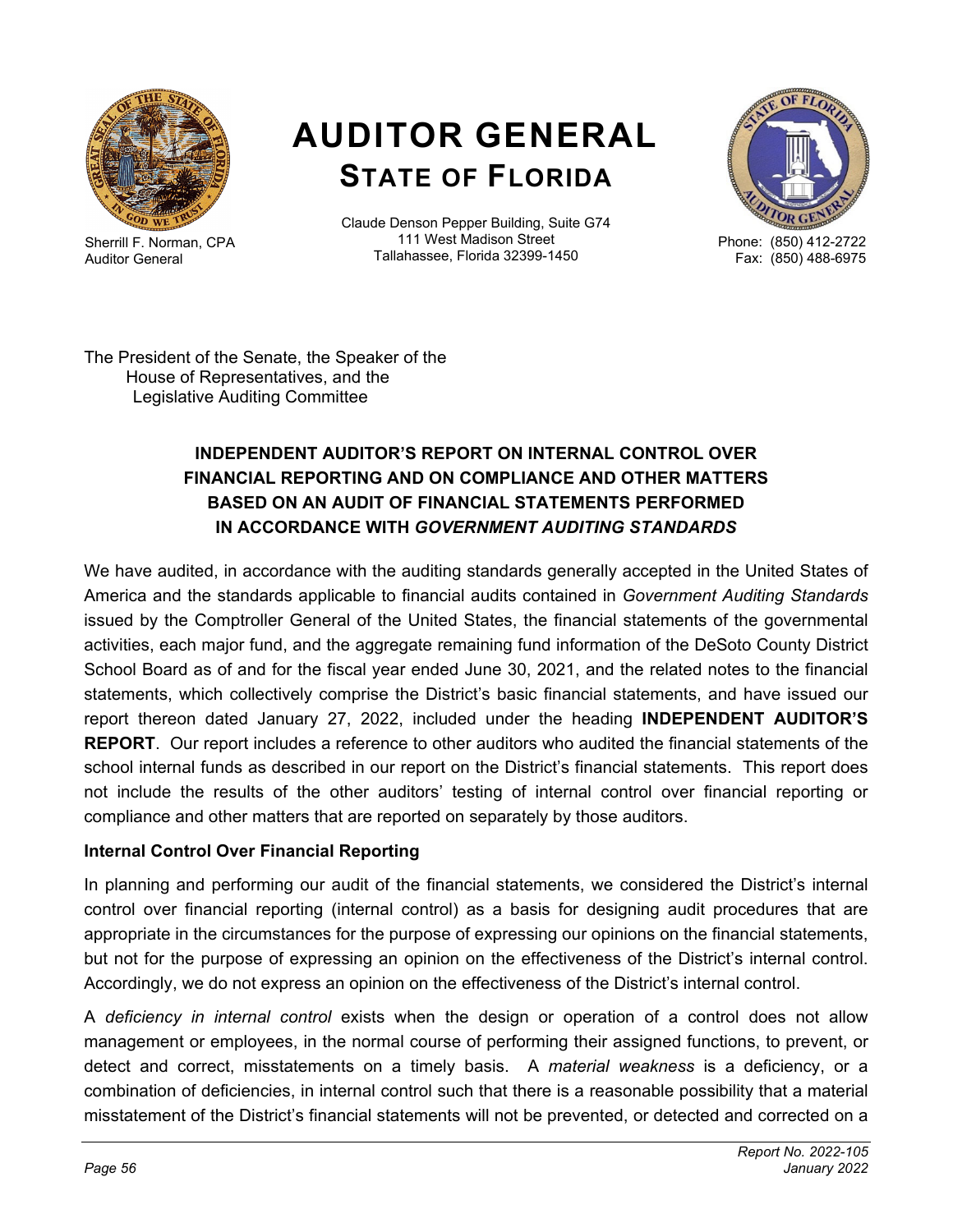timely basis. A *significant deficiency* is a deficiency, or a combination of deficiencies, in internal control that is less severe than a material weakness, yet important enough to merit attention by those charged with governance.

Our consideration of internal control was for the limited purpose described in the first paragraph of this section and was not designed to identify all deficiencies in internal control that might be material weaknesses or significant deficiencies. Given these limitations, during our audit we did not identify any deficiencies in internal control that we consider to be material weaknesses. However, material weaknesses may exist that have not been identified.

#### **Compliance and Other Matters**

As part of obtaining reasonable assurance about whether the District's financial statements are free from material misstatement, we performed tests of its compliance with certain provisions of laws, rules, regulations, contracts, and grant agreements, noncompliance with which could have a direct and material effect on the financial statements. However, providing an opinion on compliance with those provisions was not an objective of our audit and, accordingly, we do not express such an opinion. The results of our tests disclosed no instances of noncompliance or other matters that are required to be reported under *Government Auditing Standards*.

#### **Purpose of this Report**

The purpose of this report is solely to describe the scope of our testing of internal control and compliance and the results of that testing, and not to provide an opinion on the effectiveness of the District's internal control or on compliance. This report is an integral part of an audit performed in accordance with *Government Auditing Standards* in considering the District's internal control and compliance. Accordingly, this communication is not suitable for any other purpose.

Respectfully submitted,

Sherrill F. Norman, CPA Tallahassee, Florida January 27, 2022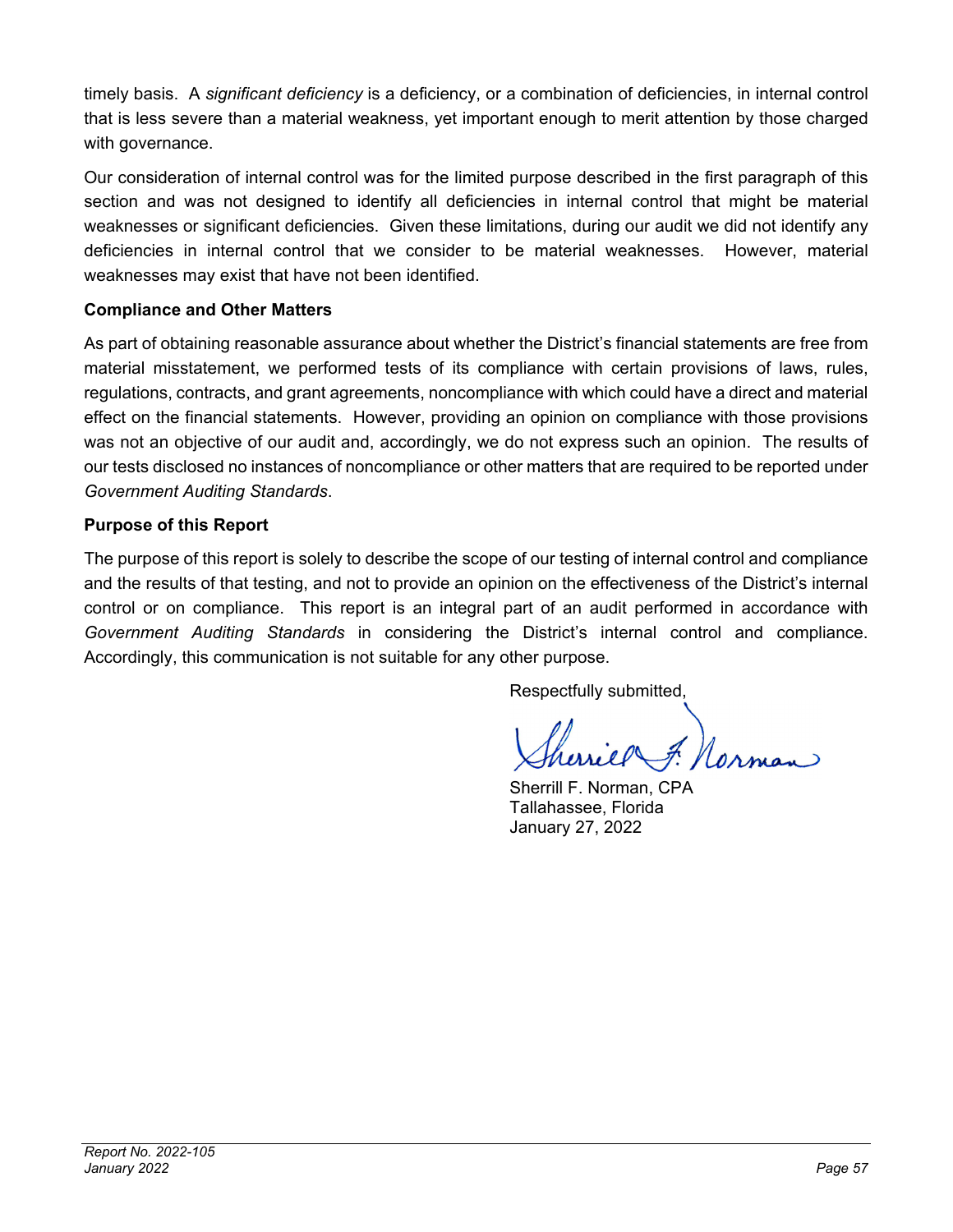<span id="page-63-0"></span>

Sherrill F. Norman, CPA Auditor General

# **AUDITOR GENERAL STATE OF FLORIDA**

Claude Denson Pepper Building, Suite G74 111 West Madison Street Tallahassee, Florida 32399-1450



Phone: (850) 412-2722 Fax: (850) 488-6975

The President of the Senate, the Speaker of the House of Representatives, and the Legislative Auditing Committee

#### **INDEPENDENT AUDITOR'S REPORT ON COMPLIANCE FOR EACH MAJOR FEDERAL PROGRAM AND REPORT ON INTERNAL CONTROL OVER COMPLIANCE REQUIRED BY THE UNIFORM GUIDANCE**

#### **Report on Compliance for Each Major Federal Program**

We have audited the DeSoto County District School Board's compliance with the types of compliance requirements described in the *OMB Compliance Supplement* that could have a direct and material effect on each of the District's major Federal programs for the fiscal year ended June 30, 2021. The District's major Federal programs are identified in **SECTION I – SUMMARY OF AUDITOR'S RESULTS** of the accompanying **SCHEDULE OF FINDINGS AND QUESTIONED COSTS**.

#### *Management's Responsibility*

Management is responsible for compliance with Federal statutes, regulations, and the terms and conditions of its Federal awards applicable to its Federal programs.

#### *Auditor's Responsibility*

Our responsibility is to express an opinion on compliance for each of the District's major Federal programs based on our audit of the types of compliance requirements referred to above. We conducted our audit of compliance in accordance with auditing standards generally accepted in the United States of America; the standards applicable to financial audits contained in *Government Auditing Standards*, issued by the Comptroller General of the United States; and the audit requirements of Title 2 U.S. *Code of Federal Regulations* Part 200, *Uniform Administrative Requirements, Cost Principles, and Audit Requirements for Federal Awards* (Uniform Guidance). Those standards and the Uniform Guidance require that we plan and perform the audit to obtain reasonable assurance about whether noncompliance with the types of compliance requirements referred to above that could have a direct and material effect on a major Federal program occurred. An audit includes examining, on a test basis, evidence about the District's compliance with those requirements and performing such other procedures as we considered necessary in the circumstances.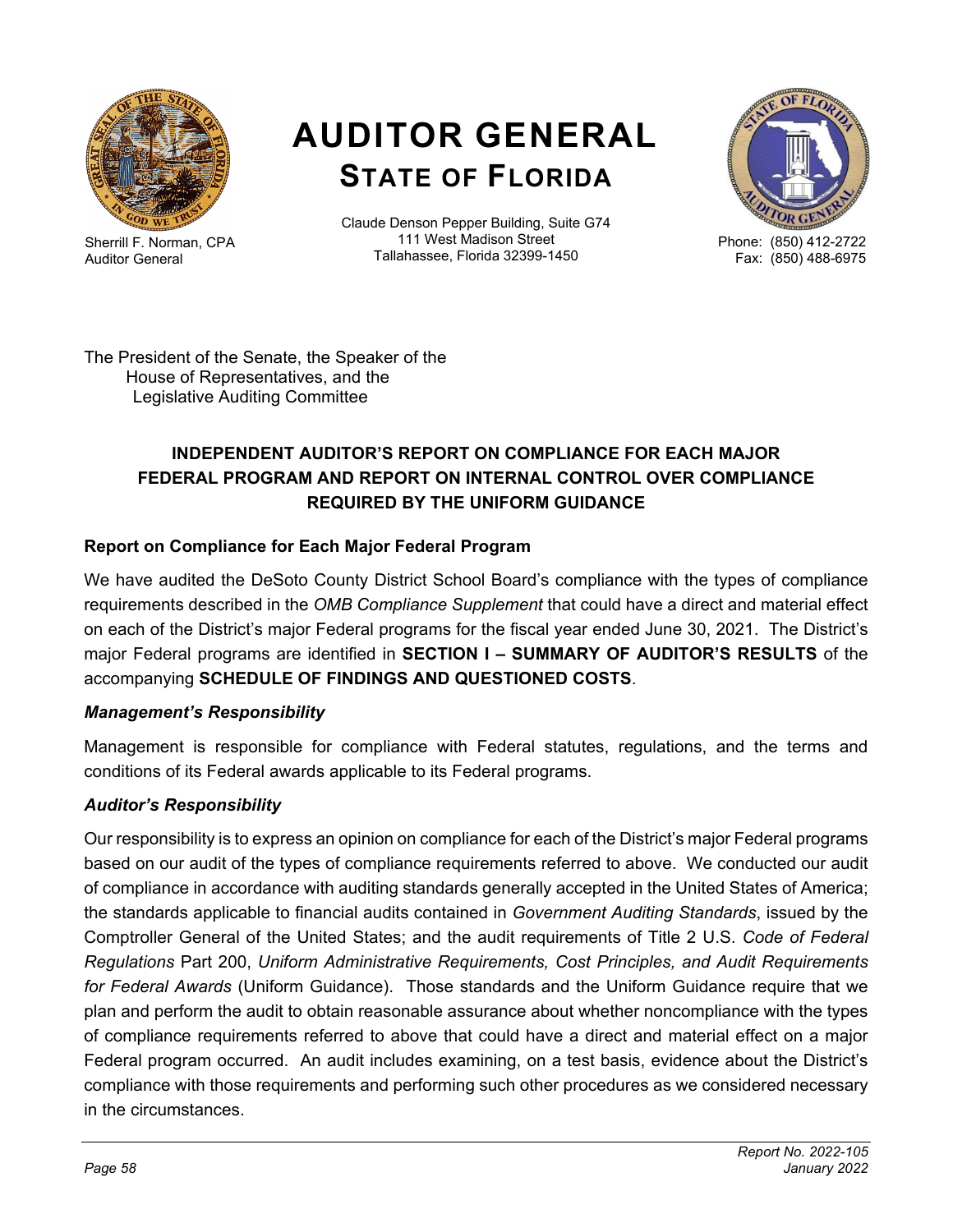We believe that our audit provides a reasonable basis for our opinion on compliance for each major Federal program. However, our audit does not provide a legal determination of the District's compliance.

#### *Opinion on Each Major Federal Program*

In our opinion, the District complied, in all material respects, with the types of compliance requirements referred to above that could have a direct and material effect on each of its major Federal programs for the fiscal year ended June 30, 2021.

#### **Report on Internal Control Over Compliance**

District management is responsible for establishing and maintaining effective internal control over compliance with the types of compliance requirements referred to above. In planning and performing our audit of compliance, we considered the District's internal control over compliance with the types of requirements that could have a direct and material effect on each major Federal program to determine the auditing procedures that are appropriate in the circumstances for the purpose of expressing an opinion on compliance for each major Federal program and to test and report on internal control over compliance in accordance with the Uniform Guidance, but not for the purpose of expressing an opinion on the effectiveness of internal control over compliance. Accordingly, we do not express an opinion on the effectiveness of the District's internal control over compliance.

A *deficiency in internal control over compliance* exists when the design or operation of a control over compliance does not allow management or employees, in the normal course of performing their assigned functions, to prevent, or detect and correct, noncompliance with a type of compliance requirement of a Federal program on a timely basis. A *material weakness in internal control over compliance* is a deficiency, or a combination of deficiencies, in internal control over compliance, such that there is a reasonable possibility that material noncompliance with a type of compliance requirement of a Federal program will not be prevented, or detected and corrected, on a timely basis. A *significant deficiency in internal control over compliance* is a deficiency, or a combination of deficiencies, in internal control over compliance with a type of compliance requirement of a Federal program that is less severe than a material weakness in internal control over compliance, yet important enough to merit attention by those charged with governance.

Our consideration of internal control over compliance was for the limited purpose described in the first paragraph of this section and was not designed to identify all deficiencies in internal control over compliance that might be material weaknesses or significant deficiencies. We did not identify any deficiencies in internal control over compliance that we consider to be material weaknesses. However, material weaknesses may exist that have not been identified.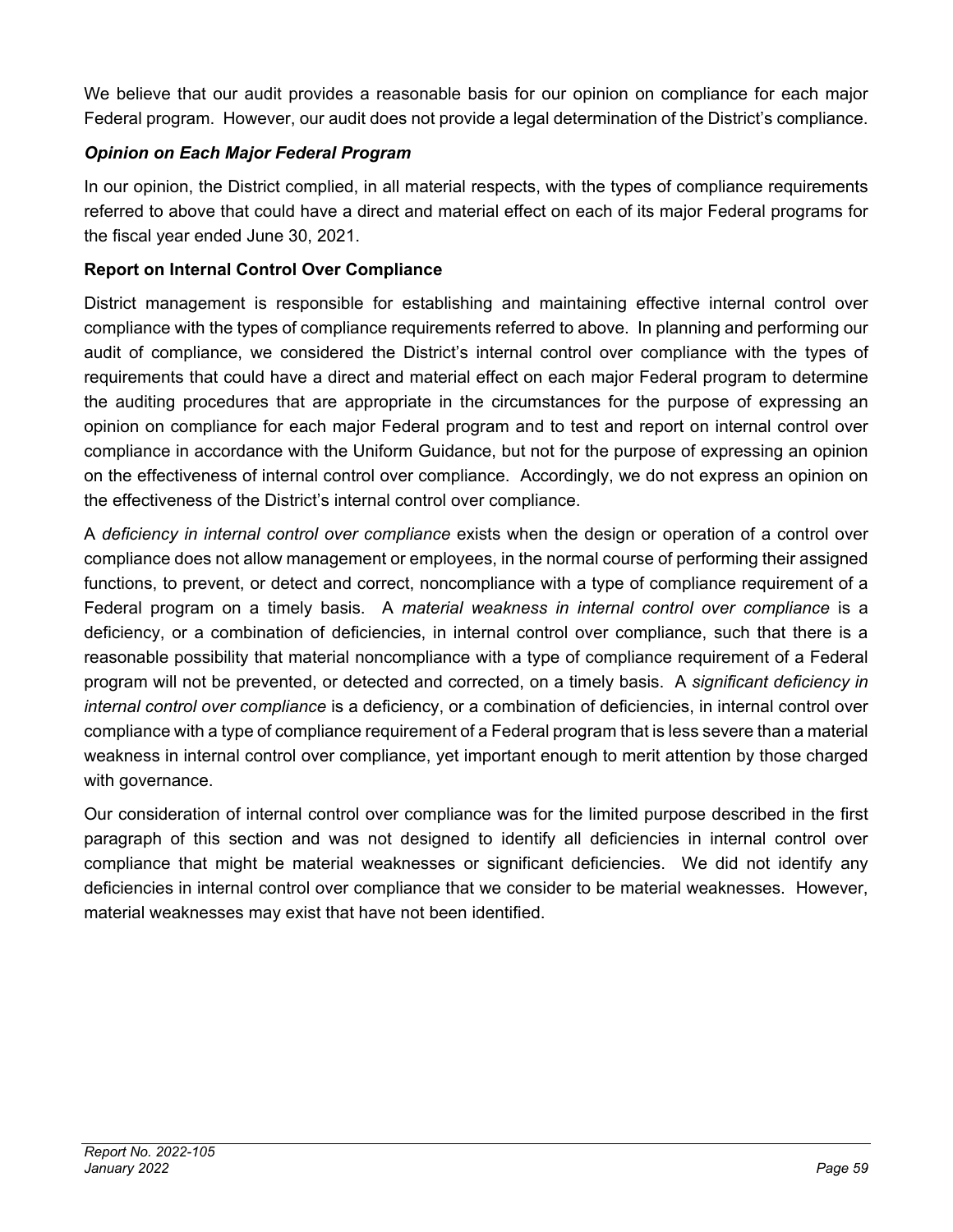The purpose of this report on internal control over compliance is solely to describe the scope of our testing of internal control over compliance and the results of that testing based on the requirements of the Uniform Guidance. Accordingly, this report is not suitable for any other purpose.

Respectfully submitted,

F. Norman

Sherrill F. Norman, CPA Tallahassee, Florida January 27, 2022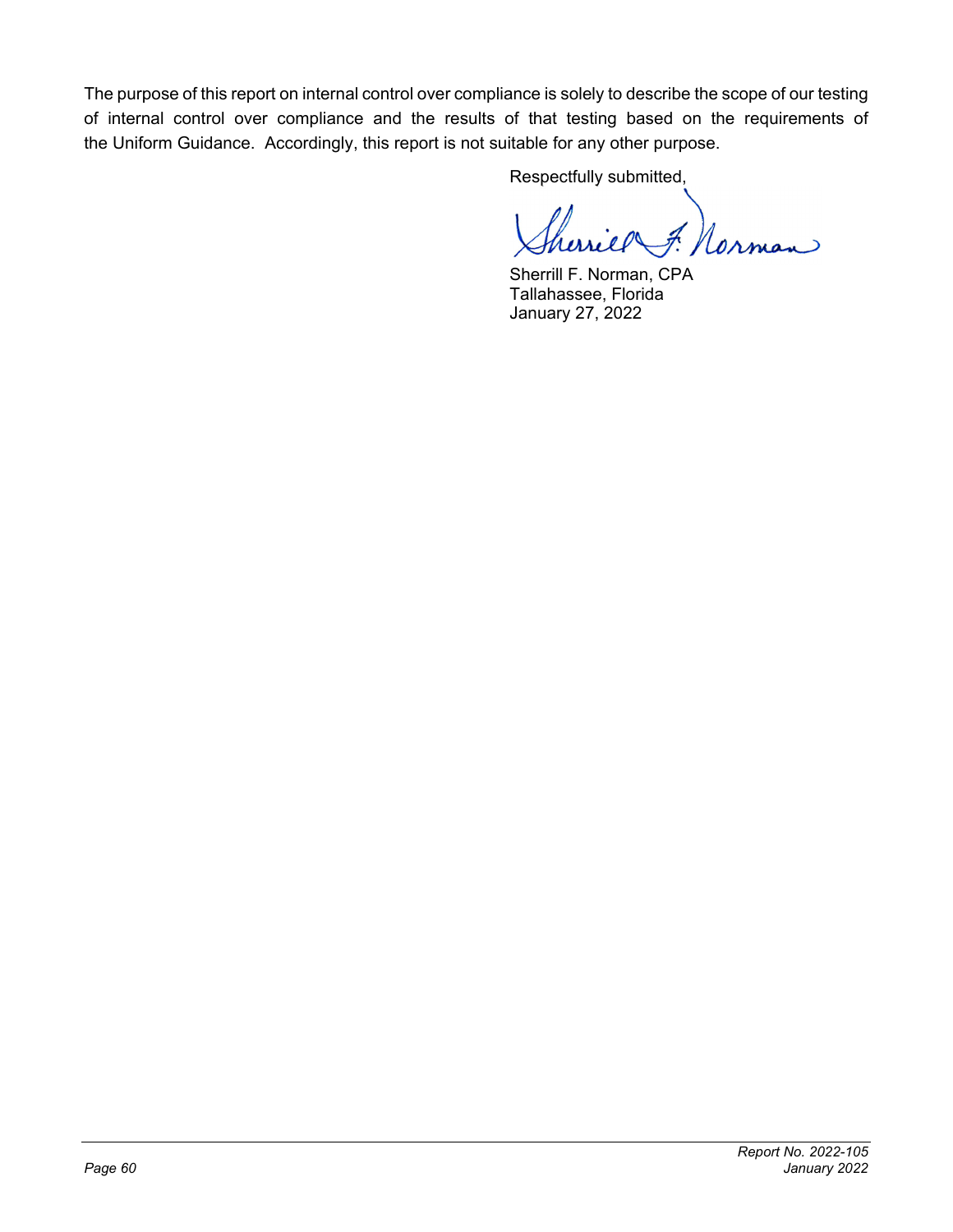# <span id="page-66-0"></span>*SCHEDULE OF FINDINGS AND QUESTIONED COSTS*

### SECTION I – SUMMARY OF AUDITOR'S RESULTS

#### **Financial Statements**

| Type of auditor's report issued on whether the financial<br>statements audited were prepared in accordance with<br>GAAP: | Unmodified                                                                                                   |
|--------------------------------------------------------------------------------------------------------------------------|--------------------------------------------------------------------------------------------------------------|
| Internal control over financial reporting:                                                                               |                                                                                                              |
| Material weakness(es) identified?                                                                                        | No                                                                                                           |
| Significant deficiency(ies) identified?                                                                                  | None reported                                                                                                |
| Noncompliance material to financial statements noted?                                                                    | No                                                                                                           |
| <b>Federal Awards</b>                                                                                                    |                                                                                                              |
| Internal control over major Federal programs:                                                                            |                                                                                                              |
| Material weakness(es) identified?                                                                                        | <b>No</b>                                                                                                    |
| Significant deficiency(ies) identified?                                                                                  | None reported                                                                                                |
| Type of auditor's report issued on compliance for major<br>Federal programs:                                             | Unmodified                                                                                                   |
| Any audit findings disclosed that are required to be<br>reported in accordance with 2 CFR 200.516(a)?                    | No                                                                                                           |
| Identification of major Federal programs:                                                                                |                                                                                                              |
| <b>Assistance Listing Numbers:</b><br>10.553, 10.555, and 10.559<br>84.425                                               | Name of Federal Program or Cluster:<br><b>Child Nutrition Cluster</b><br><b>Education Stabilization Fund</b> |
| Dollar threshold used to distinguish between<br>type A and type B programs:                                              | \$750,000                                                                                                    |
| Auditee qualified as low risk auditee?                                                                                   | Yes                                                                                                          |

#### SECTION II – FINANCIAL STATEMENT FINDINGS

No matters are reported.

#### SECTION III – FEDERAL AWARD FINDINGS AND QUESTIONED COSTS

No matters are reported.